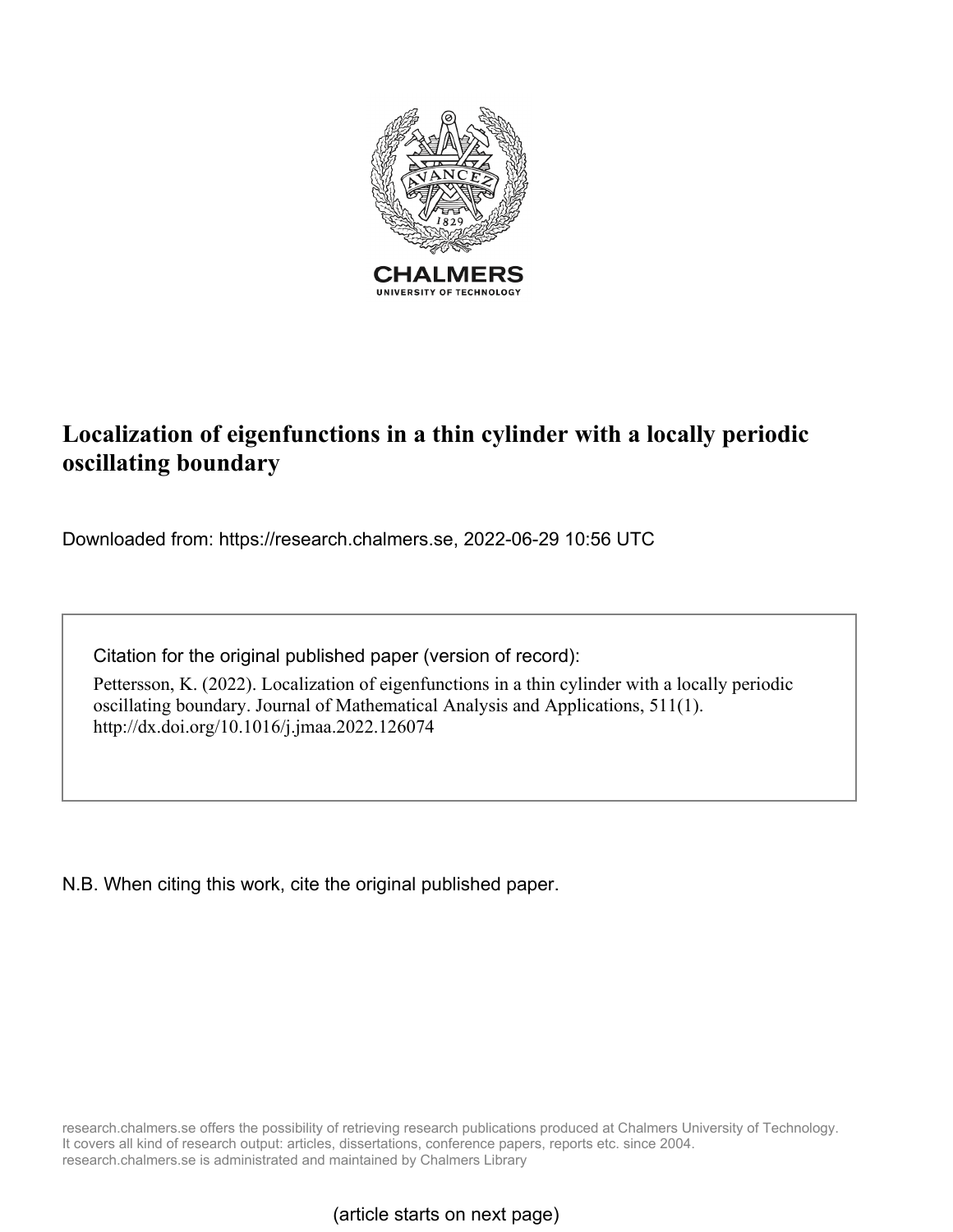Contents lists available at [ScienceDirect](http://www.ScienceDirect.com/)

Journal of Mathematical Analysis and Applications

[www.elsevier.com/locate/jmaa](http://www.elsevier.com/locate/jmaa)

# Localization of eigenfunctions in a thin cylinder with a locally periodic oscillating boundary

### K. Pettersson

*Chalmers University of Technology, Gothenburg, Sweden*

### A R T I C L E I N F O A B S T R A C T

*Article history:* Received 25 August 2021 Available online 10 February 2022 Submitted by A. Lunardi

*Keywords:* Localization of eigenfunctions Locally periodic structure Dimension reduction Thin domains Homogenization

We study a Dirichlet spectral problem for a second-order elliptic operator with locally periodic coefficients in a thin cylinder. The lateral boundary of the cylinder is assumed to be locally periodic. When the thickness of the cylinder *ε* tends to zero, the eigenvalues are of order  $\varepsilon^{-2}$  and described in terms of the first eigenvalue  $\mu(x_1)$ of an auxiliary spectral cell problem parametrized by  $x_1$ , while the eigenfunctions localize with rate  $\sqrt{\varepsilon}$ .

© 2022 The Author(s). Published by Elsevier Inc. This is an open access article under the CC BY license (<http://creativecommons.org/licenses/by/4.0/>).

### 1. Introduction

This paper deals with the leading terms in the asymptotics of the eigenvalues and the eigenfunctions to the following Dirichlet spectral problem in a thin cylinder with a periodically oscillating boundary:

$$
-\text{div}\big(A(x_1,\frac{x}{\varepsilon})\nabla u^{\varepsilon}\big) = \lambda^{\varepsilon} u^{\varepsilon} \quad \text{in } \Omega_{\varepsilon},\tag{1}
$$

with the Dirichlet condition on the boundary *∂*Ω*ε*. The asymptotics is established in the case of locally periodically oscillating coefficients, under structural assumptions given in terms of an eigenvalue problem on the associated periodicity cell.

In [\[8](#page-31-0)], Friedlander and Solomyak studied the spectrum of the Dirichlet Laplacian in a narrow strip

$$
\Omega_{\varepsilon} = \{ (x, y) \in \mathbf{R}^2 : -a < x < a, \, 0 < y < \varepsilon h(x) \},
$$

where  $\varepsilon$  is a small positive parameter. The following structural assumptions were made:  $x = 0$  is the unique global maximum of positive function  $h(x)$ , such that

<https://doi.org/10.1016/j.jmaa.2022.126074>





<span id="page-1-0"></span>

*E-mail address:* [klaspe@chalmers.se.](mailto:klaspe@chalmers.se)

 $0022-247X/\odot 2022$  The Author(s). Published by Elsevier Inc. This is an open access article under the CC BY license [\(http://creativecommons.org/licenses/by/4.0/\)](http://creativecommons.org/licenses/by/4.0/).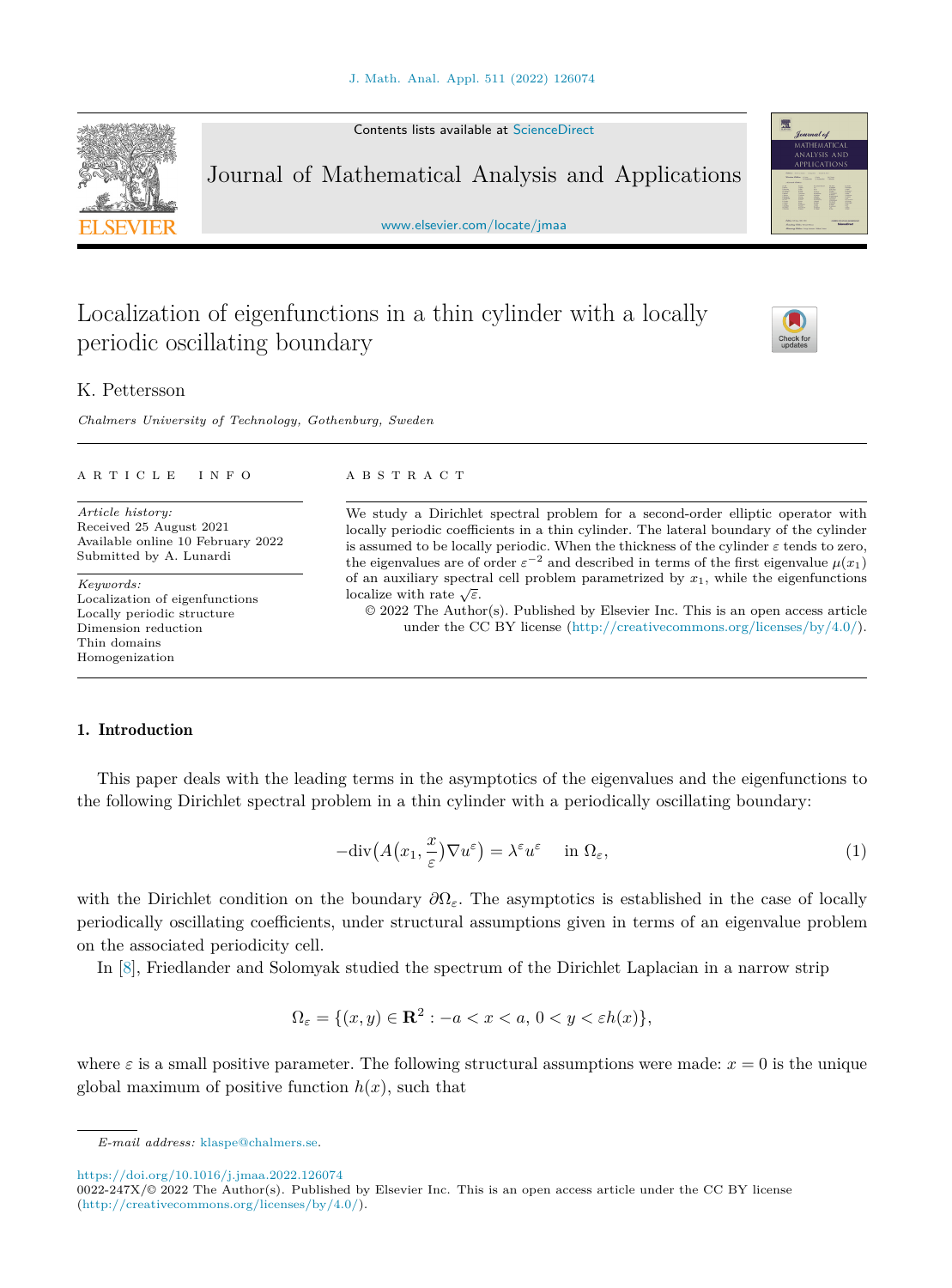<span id="page-2-0"></span>
$$
h(x) > 0 \text{ continuous on } I = [-a, a], a > 0
$$
  
\n
$$
h(x) \text{ is } C^1 \text{ on } I \setminus \{0\}, \text{ and}
$$
  
\n
$$
h(x) = \begin{cases} M - c_+ x^m + O(x^{m+1}), & x > 0, \\ M - c_- |x|^m + O(x^{m+1}), & x < 0, \end{cases} \qquad M, c_-, c_+ > 0, \quad m \ge 1.
$$

In particular, the authors have proved the following asymptotics result.

**Theorem 1.1** *(Friedlander, Solomyak, 2009).* Let  $\lambda_j^{\varepsilon}$  *be the eigenvalues of*  $-\Delta$  *on*  $\Omega^{\varepsilon}$  *with the Dirichlet condition on ∂*Ω*<sup>ε</sup>. Then*

$$
\mu_j = \lim_{\varepsilon \to 0} \varepsilon^{4(m+2)^{-1}} \left( \lambda_j^{\varepsilon} - \frac{\pi^2}{M^2 \varepsilon^2} \right),
$$

*where*  $\mu_j$  *are the eigenvalues of the operator on*  $L^2(\mathbf{R})$  *given by* 

$$
-\frac{d^2}{dx^2} + q(x), \quad q(x) = \begin{cases} 2\pi M^{-3}c_+x^m, & x > 0, \\ 2\pi M^{-3}c_-x^m, & x < 0. \end{cases}
$$

One notes that Theorem 1.1 tells that the decay of the profile (or diameter)  $h(x_1)$  in the vicinity of its maximum dictates the growth of the eigenvalues  $\lambda_j^{\varepsilon}$ , and that it indicates the rate of localization of the eigenfunctions, as  $\varepsilon$  tends to zero.

The present paper aims at describing the effect of oscillating coefficients and oscillating boundary on the spectral asymptotics. In Theorem 1.1, the authors imposed structural assumptions on the strip profile  $h(x_1)$ , requiring for  $h(x_1)$  a unique maximum point. In singularly perturbed problems, when the leading term of the asymptotics contains an oscillating function, which is the first eigenfunction of an auxiliary spectral cell problem, a standard assumption is often made on the corresponding first eigenvalue (see for example [\[2\]](#page-31-0)). In our case, we use also the factorization technique, impose an assumption on the first eigenvalue  $\mu_1(x_1)$  in the periodicity cell eigenvalue problem (see  $(8)$  $(8)$ ), and require that it has a unique minimum point. Even if such assumptions are standard, it is sometimes not apparent how they are related to the geometry of the domain or the coefficients of the equation. In the present paper we show that the assumption in Theorem 1.1 is a specific case of  $(8)$  $(8)$  (see Example [5.1\)](#page-28-0). We show that the global minimizer of  $\mu_1$  determines the point where the eigenfunctions localize. In addition, the growth of  $\mu$  in the vicinity of its minimum dictates the rate of localization as well as the behavior of the eigenvalues.

The method we use to obtain the leading terms of the asymptotics of the eigenvalue and the eigenfunctions to ([1\)](#page-1-0) is homogenization via two-scale (see [[16,1](#page-31-0)]). In particular, we use the singular measure approach, and the two-scale compactness theorem essentially contained in  $[24,25]$  $[24,25]$  $[24,25]$  (see also  $[7]$  $[7]$ ), which is expressed in the current setting in [\[19](#page-31-0)].

The fundamentals of spectral asymptotics for elliptic operators has been described in [\[23\]](#page-31-0), which has been successfully applied in homogenization problems (see for example [\[17\]](#page-31-0)). There are many works in which localization of eigenfunctions has been described in the context of elliptic operators with oscillating coefficients. The works most closely related to our problem seem to be the following. In [\[20,2](#page-31-0)], spectral asymptotics and localization of eigenvalues in bulk domains with large potentials were considered. In [[18\]](#page-31-0), spectral asymptotics and localization of eigenvalues in thin domains with large potentials were considered. Homogenization in domains with low amplitude oscillating boundaries were considered in [[13,3,19](#page-31-0)]. Spectral asymptotics of the Laplace operator in thin domains with slowly varying thickness were considered in [[8,6,14](#page-31-0)], where under the Dirichlet boundary conditions the localization of eigenfunctions occur.

In order to capture the oscillations of the eigenfunctions, in [\[20,2](#page-31-0)] the factorization by an eigenfunction of an auxiliary spectral cell problem was used. In the present paper, we also use this kind of factorization. Due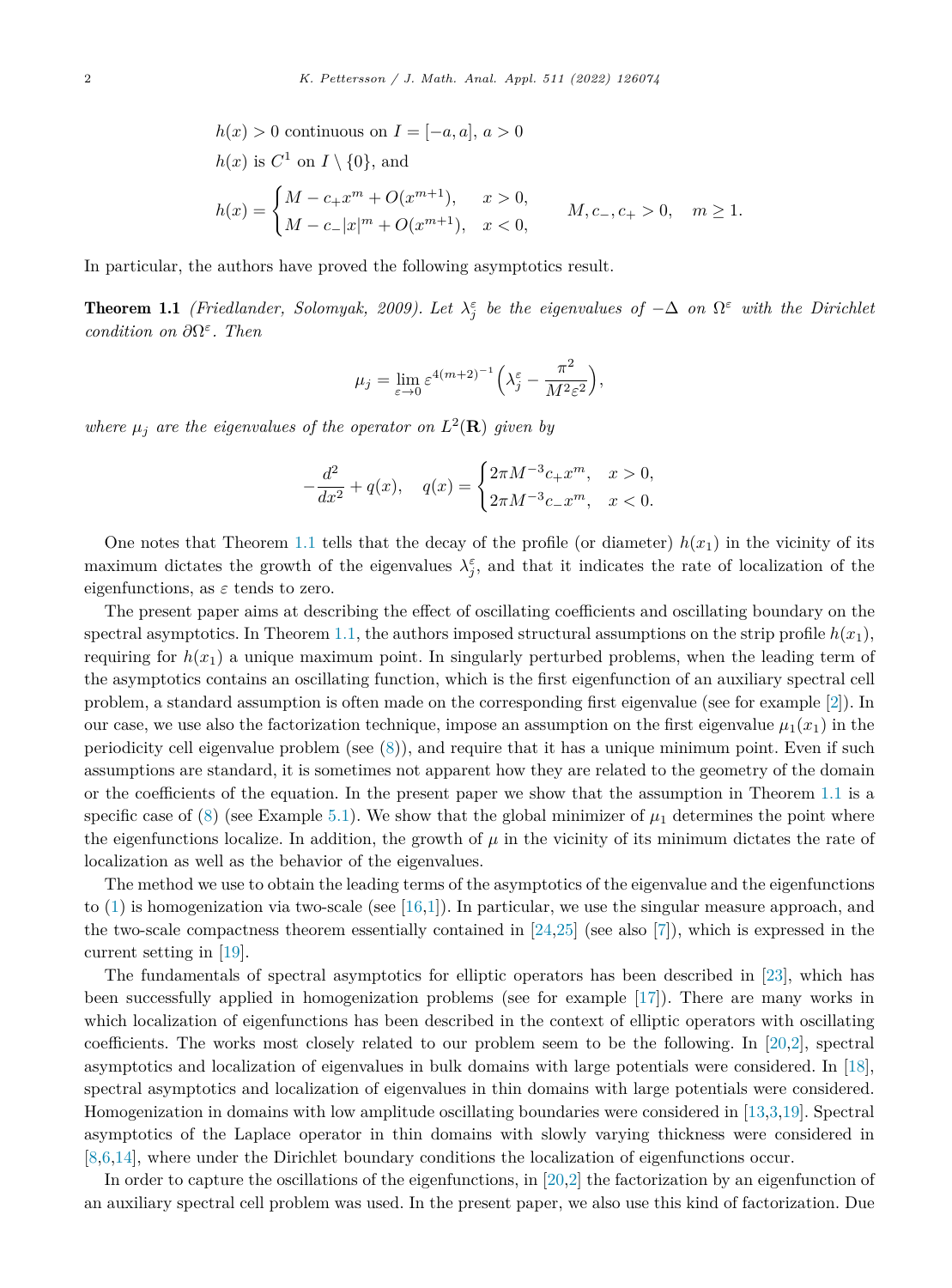<span id="page-3-0"></span>to the homogeneous Dirichlet boundary conditions in our problem, the first eigenfunction  $\psi_1(x_1, y)$  of the auxiliary spectral problem ([6\)](#page-5-0) vanishes on the boundary of the cell, and the new unknown function satisfies a problem with degenerate coefficients posed in a weighted Sobolev space. Significant contributions to the development of the factorization principle were made by Vanninathan in [[22\]](#page-31-0), and by Kozlov in [\[11\]](#page-31-0). The case of the Dirichlet condition treated in [\[22](#page-31-0)] is closely related to the spectral asymptotics in the problem considered in this paper.

The rest of this paper is organized as follows. In Section 2, we describe the domain with oscillating boundary and state the problem with the hypotheses. In Section [3,](#page-5-0) we establish a priori estimates for the eigenvalues and state the main result, and in Section [4](#page-10-0) we prove the spectral asymptotics result of this paper. In Section [5,](#page-26-0) we describe a scheme to compute the leading terms in the expansions of the eigenvalues and the eigenfunctions to ([1\)](#page-1-0).

### 2. Problem statement

The problem we consider is to describe the leading terms in the asymptotics of the first eigenvalue  $\lambda_1^{\varepsilon}$  and eigenfunction  $u_1^{\varepsilon}$  to the problem ([2\)](#page-4-0), as  $\varepsilon$  tends to zero. The domain under consideration is a thin cylinder with a locally periodic oscillating boundary, and the coefficients are assumed to be smooth, periodically oscillating, and to satisfy the strong ellipticity condition. The Dirichlet condition is imposed on the boundary. Here we specify the assumptions on the domain, and the coefficients and boundary conditions separately.

### *2.1. A thin cylinder with a locally periodic oscillating boundary*

Let  $\varepsilon > 0$  be a small parameter; the points in  $\mathbb{R}^d$  are denoted by  $x = (x_1, x')$ , and  $I = (-1/2, 1/2)$ . We are going to work in a thin cylinder

$$
\Omega_{\varepsilon} = \left\{ x = (x_1, x') : x_1 \in I, \, x' \in \varepsilon Q(x_1, \frac{x_1}{\varepsilon}) \right\}.
$$

Here  $Q(x_1, x_1/\varepsilon)$  describes the locally periodic varying cross section of the cylinder introduced in the following way.

We denote

$$
Q(x_1, y_1) = \{y' \in \mathbf{R}^{d-1} : F(x_1, y_1, y') > 0\},\
$$

where  $F(x_1, y_1, y')$  is such that

(H1)  $F(x_1, y_1, y') \in C^2(\overline{I} \times \mathbf{T}^1 \times \mathbf{R}^{d-1})$ , where  $\mathbf{T}^1$  is the one-dimensional torus. (H2)  $Q(x_1, y_1)$  is non-empty, bounded, and simply connected.

The conditions (H1), (H2) are fulfilled, for instance, if *F* has the following properties:

(F1) For each  $x_1$  and  $y_1$ ,  $F(x_1, y_1, 0) > 0$  and  $F(x_1, y_1, y') < 0$  for  $|y'| \ge R$ , for some  $R > 0$ .

(F2)  $F(x_1, y_1, \cdot)$  does not have a nonpositive local maximum/minimum.

The condition  $(F1)$  guarantees that  $Q(x_1, y_1)$  is not empty and bounded, and the condition  $(F2)$  guarantees that  $Q(x_1, y_1)$  is simply connected. When  $F = F(y_1, y')$  we have a periodic oscillating boundary, when  $F = F(x_1, y')$  we are in the case of slowly varying thickness, and finally, when  $F = F(y')$  the cylinder has uniform cross-section, constant along the cylinder.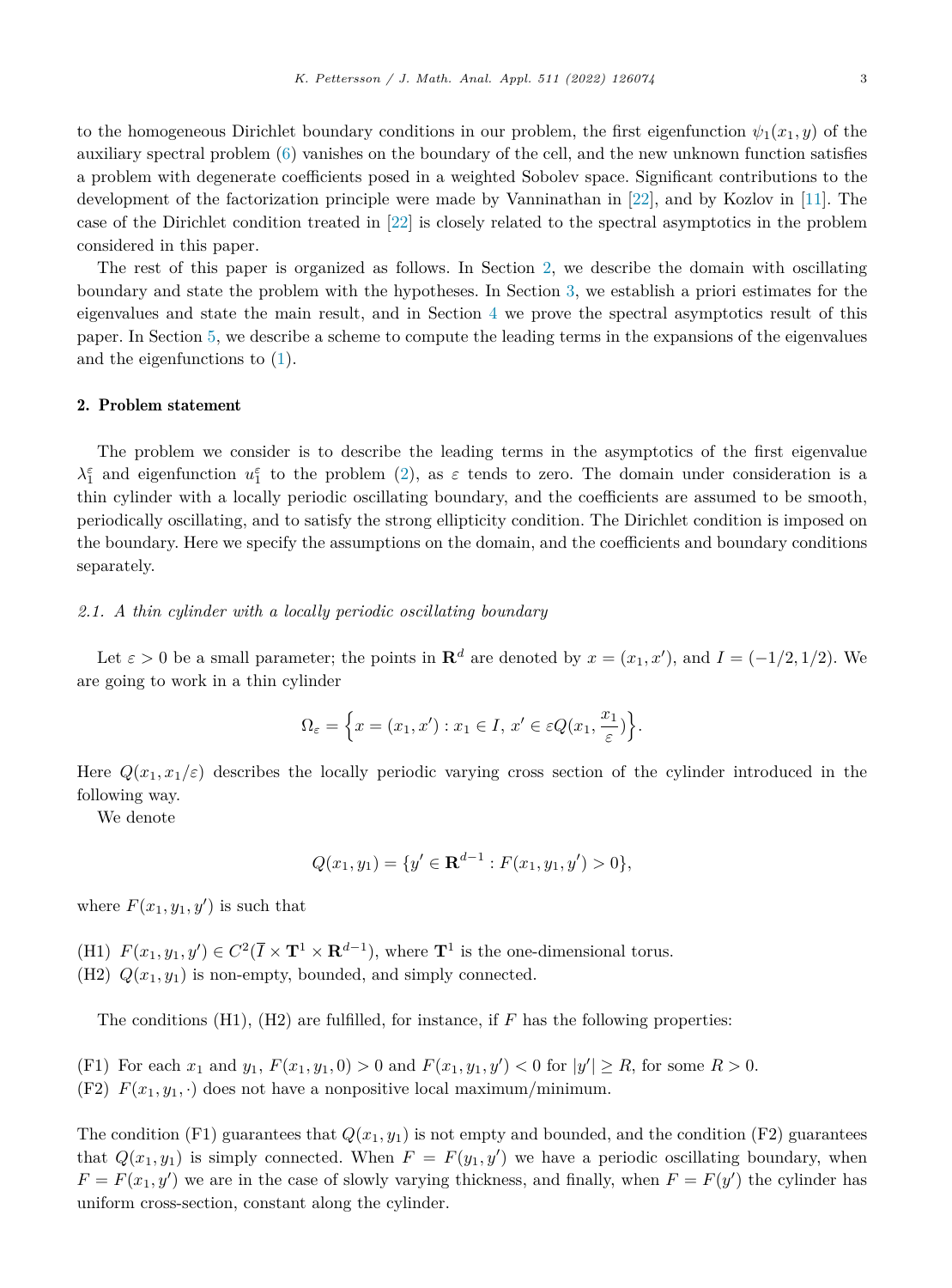<span id="page-4-0"></span>The boundary of  $\Omega_{\varepsilon}$  consists of the lateral boundary of the cylinder

$$
\Sigma_{\varepsilon} = \left\{ x = (x_1, x') : x_1 \in I, F(x_1, \frac{x_1}{\varepsilon}, \frac{x'}{\varepsilon}) = 0 \right\},\,
$$

and the bases

$$
\Gamma_{\varepsilon}^{\pm} = \left\{ \pm \frac{1}{2} \right\} \times \varepsilon Q \left( \pm \frac{1}{2}, \pm \frac{1}{\varepsilon} \right).
$$

The periodicity cell depends on  $x_1$  and is defined as follows

$$
\Box(x_1) = \{ y = (y_1, y') \in \mathbf{T}^1 \times \mathbf{R}^{d-1} : y_1 \in \mathbf{T}^1, y' \in Q(x_1, y_1) \}
$$

$$
= \{ y \in \mathbf{T}^1 \times \mathbf{R}^{d-1} : F(x_1, y) > 0 \},
$$

where  $\mathbf{T}^1$  is the one-dimensional torus, realized with unit measure. Since  $F(x_1, y_1, y')$  is periodic in  $y_1$ , and *F* is regular, the lateral boundary  $\partial \Box(x_1) = \{y : F(x_1, y) = 0\}$  of the periodicity cell  $\Box(x_1)$  is Lipschitz.

### *2.2. Dirichlet spectral problem in a thin oscillating domain*

In the thin domains with oscillating boundary Ω*<sup>ε</sup>* of Section [2.1](#page-3-0), we consider the following Dirichlet spectral problem:

$$
-\text{div}\left(A(x_1, \frac{x}{\varepsilon})\nabla u^{\varepsilon}\right) = \lambda^{\varepsilon} u^{\varepsilon} \qquad \text{in } \Omega_{\varepsilon},
$$
  

$$
u^{\varepsilon} = 0 \qquad \text{on } \partial\Omega_{\varepsilon}.
$$
 (2)

The matrix  $A(x_1, y)$  in (2) is assumed to be symmetric with entries  $a_{ij}$  in  $C^2(\overline{I} \times \mathbf{T}^1 \times \mathbf{R}^{d-1})$ , and satisfy the ellipticity condition

$$
A(x_1, y)\xi \cdot \xi \ge \alpha |\xi|^2, \quad x_1 \in I, \quad y \in \Box(x_1), \quad \xi \in \mathbf{R}^d.
$$

By the Hilbert-Schmidt theorem, for each  $\varepsilon > 0$ , the spectrum of (2) is discrete and may be arranged as follows:

$$
0 < \lambda_1^{\varepsilon} < \lambda_2^{\varepsilon} \le \lambda_3^{\varepsilon} \le \cdots, \qquad \lim_{j \to \infty} \lambda_j^{\varepsilon} = \infty,
$$

where the eigenvalues are counted as many times as their finite multiplicity. Orthonormalized by

$$
\int_{\Omega_{\varepsilon}} u_i^{\varepsilon} u_j^{\varepsilon} dx = \varepsilon^{1/2} \varepsilon^{d-1} \delta_{ij},
$$
\n(3)

where  $\delta_{ij}$  is the Kronecker delta, the corresponding eigenfunctions form a Hilbert basis in  $L^2(\Omega_{\varepsilon})$ , up to scaling. The scaling in (3) is natural for the statement of the result of this paper.

We study the asymptotic behavior of the eigenpairs  $(\lambda^{\varepsilon}, u^{\varepsilon})$ , as  $\varepsilon$  tends to zero. The homogenization result for the eigenpairs  $(\lambda^{\varepsilon}, u^{\varepsilon})$ , as  $\varepsilon \to 0$ , is given in Theorem [3.3](#page-9-0). In order to present the limit problem, we need an auxiliary spectral cell problem, which is introduced in Section [3.1](#page-5-0) (see [\(6](#page-5-0))).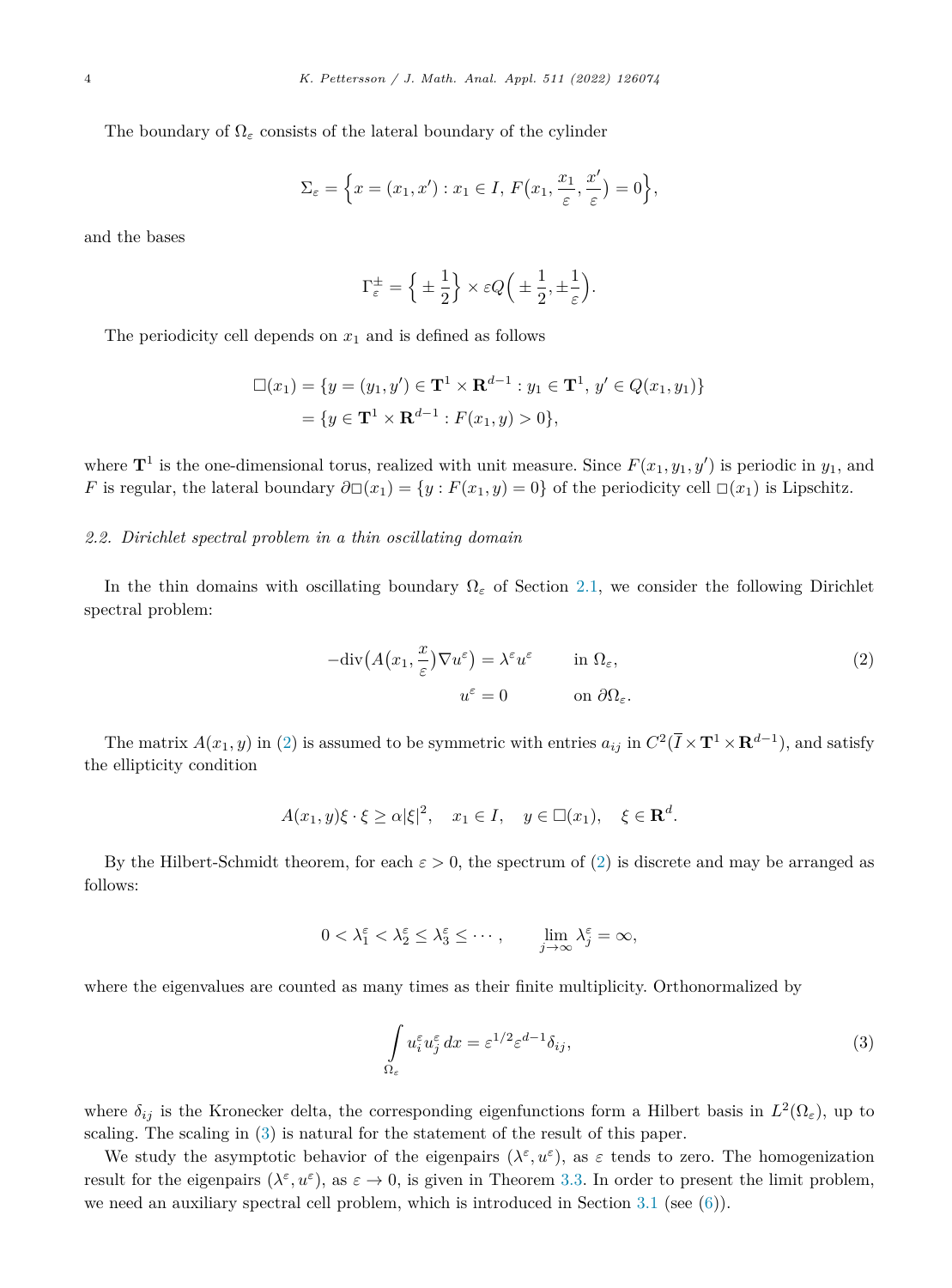### <span id="page-5-0"></span>3. Spectral asymptotics

In this section, we identify the first two terms in the asymptotic expansion of the first eigenvalue  $\lambda_1^{\varepsilon}$  to  $(2)$  $(2)$ :

$$
\lambda_1^{\varepsilon} = \frac{\mu_0(0)}{\varepsilon^2} + \frac{\lambda_1^0}{\varepsilon} + o\left(\frac{1}{\varepsilon}\right),\tag{4}
$$

as  $\varepsilon$  tends to zero. For comparison with the result of Theorem [1.1](#page-2-0), for smooth h with quadratic growth at its maximum  $(m = 2)$ , one has for the first eigenvalue  $\lambda_1^{\varepsilon}$  of the Dirichlet Laplacian in  $\mathbb{R}^2$ ,

$$
\lambda_1^{\varepsilon} = \frac{\pi^2 / h(0)^2}{\varepsilon^2} + \frac{\mu_1}{\varepsilon} + o\left(\frac{1}{\varepsilon}\right),\tag{5}
$$

as  $\varepsilon$  tends to zero, where  $\mu_1$  is the first eigenvalue of a harmonic oscillator. When comparing the asymptotics in (4) and (5) one notes that the oscillations in the coefficients and the domain do not change the structure of the asymptotics, while the factors in both the leading terms  $1/\varepsilon^2$  and  $1/\varepsilon$  will change. In particular, the eigenvalue  $\lambda_1^{\varepsilon}$  is still shifted a bit to the right as the factor  $\lambda_1^0$  is positive. One notes also that the factors  $\mu_1(0)$  and  $\lambda_1^0$  in (4) agree with  $\pi^2/h(0)^2$  and  $\mu_1$  in (5), for the Dirichlet Laplacian in  $\mathbb{R}^2$  as explained in Section [5.](#page-26-0)

To obtain the asymptotics (4) we proceed as follows. First we derive a priori estimates for the first eigenvalue  $\lambda_1^{\varepsilon}$  to [\(2](#page-4-0)). Then we make a change of variables with the aid of hypothesis ([8\)](#page-6-0) such that the eigenvalues of the rescaled problem are bounded. Finally we show the convergence of the corresponding eigenvalues and their eigenfunction in  $L^2$  using the method of two-scale convergence in domains with measure. The result, which includes (4), is stated as Theorem [3.3](#page-9-0).

## *3.1. A priori estimates for the first eigenvalue*  $\lambda_1^{\varepsilon}$

The radius of the cylinder  $\Omega_{\varepsilon}$  is of order  $\varepsilon$ , so the Dirichlet condition on the lateral boundary suggests that in view of the variational principle, the first eigenvalue  $\lambda_1^{\varepsilon}$  is expected to be of order  $1/\varepsilon^2$ , as  $\varepsilon$  tends to zero. Consider a smooth function of the form

$$
v^{\varepsilon}(x) = v(x_1)w\left(\frac{x'}{\varepsilon}\right),\,
$$

 $v(x_1) \in C_0^{\infty}(\mathbf{R})$  with support in *I*,  $w(x') \in C_0^{\infty}(B_0(\rho))$ , where  $B_0(\rho)$  is the ball of a small fixed radius  $\rho$ centered at the origin in  $\mathbf{R}^{d-1}$  such that  $I \times \varepsilon B_0(\rho) \subset \Omega_{\varepsilon}$  (cf. (F1)). Using  $v^{\varepsilon}(x)$  as a test function in the variational principle for  $\lambda_1^{\varepsilon}$ , we obtain

$$
\lambda_1^\varepsilon=\min_{v\in H_0^1(\Omega_\varepsilon)\backslash\{0\}}\frac{\int_{\Omega_\varepsilon} A\big(x_1,\frac{x}{\varepsilon}\big)\nabla v\cdot \nabla v\,dx}{\int_{\Omega_\varepsilon} v^2\,dx}\leq C\,\frac{\int_{\Omega_\varepsilon}|\nabla v^\varepsilon|^2\,dx}{\int_{\Omega_\varepsilon} (v^\varepsilon)^2\,dx}\leq \frac{C}{\varepsilon^2},
$$

for all small enough  $\varepsilon$  such that  $v^{\varepsilon} \in H_0^1(\Omega_{\varepsilon})$ , and for some constant *C* independent of  $\varepsilon$ . To identify the factor in  $1/\varepsilon^2$ , and to obtain the corresponding estimate from below, one needs to choose the test functions more carefully. In particular, for  $O(1/\varepsilon^2)$  to be sharp an optimal oscillating  $\varepsilon$ -periodic profile  $\psi$  along  $x_1$ has to be selected, because  $|\nabla \psi(x_1/\varepsilon)|^2 = O(1/\varepsilon^2)$ .

Let  $(\mu_1, \psi_1(x_1, y))$ , for each  $x_1 \in \overline{I}$ , be the first eigenpair to the following cell eigenvalue problem:

$$
-{\rm div}_y(A(x_1, y)\nabla_y \psi) = \mu(x_1)\psi \quad \text{in } \Box(x_1),
$$
  

$$
\psi = 0 \quad \text{on } \partial \Box(x_1),
$$
 (6)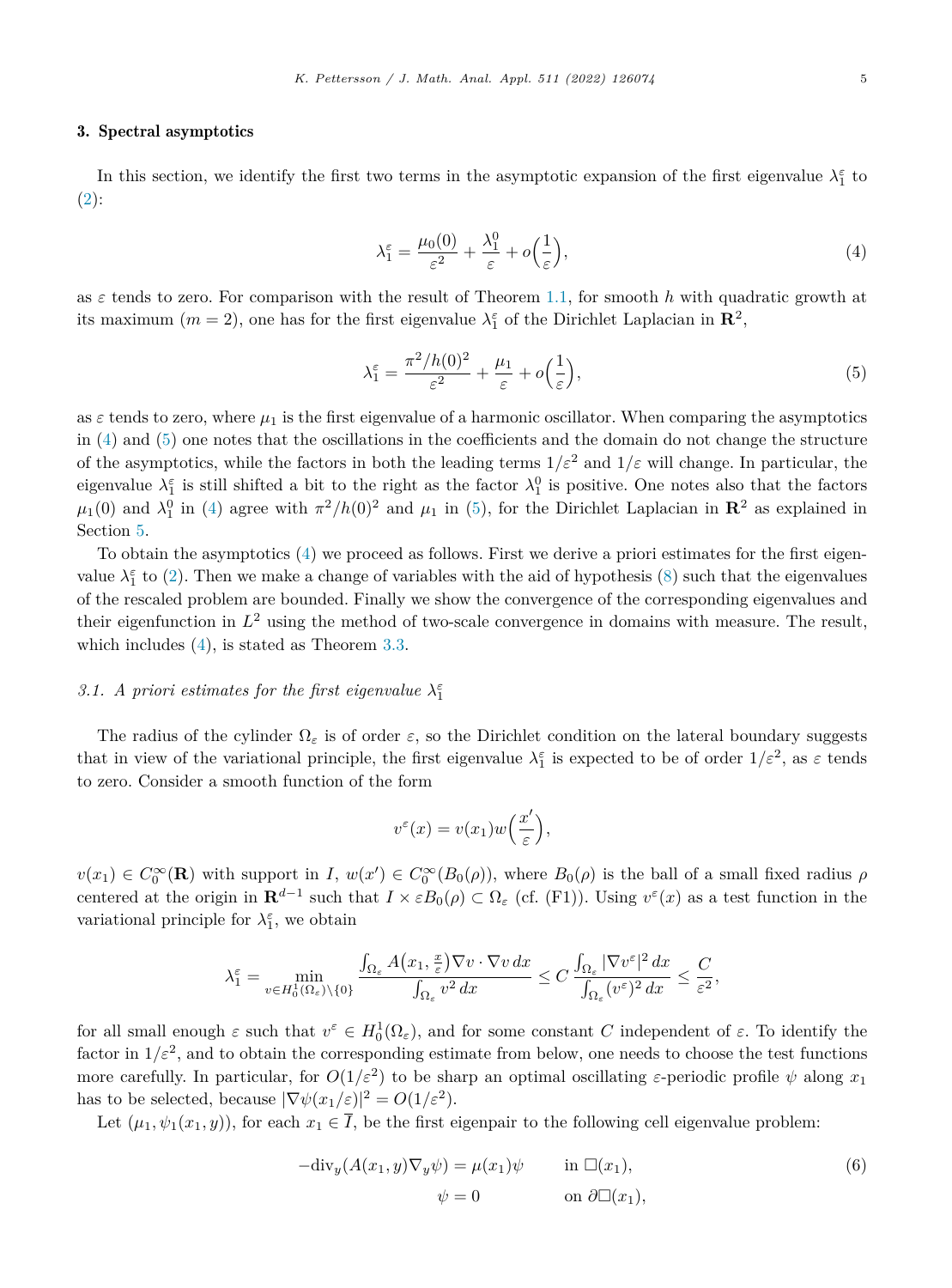<span id="page-6-0"></span>normalized by

$$
\int_{\Box(x_1)} \psi_1(x_1, y)^2 dy = 1.
$$
\n(7)

By the Krein-Rutman theorem (cf. [[5\]](#page-31-0)), the first eigenvalue  $\mu_1(x_1) > 0$  is simple, and  $\psi_1(x_1, y)$  does not change sign in  $\Box(x_1)$ , and may for example be chosen positive. By the regularity of the coefficients *A* and the domain  $\Box(x_1)$  in  $x_1$ , and the simplicity of the first eigenvalue  $\mu_1(x_1)$ , one has  $\mu_1(x_1) \in C^2(\overline{I})$  (see [\[9](#page-31-0),[10\]](#page-31-0)).

We use  $\psi_1$  to construct a test function in the variational formulation for  $\lambda_1^{\varepsilon}$ . Namely, we are going to take a test function as a product of  $\psi_1$ , taking care of the transverse oscillations, and a function of  $x_1$  only. In the proof of Lemma 3.1 we see that to minimize the ratio in the variational principle, the latter function should localize in the vicinity of the minimum point of  $\mu_1$ . This motivates the following structural assumption:

$$
\mu_1(x_1)
$$
 has a unique global minimum at  $x_1 = 0$ , and  $\mu_1''(0) > 0$ . (8)

We make further remarks on the assumption  $(8)$  in Section [5,](#page-26-0) and there illustrate how it is related to the assumptions on the geometry of the cylinder in Theorem 1.1 in [[8\]](#page-31-0).

The following a priori estimate holds for the first eigenvalue to ([2\)](#page-4-0).

**Lemma 3.1.** Let  $\lambda_1^{\varepsilon}$  be the first eigenvalue to [\(2](#page-4-0)), and suppose that the first eigenvalue  $\mu_1(x_1)$  to [\(6](#page-5-0)) satis*fies* (8)*. Then*

$$
\lambda_1^{\varepsilon} = \frac{\mu_1(0)}{\varepsilon^2} + O\Big(\frac{1}{\varepsilon}\Big),
$$

*as ε tends to zero.*

Proof. In the Rayleigh quotient,

$$
\lambda_1^\varepsilon=\min_{v\in H_0^1(\Omega_\varepsilon)\backslash\{0\}}\frac{\int_{\Omega_\varepsilon} A(x_1,\frac{x}{\varepsilon})\nabla v\cdot \nabla v\,dx}{\int_{\Omega_\varepsilon} v^2\,dx},
$$

we use test functions of the form

$$
v^{\varepsilon}(x) = \psi_1\Big(x_1, \frac{x}{\varepsilon}\Big)v\Big(\frac{x_1}{\sqrt{\varepsilon}}\Big),\,
$$

where  $\psi_1 \geq 0$  is the first eigenfunction to [\(6\)](#page-5-0), and nonzero  $v \in C_0^{\infty}(\mathbf{R})$  with support contained in *I*. Then  $v^{\varepsilon} \in H_0^1(\Omega_{\varepsilon})$ . The Taylor theorem and hypothesis (8) give

$$
\mu_1(\sqrt{\varepsilon}x_1) = \mu_1(0) + \varepsilon \mu_1''(0)x_1^2 + o(\varepsilon x_1^2),
$$

as  $\varepsilon$  tends to zero. Using the boundedness of  $a_{ij}$ , the regularity properties of  $\psi_1$ , re-scaling and integrating by parts, we obtain

$$
\lambda_1^{\varepsilon} \leq \frac{\int_{\Omega_{\varepsilon}} A(x_1, \frac{x}{\varepsilon}) \nabla v^{\varepsilon} \cdot \nabla v^{\varepsilon} dx}{\int_{\Omega_{\varepsilon}} (v^{\varepsilon})^2 dx}
$$
\n
$$
= \frac{\varepsilon^{-1} \int_{\mathbf{R}^d} (\psi_1^2 A) (\sqrt{\varepsilon} x_1, \frac{x}{\sqrt{\varepsilon}}) \nabla v \cdot \nabla v dx}{\int_{\mathbf{R}^d} \psi_1^2 (\sqrt{\varepsilon} x_1, \frac{x}{\sqrt{\varepsilon}}) v^2 dx} + \frac{\int_{\mathbf{R}^d} (\psi_1 b + \varepsilon^{-1} \psi_1 c + \varepsilon^{-2} \mu_1 \psi_1^2) (\sqrt{\varepsilon} x_1, \frac{x}{\sqrt{\varepsilon}}) v^2 dx}{\int_{\mathbf{R}^d} \psi_1^2 (\sqrt{\varepsilon} x_1, \frac{x}{\sqrt{\varepsilon}}) v^2 dx}
$$
\n
$$
\leq \frac{\mu_1(0)}{\varepsilon^2} + \frac{C}{\varepsilon},
$$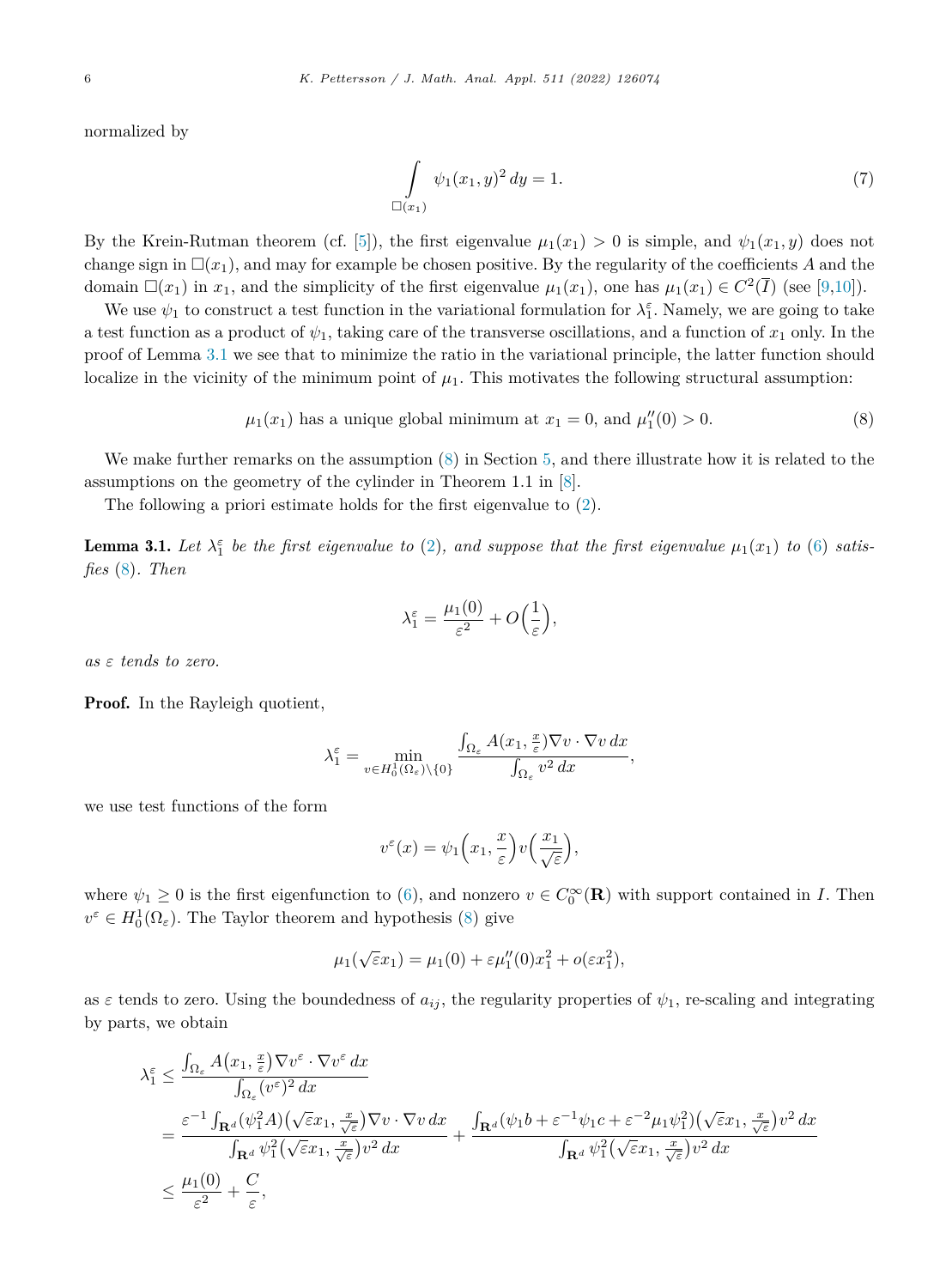<span id="page-7-0"></span>for some absolute constant *C* which is independent of  $\varepsilon$ , where

$$
b(x_1, y) = -\text{div}_x(A(x_1, y)\nabla_x \psi_1(x_1, y)),
$$
\n(9)

$$
c(x_1, y) = -\text{div}_y(A(x_1, y)\nabla_x \psi_1(x_1, y)) - \text{div}_x(A(x_1, y)\nabla_y \psi_1(x_1, y)).
$$
\n(10)

We proceed with the estimate from below. Let  $u_1^{\varepsilon}$  be the first eigenfunction to ([2\)](#page-4-0), normalized by  $\int_{\Omega_{\varepsilon}} (u_1^{\varepsilon})^2 dx = 1$ , and let  $v_1^{\varepsilon}$  be such that

$$
u_1^{\varepsilon}(x) = \psi_1\big(x_1, \frac{x}{\varepsilon}\big)v_1^{\varepsilon}(x). \tag{11}
$$

Note that  $v_1^{\varepsilon}$  may blow up at the boundary due to the Dirichlet condition on  $\psi_1$ , and this will be addressed with weighted Sobolev spaces in the further analysis. By the hypothesis  $(8)$  $(8)$  that  $\mu_1(0)$  is the minimal value of  $\mu_1(x_1)$ , we get under the chosen normalization,

$$
\lambda_1^{\varepsilon} = \int_{\Omega_{\varepsilon}} (\psi_1^2 A)(x_1, \frac{x}{\varepsilon}) \nabla v_1^{\varepsilon} \cdot \nabla v_1^{\varepsilon} dx + \int_{\Omega_{\varepsilon}} (\psi_1 b + \varepsilon^{-1} \psi_1 c)(x_1, \frac{x}{\varepsilon}) (v_1^{\varepsilon})^2 dx \n+ \int_{\Omega_{\varepsilon}} \frac{\mu_1(x_1)}{\varepsilon^2} \psi_1^2(x_1, \frac{x}{\varepsilon}) (v_1^{\varepsilon})^2 dx \n\geq \frac{\mu_1(0)}{\varepsilon^2} + \int_{\Omega_{\varepsilon}} (\psi_1^2 A)(x_1, \frac{x}{\varepsilon}) \nabla v_1^{\varepsilon} \cdot \nabla v_1^{\varepsilon} dx + \int_{\Omega_{\varepsilon}} (\psi_1 b + \varepsilon^{-1} \psi_1 c)(x_1, \frac{x}{\varepsilon}) (v_1^{\varepsilon})^2 dx.
$$
\n(12)

We note that  $v_1^{\varepsilon}$  defined in (11) belongs to the weighted space

$$
H^1(\Omega_{\varepsilon},\psi_1^2(x_1,\frac{x}{\varepsilon})) = \{v : \psi_1(x_1,\frac{x}{\varepsilon})v \in L^2(\Omega_{\varepsilon}), \psi_1(x_1,\frac{x}{\varepsilon})\nabla v \in L^2(\Omega_{\varepsilon})\},\
$$

equipped with the natural norm. The space  $H^1(\Omega_\varepsilon, (\psi_1)^2(x_1, \frac{x}{\varepsilon}))$  is continuously embedded into  $L^2(\Omega_\varepsilon)$ : More precisely, there exists a constant *C* independent of  $\varepsilon$  such that

$$
\int_{\Omega_{\varepsilon}} v^2 dx \le C \Big( \int_{\Omega_{\varepsilon}} v^2 \psi_1^2(x_1, \frac{x}{\varepsilon}) dx + \varepsilon^2 \int_{\Omega_{\varepsilon}} |\nabla_{x'} v|^2 \psi_1^2(x_1, \frac{x}{\varepsilon}) dx \Big), \quad v \in H^1(\Omega_{\varepsilon}, \psi_1^2(x_1, \frac{x}{\varepsilon})) .
$$
 (13)

Recall that *x'* are the transverse coordinates, and the radius of the cylinder  $\Omega_{\varepsilon}$  is of order  $\varepsilon$ . To verify (13) one may use the following one-dimensional inequality:

$$
\int_{0}^{\infty} \left(\int_{x}^{\infty} |v(\xi)| d\xi\right)^2 dx \le 4 \int_{0}^{\infty} v^2 x^2 dx, \quad \int_{0}^{\infty} v^2 x^2 dx < \infty,
$$

arguing in local charts as in the standard proof of the Sobolev embedding theorems (cf. [\[15](#page-31-0)]), together with the estimates [\(30\)](#page-11-0) on the growth of  $\psi_1$  in the vicinity of the lateral boundary of  $\Box(x_1)$  (see Lemma [4.1](#page-11-0)) below). It then follows from the estimate (13), the uniform boundedness of  $\psi_1$ ,  $b(x_1, y)$ , and  $c(x_1, y)$ , and the ellipticity condition for *A*, that

$$
\left| \int_{\Omega_{\varepsilon}} (\psi_1 b + \varepsilon^{-1} \psi_1 c) (x_1, \frac{x}{\varepsilon}) (v_1^{\varepsilon})^2 dx \right| \leq \frac{C}{\varepsilon} \left( 1 + \varepsilon^2 \int_{\Omega_{\varepsilon}} |\nabla_{x'} v_1^{\varepsilon}|^2 \psi_1^2 (x_1, \frac{x}{\varepsilon}) dx \right)
$$
  

$$
\leq \frac{C}{\varepsilon} + C_1 \varepsilon \int_{\Omega_{\varepsilon}} (\psi_1^2 A) (x_1, \frac{x}{\varepsilon}) \nabla v_1^{\varepsilon} \cdot \nabla v_1^{\varepsilon} dx,
$$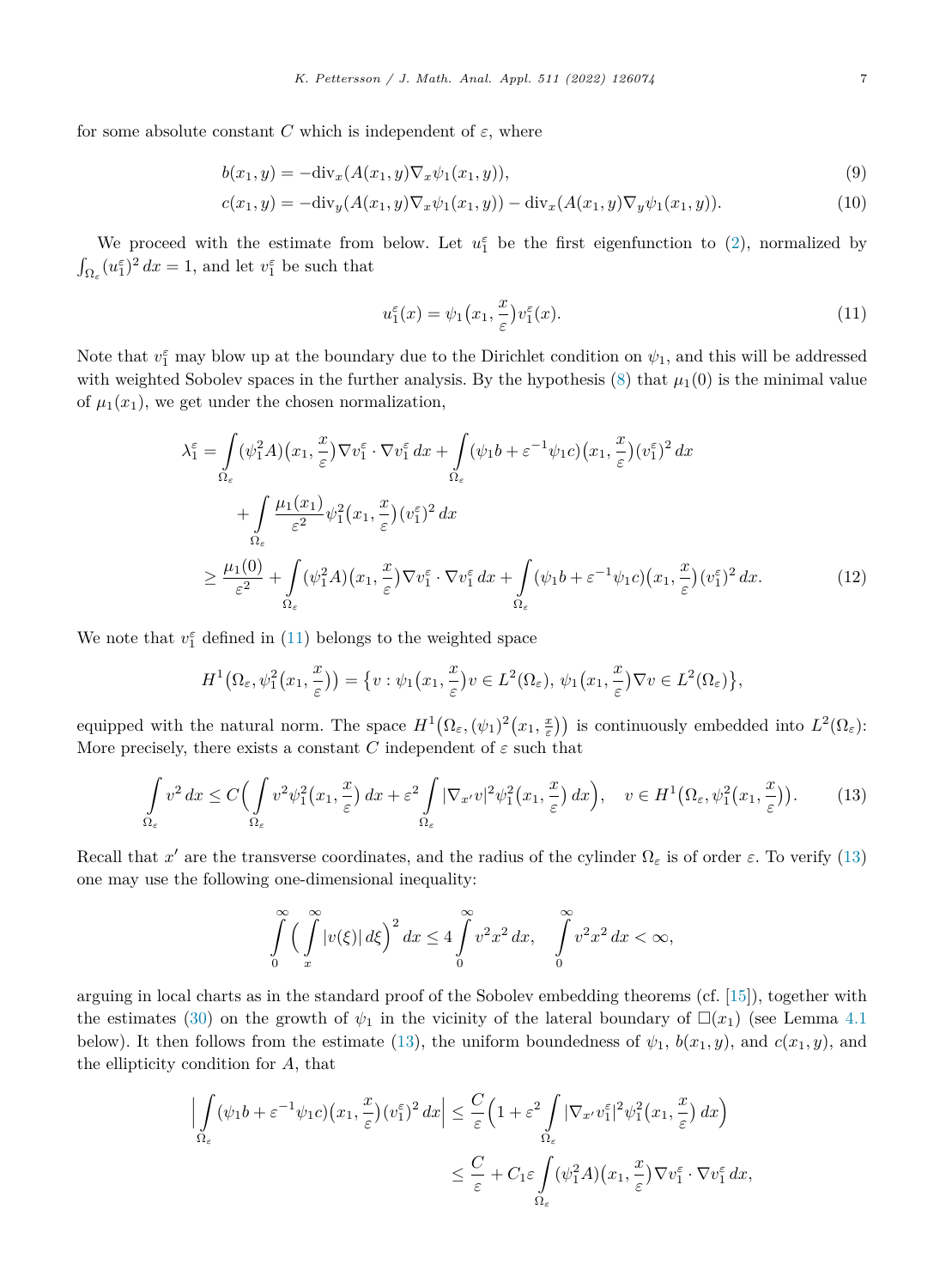<span id="page-8-0"></span>which together with ([12\)](#page-7-0) give

$$
\lambda_1^{\varepsilon} \ge \frac{\mu_1(0)}{\varepsilon^2} - \frac{C}{\varepsilon},
$$

for small enough  $\varepsilon > 0$ , and the desired estimate from below for the first eigenvalue  $\lambda_1^{\varepsilon}$ .  $\Box$ 

It follows from the estimate in Lemma [3.1](#page-6-0) that the first eigenfunction  $u_1^{\varepsilon}$  concentrates (or localizes) in the vicinity of the minimum point of  $\mu_1(x_1)$  (here at  $x_1 = 0$ ). Namely, for any  $\gamma > 0$ ,

$$
\int\limits_{\Omega_{\varepsilon}\setminus B_{\gamma}(0)} (u_1^{\varepsilon})^2 dx < \gamma,
$$

for all small enough  $\varepsilon > 0$ , where  $B_\gamma(0)$  is the ball of radius  $\gamma$  centered at the origin (cf. Lemma 3.3 in [[21\]](#page-31-0)).

### *3.2. Spectral asymptotics*

We introduce the homogenized problem for eigenpairs  $(\nu, v)$  on **R**:

$$
-\frac{d}{dz_1}\left(a^{\text{eff}}\frac{dv}{dz_1}\right) + \left(c^{\text{eff}} + \frac{1}{2}\mu_1''(0)z_1^2\right)v = \nu v, \quad z_1 \in \mathbf{R},\tag{14}
$$

where the constant coefficients  $a^{\text{eff}}$ ,  $c^{\text{eff}}$  are defined as follows. Let  $\mu_1, \psi_1$  be the first eigenpair to [\(6\)](#page-5-0) normalized by [\(7](#page-6-0)). Let

$$
c^{\text{eff}} = -\int_{\Box(0)} \psi_1(0, y) \Big( \text{div}_y(A(x_1, y) \nabla_x \psi_1(x_1, y)) + \text{div}_x(A(x_1, y) \nabla_y \psi_1(x_1, y)) \Big) \Big|_{x_1 = 0} dy.
$$

The effective coefficient  $a^{\text{eff}}$  is such that  $a^{\text{eff}} > 0$ , and it is given by

$$
a^{\text{eff}} = \int\limits_{\square(0)} \sum_{j=1}^{d} \psi_1^2(0, y) a_{1j}(0, y) (\delta_{1j} + \partial_{y_j} N(y)) dy,
$$
\n(15)

with  $N \in H^1(\square(0), \psi_1^2(0, y))$  the unique solution such that

$$
\int\limits_{\square(0)} N(y)\psi_1^2(0,y) dy = 0,
$$

to the following auxiliary cell problem:

$$
-\text{div}_y((\psi_1^2 A)(0, y)\nabla_y N) = \sum_{j=1}^d \partial_{y_j}(\psi_1^2 a_{j1})(0, y), \quad y \in \Box(0).
$$
 (16)

In the cell problem (16), the classical non-homogeneous Neumann condition is not present and this because the weight  $\psi_1^2(0, y)$  effectively removes the lateral boundary  $\partial \Box(0)$ . This is seen in the variational form of the problem, presented as [\(18](#page-9-0))–([19\)](#page-9-0) below.

In the definition of the effective coefficient  $a^{\text{eff}}$ , the weighted Sobolev space  $H^1(\Box(0), \psi_1^2(0, y))$  is used. Denote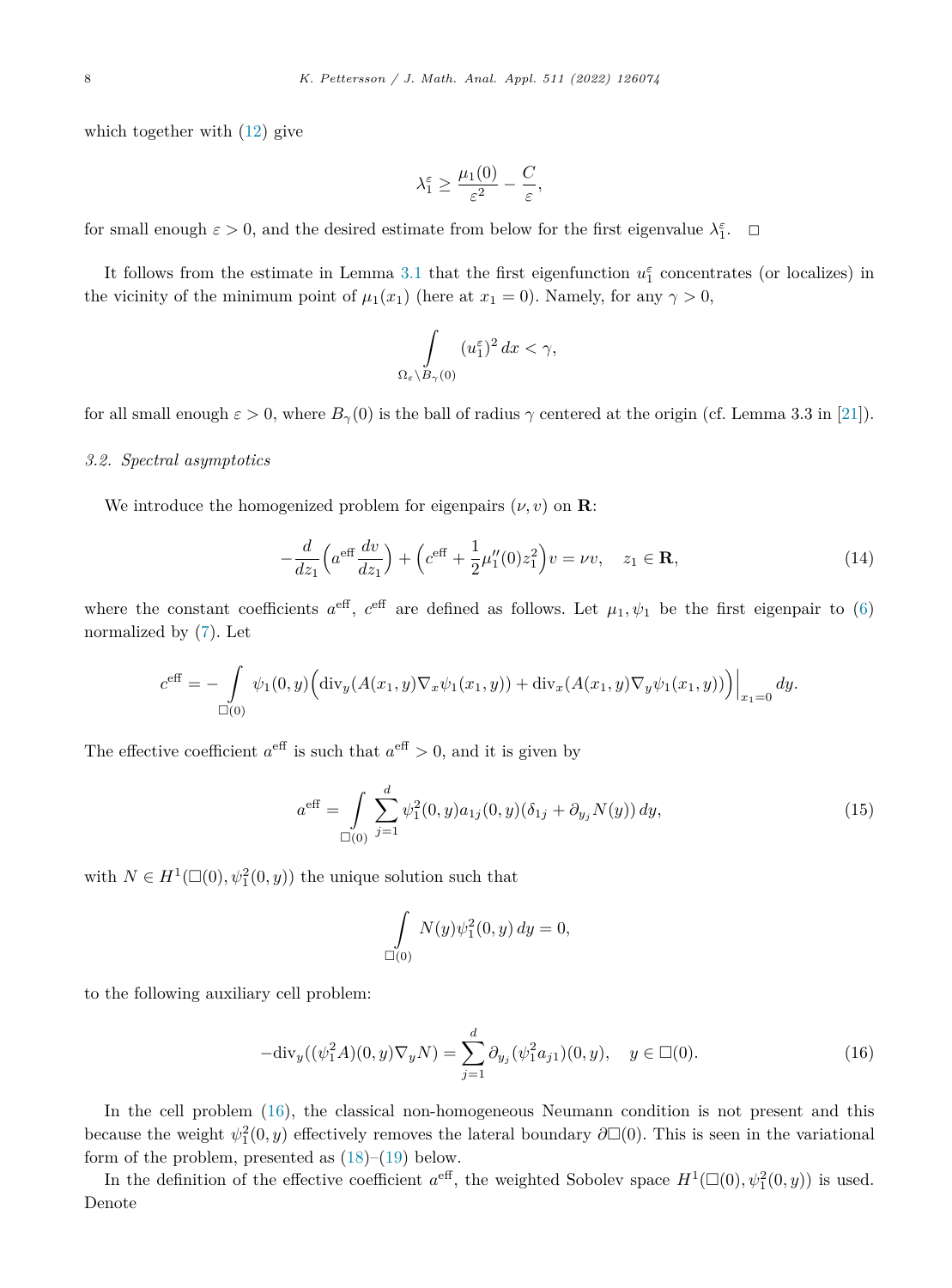$$
L^2(\Box(0), \psi_1^2(0, y)) = \Big\{ v : \int\limits_{\Box(0)} v^2(y) \psi_1^2(0, y) dy < \infty \Big\},\,
$$

<span id="page-9-0"></span>the weighted Lebesgue space. Then  $H^1(\Box(0), \psi_1^2(0, y))$  is defined as

$$
H^1(\Box(0), \psi_1^2(0, y)) = \{ v \in L^2(\Box(0), \psi_1^2(0, y)) : \nabla v \in L^2(\Box(0), \psi_1^2(0, y)) \},
$$

with inner product

$$
(u,v)_{H^1(\Box(0),\psi_1^2(0,y))} = \int_{\Box(0)} uv \, \psi_1^2(0,y) \, dy + \int_{\Box(0)} (\nabla_y u \cdot \nabla_y v) \psi_1^2(0,y) \, dy.
$$

One notes that  $\psi_1^2(0, y) > 0$  for  $y \in \Box(0)$ , and  $\psi_1^2(0, y) = 0$  for *y* on  $\partial \Box(0)$ . Moreover,

$$
\psi_1^2(0, y) \in L^1_{loc}(\mathbb{Z}(0)), \qquad \frac{1}{\psi_1^2(0, y)} \in L^1_{loc}(\mathbb{Z}(0)).
$$
\n(17)

The first property in (17) ensures that  $C^{\infty}(\Box(0))$  belongs to  $H^1(\Box(0), \psi_1^2(0, y))$ , and the second property in (17) ensures that  $H^1(\Box(0), \psi_1^2(0, y))$  is a separable Hilbert space (cf. [[15,12\]](#page-31-0)).

The cell problem ([16\)](#page-8-0) is well-posed in  $H^1(\Box(0), \psi_1^2(0, y))$ , and its variational form is

$$
N \in H^{1}(\Box(0), \psi_1^2(0, y)), \quad \int_{\Box(0)} N(y)\psi_1^2(0, y) dy = 0,
$$
\n(18)

$$
\int_{\Box(0)} (\psi_1^2 A)(0, y) \nabla_y N \cdot \nabla_y \varphi \, dy = -\int_{\Box(0)} \sum_{j=1}^d (\psi_1^2 a_{1j})(0, y) \frac{\partial \varphi}{\partial y_j} \, dy, \quad \varphi \in H^1(\Box(0), \psi_1^2(0, y)). \tag{19}
$$

Lemma 3.2. *The spectrum of the harmonic oscillator problem ([14\)](#page-8-0) is bounded from below and discrete:*

 $\nu_1 < \nu_2 < \cdots < \nu_j < \cdots$ ,  $\lim_{j \to \infty} v_j = \infty$ .

*The corresponding eigenfunctions*  $v_j \in L^2(\mathbf{R})$  *may be normalized by* 

$$
\int_{\mathbf{R}} v_i v_j dz_1 = \delta_{ij}.
$$
\n(20)

The following theorem is the result of this paper.

**Theorem 3.3.** Suppose that [\(8](#page-6-0)) holds. Let  $\lambda_i^{\varepsilon}$ ,  $u_i^{\varepsilon}$  be the ith eigenpair to [\(2\)](#page-4-0),  $u_i^{\varepsilon}$  normalized by ([3\)](#page-4-0), and let  $\mu_1, \psi_1$  *be the first eigenpair to* [\(6](#page-5-0)),  $\psi_1$  *normalized by* [\(58](#page-27-0))*. Then* 

(i) 
$$
\lambda_i^{\varepsilon} = \frac{\mu_1(0)}{\varepsilon^2} + \frac{\nu_i}{\varepsilon} + o\left(\frac{1}{\varepsilon}\right),
$$
  
(ii) 
$$
\frac{1}{\varepsilon^{d-1}\sqrt{\varepsilon}} \int_{\Omega_{\varepsilon}} \left| u_i^{\varepsilon}(x) - \psi_1\left(0, \frac{x}{\varepsilon}\right) v_i^0\left(\frac{x_1}{\sqrt{\varepsilon}}\right) \right|^2 dx = o(1),
$$

as  $\varepsilon$  tends to zero, where  $(\nu_i, \nu_i)$  is the ith eigenpair to ([14\)](#page-8-0),  $\nu_i$  normalized by (20).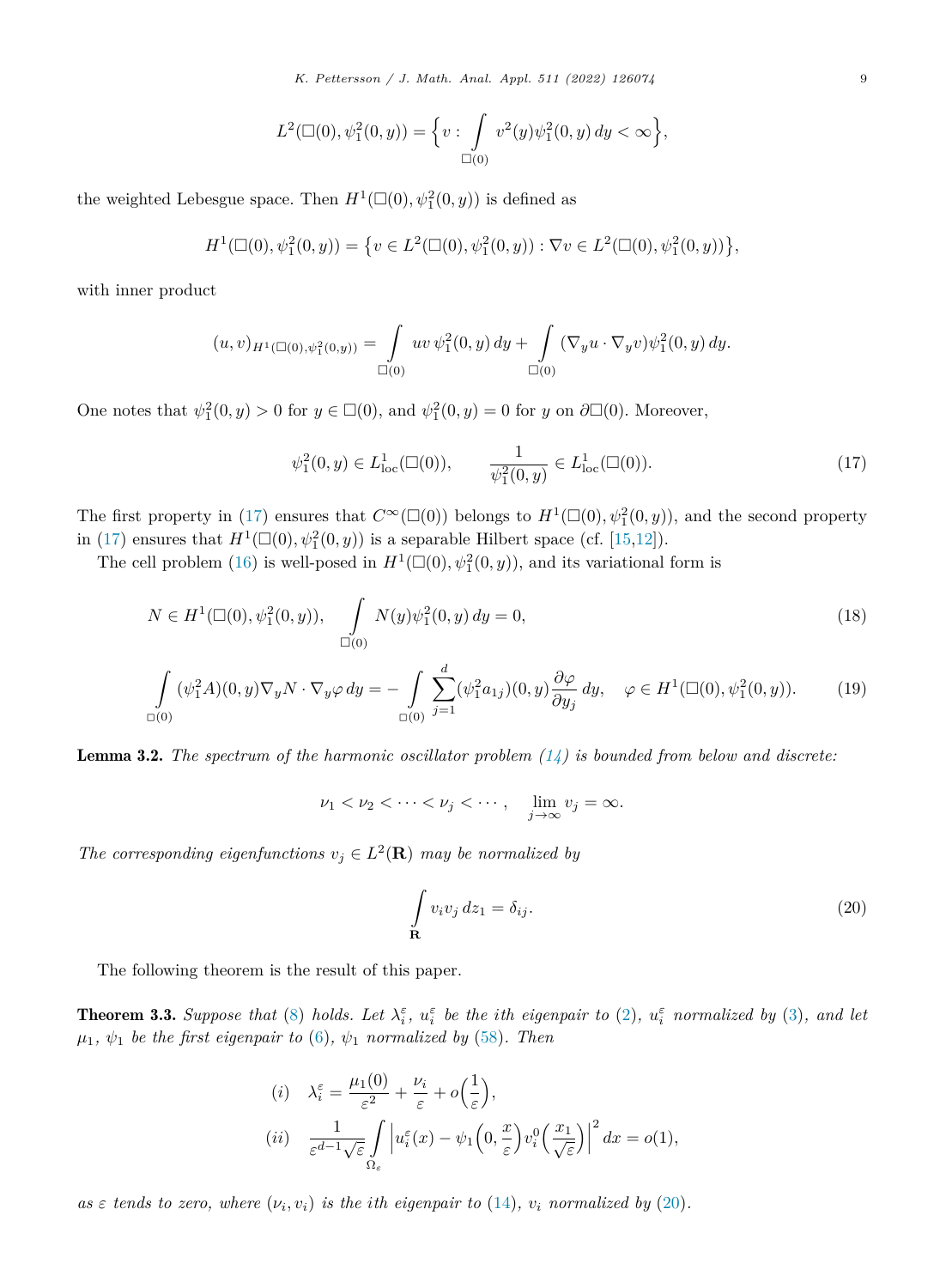<span id="page-10-0"></span>The Dirichlet condition for  $u_1^{\varepsilon}$  on the lateral boundary  $\Sigma_{\varepsilon}$  of the cylinder  $\Omega_{\varepsilon}$  is captured in the limit by the radial profile  $\psi_1(0, y)$  solving the cell eigenvalue problem ([6\)](#page-5-0), while the Dirichlet condition on the ends/bases  $\Gamma_{\varepsilon}^{\pm}$  of the cylinder  $\Omega_{\varepsilon}$  is translated into exponential decay of the longitudinal profile *v* solving the homogenized eigenvalue problem  $(14)$  $(14)$  as  $|z_1|$  tends to infinity.

### 4. Proof of Theorem [3.3](#page-9-0)

This section is devoted to the convergence of the spectrum, Theorem [3.3](#page-9-0).

### *4.1. Rescaled and shifted problem*

The estimate for the first eigenvalue  $\lambda_1^{\varepsilon}$  to [\(2](#page-4-0)) in Lemma [3.1](#page-6-0) suggests studying the asymptotics of

$$
\varepsilon \lambda_i^{\varepsilon} - \frac{\mu_1(0)}{\varepsilon},\tag{21}
$$

as  $\varepsilon$  tends to zero, as for  $i = 1$  this is  $O(1)$ . Moreover, the first eigenfunction tends to localize in the vicinity of  $x_1 = 0$ , which is the minimum point of  $\mu_1(x_1)$ . Let us subtract  $\mu_1(0)/\varepsilon^2$  from both sides of the equation [\(2](#page-4-0)), shifting the spectrum to the left, and make the following change of variables:

$$
z = \frac{x}{\sqrt{\varepsilon}}, \qquad u^{\varepsilon}(\sqrt{\varepsilon}z) = \psi_1\left(\sqrt{\varepsilon}z_1, \frac{z}{\sqrt{\varepsilon}}\right)v^{\varepsilon}(z) \equiv \psi_1^{\varepsilon}(z)v^{\varepsilon}(z). \tag{22}
$$

The corresponding problem in the up-scaled domain and bases

$$
\widetilde{\Omega_{\varepsilon}} = \frac{1}{\sqrt{\varepsilon}} \Omega_{\varepsilon}, \qquad \widetilde{\Gamma_{\varepsilon}^{\pm}} = \frac{1}{\sqrt{\varepsilon}} \Gamma_{\varepsilon}^{\pm},
$$

takes the form

$$
-\text{div}_z \left(\widetilde{A^{\varepsilon}} \nabla_z v^{\varepsilon}\right) + \left(C^{\varepsilon} + \frac{\mu_1(\sqrt{\varepsilon}z_1) - \mu_1(0)}{\varepsilon}(\psi_1^{\varepsilon})^2\right) v^{\varepsilon} = \nu^{\varepsilon}(\psi_1^{\varepsilon})^2 v^{\varepsilon} \qquad \text{in } \widetilde{\Omega_{\varepsilon}},\tag{23}
$$

$$
v^{\varepsilon} = 0 \qquad \text{on } \Gamma_{\varepsilon}^{\pm}.
$$
 (24)

Here, the coefficients and the potential are given by

$$
\widetilde{A}^{\varepsilon}(z) \equiv \widetilde{A}(\sqrt{\varepsilon}z_1, \frac{z}{\sqrt{\varepsilon}}) = \psi_1^2(\sqrt{\varepsilon}z_1, \frac{z}{\sqrt{\varepsilon}})A(\sqrt{\varepsilon}z_1, \frac{z}{\sqrt{\varepsilon}}),\tag{25}
$$

and

$$
C^{\varepsilon}(z) \equiv C(\sqrt{\varepsilon}z_1, \frac{z}{\sqrt{\varepsilon}}) = \left[ -\psi_1(x_1, y) \operatorname{div}_y(A(x_1, y) \nabla_x \psi_1(x_1, y)) -\psi_1(x_1, y) \operatorname{div}_x(A(x_1, y) \nabla_y \psi_1(x_1, y)) -\varepsilon \psi_1(x_1, y) \operatorname{div}_x(A(x_1, y) \nabla_x \psi_1(x_1, y)) \right] (\sqrt{\varepsilon}z_1, \frac{z}{\sqrt{\varepsilon}}),
$$
\n(26)

and by choice  $(21)$ ,

$$
\nu^{\varepsilon} = \varepsilon \lambda^{\varepsilon} - \frac{\mu_1(0)}{\varepsilon}.
$$
\n(27)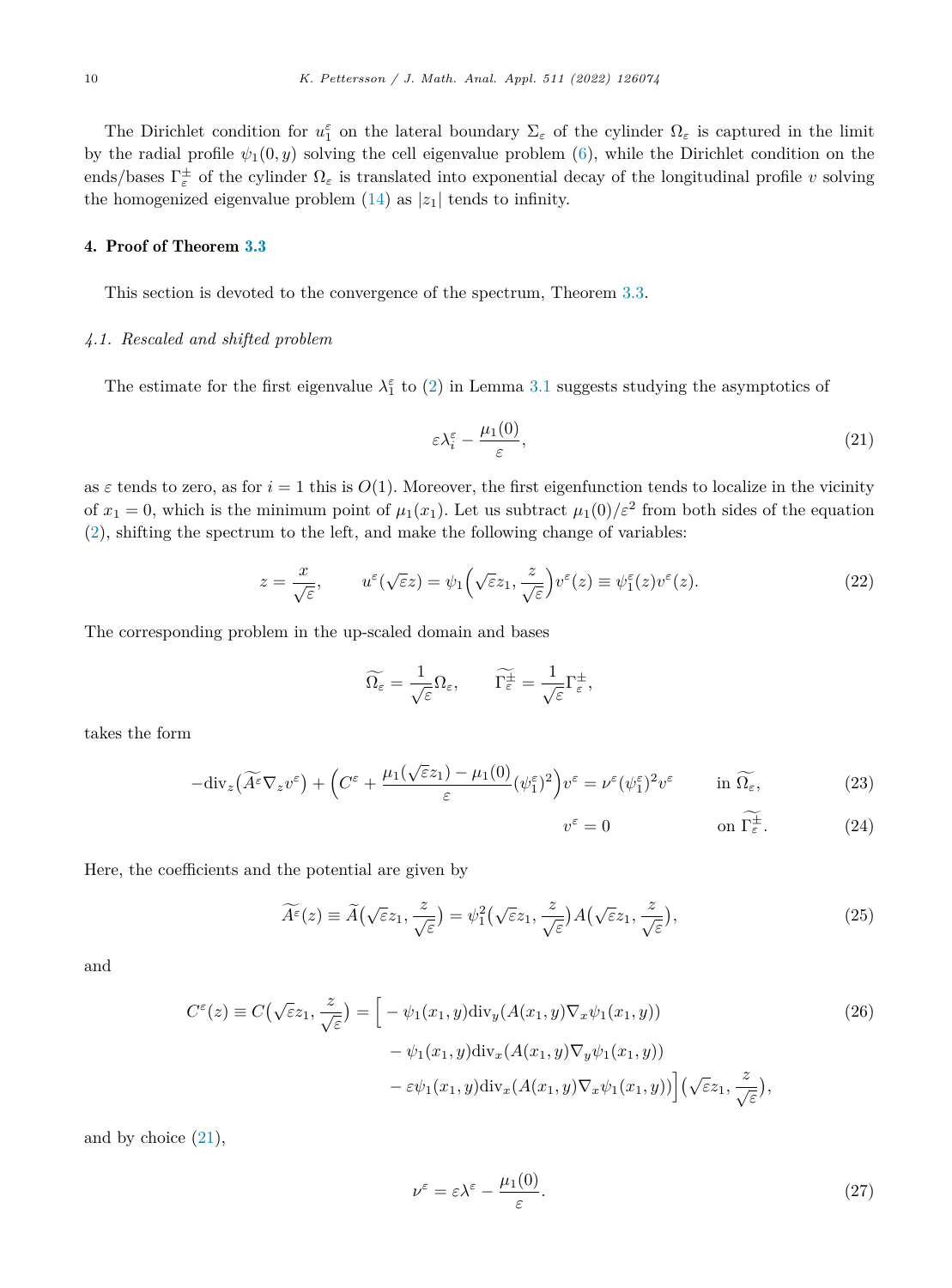<span id="page-11-0"></span>The functions  $v_i^{\varepsilon}$  and the number  $\nu_i^{\varepsilon}$  are well-defined by [\(22](#page-10-0)) and [\(27](#page-10-0)), in terms of  $\lambda_i^{\varepsilon}$ ,  $u_i^{\varepsilon}$  and  $\psi_1$ , and so  $\nu_i^{\varepsilon}$ ,  $v_i^{\varepsilon}$  is an eigenpair to the problem [\(23](#page-10-0))–([24\)](#page-10-0). The problem for  $v^{\varepsilon}$  (23)–[\(24](#page-10-0)) is well-posed in the weighted Sobolev space  $H^1(\Omega_\varepsilon, (\psi_1^{\varepsilon})^2, \Gamma_{\varepsilon}^{\pm})$  defined as follows. Denote

$$
L^2(\widetilde{\Omega_{\varepsilon}}, (\psi_1^{\varepsilon})^2) = \Big\{ v : \int_{\widetilde{\Omega_{\varepsilon}}} v^2(z) (\psi_1^{\varepsilon})^2 dz < \infty \Big\},\,
$$

the weighted Lebesgue space. Then  $H^1(\Omega_\varepsilon, (\psi_1^\varepsilon)^2, \Gamma_\varepsilon^{\pm})$  is defined as

$$
H^{1}(\widetilde{\Omega_{\varepsilon}},(\psi_{1}^{\varepsilon})^{2},\widetilde{\Gamma_{\varepsilon}}^{+}) = \{v \in L^{2}(\widetilde{\Omega_{\varepsilon}},(\psi_{1}^{\varepsilon})^{2}) : \nabla v \in L^{2}(\widetilde{\Omega_{\varepsilon}},(\psi_{1}^{\varepsilon})^{2}), v = 0 \text{ on } \widetilde{\Gamma_{\varepsilon}}^{+}\},\tag{28}
$$

with inner product

$$
(u,v)_{H^1(\widetilde{\Omega_{\varepsilon}}, (\psi_1^{\varepsilon})^2,\widetilde{\Gamma_{\varepsilon}^{\pm}})}=\int\limits_{\widetilde{\Omega_{\varepsilon}}} u\,v\,(\psi_1^{\varepsilon})^2\,dz+\int\limits_{\widetilde{\Omega_{\varepsilon}}}\nabla_z u\cdot \nabla_z v\,(\psi_1^{\varepsilon})^2\,dz,
$$

where the meaning of the trace on  $\Gamma_{\varepsilon}^{\pm}$  in (28) is described below. One notes that  $(\psi_1^{\varepsilon})^2 > 0$  for  $z \in \Omega_{\varepsilon}$ , and  $(\psi_1^{\varepsilon})^2 = 0$  on the lateral boundary  $\Sigma_{\varepsilon} = \partial \Omega_{\varepsilon} \setminus \Gamma_{\varepsilon}^{\pm}$ , and  $(\psi_1^{\varepsilon})^2 > 0$  almost everywhere on the ends  $\Gamma_{\varepsilon}^{\pm}$ . Furthermore,

$$
(\psi_1^{\varepsilon})^2 \in L^1_{\text{loc}}(\widetilde{\Omega_{\varepsilon}}), \qquad \frac{1}{(\psi_1^{\varepsilon})^2} \in L^1_{\text{loc}}(\widetilde{\Omega_{\varepsilon}}). \tag{29}
$$

The first property in (29) ensures that  $C^{\infty}(\Omega_{\varepsilon})$  belongs to  $H^{1}(\Omega_{\varepsilon}, (\psi_{1}^{\varepsilon})^{2}, \Gamma_{\varepsilon}^{\pm})$ , and the second property in (29) ensures that  $H^1(\Omega_{\varepsilon}, (\psi_1^{\varepsilon})^2, \Gamma_{\varepsilon}^{\pm})$  is a separable Hilbert space (cf. [\[15](#page-31-0),[12\]](#page-31-0)).

The usual trace can be used in the definition (28) of  $H^1(\Omega_\varepsilon, (\psi_1^\varepsilon)^2, \Gamma_\varepsilon^\pm)$ , say by arguing separately on disjoint parts of the boundary. Let  $C^{\infty}(\Omega^{\varepsilon},\Gamma^{\varepsilon}_{\pm})$  denote the space of functions in  $C^{\infty}(\Omega^{\varepsilon})$  with support not intersecting  $\Gamma^{\varepsilon}_{\pm}$ . As  $(\psi^{\varepsilon}_{1})^{2} \in L^{1}_{loc}(\Omega^{\varepsilon})$ , all functions in  $C^{\infty}(\Omega^{\varepsilon}, \Gamma^{\varepsilon}_{\pm})$  belong to  $H^{1}(\Omega_{\varepsilon}, (\psi^{\varepsilon}_{1})^{2}) = \{v \in \Omega^{\varepsilon}_{loc}(\Omega^{\varepsilon})\}$  $L^2(\Omega_{\varepsilon},(\psi_1^{\varepsilon})^2): \nabla v \in L^2(\Omega_{\varepsilon},(\psi_1^{\varepsilon})^2)$ , equipped with the considered norm. It is therefore meaningful to let  $H^1(\Omega_{\varepsilon}, (\psi_1^{\varepsilon})^2, \Gamma_{\varepsilon}^{\pm})$  be the closure of  $C^{\infty}(\Omega_{\varepsilon}, \Gamma_{\pm}^{\varepsilon})$  with respect to the considered norm. The space of traces of functions  $H^1(\Omega_{\varepsilon}, (\psi_1^{\varepsilon})^2)$  on  $\Gamma_{\pm}^{\varepsilon}$  is the factor space  $H^{1/2}(\Gamma_{\pm}^{\varepsilon}) = H^1(\Omega_{\varepsilon}, (\psi_1^{\varepsilon})^2)/H^1(\Omega_{\varepsilon}, (\psi_1^{\varepsilon})^2, \Gamma_{\varepsilon}^{\pm})$  equipped with the factor norm (cf. [[12\]](#page-31-0)).

Note that  $C^{\varepsilon}$  is uniformly bounded by the regularity properties of  $\psi_1$ , and consequently adding a potential  $Cv^{\varepsilon}$  to ([23\)](#page-10-0) shifts the spectrum by *C* and makes the potential positive.

Although the spectrum of ([2\)](#page-4-0) is characterized, it is useful to remark that it is at most shifted after the change of variables. To this end we make use of the following estimates on the growth of the first eigenfunction to [\(6](#page-5-0)) in the vicinity of the Dirichlet boundary (see [\[4](#page-31-0)] for a general analysis).

**Lemma 4.1.** There exist absolute constants  $c_1, c_2, \delta$  such that in local charts  $(y'_r, y_{rd}), a(y'_r)$  of  $\Box(x_1)$ ,

$$
c_1\psi_1(x_1, y) \le y'_{rd} - a(y'_r) \le c_2\psi_1(x_1, y),\tag{30}
$$

*for*  $y \in V_{\delta}$ *, where*  $V_{\delta} = \{ y \in \Box(x_1) : y'_{rd} - a(y'_r) < \delta \}.$ 

**Proof.** By the regularity of the coefficient matrix *A* and the boundary  $\partial \Box(x_1)$ ,  $\Psi_1$  is  $C^2(\overline{\Box(x_1)})$  for all *x*<sub>1</sub> ∈ *I*. Because the boundary  $∂□(x_1)$  is  $C^2$ , the distance function  $d(y, ∂□(x_1))$  is in  $C^2(V_δ)$  for some  $δ > 0$ , where  $V_{\delta}$  is a neighborhood of  $\partial \Box(x_1)$ :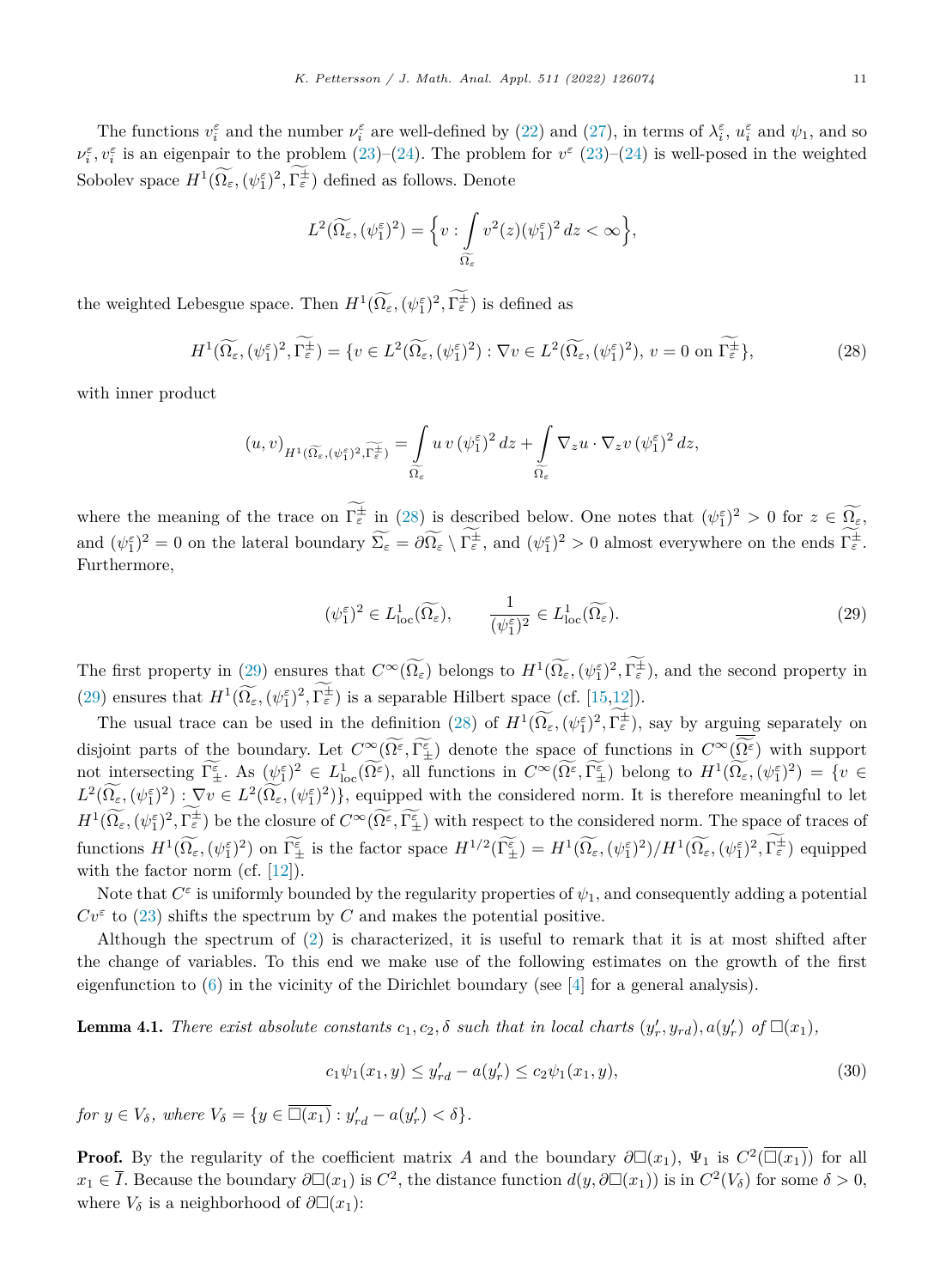$$
V_{\delta} = \{ y \in \overline{\Box(x_1)} : d(y, \partial \Box(x_1)) < \delta \}.
$$

<span id="page-12-0"></span>Let  $\varphi$  be a smooth cutoff such that  $\varphi = 1$  in  $V_{\delta/2}$ , and  $\varphi = 0$  outside  $V_{\delta}$ . Then for some constant  $C(x_1)$ ,

$$
|\text{div}_y(A(x_1, y)\nabla_y(\varphi d(y, \partial \Box(x_1))))| \le C(x_1), \quad y \in \overline{\Box(x_1)}.
$$

It follows that for  $\alpha > 0$ ,

$$
-\text{div}_y(A(x_1,y)\nabla_y(\Psi_1-\alpha\varphi d(y,\partial \Box(x_1)))) \geq \mu_1(x_1)\Psi_1(x_1,y) - \alpha C(x_1),
$$

for  $y \in \Box(x_1)$ . By the Taylor theorem, for  $y_0 \in \partial \Box(x_1)$ ,

$$
\Psi_1(x_1, y) = \frac{\partial \Psi_1}{\partial \nu}(x_1, y_0) d(y, \partial \Box(x_1)) + O(d(y, \partial \Box(x_1))^2), \tag{31}
$$

and by the strong maximum principle, the inward normal derivative is positive, if  $\Psi_1$  is chosen positive in  $\square(x_1)$ :

$$
\frac{\partial \Psi_1}{\partial \nu}(x_1, y) > 0, \quad x_1 \in \overline{I}, \ y \in \overline{\Box(x_1)}.
$$

One notes that in the vicinity of the boundary, the quadratic term in (31) is small, while in the interior a positive  $\Psi_1$  is globally bounded away from zero by a positive constant. Thus by choosing  $\Psi_1$  to be positive in  $\Box(x_1)$ , one has for all small enough  $\alpha, \delta$ , that  $\Psi_1 - \alpha \varphi d(y, \partial \Box(x_1))$  is a subsolution that satisfies the Dirichlet condition on the boundary:

$$
-{\rm div}_y(A(x_1, y)\nabla_y(\Psi_1 - \alpha \varphi d(y, \partial \Box(x_1)))) \ge 0, \quad y \in \Box(x_1),
$$
  

$$
\Psi_1 - \alpha \varphi d(y, \partial \Box(x_1)) = 0, \quad y \in \partial \Box(x_1).
$$

It follows from the maximum principle that

$$
\psi_1(x_1, y) \ge C(x_1) d(y, \partial \Box(x_1)), \quad y \in V_{\delta/2},
$$

for some constant  $C(x_1)$ . The second inequality in [\(30\)](#page-11-0) follows, by the compactness of  $\partial \Box(x_1)$ . The first inequality in [\(30](#page-11-0)) follows from the Taylor theorem,

$$
\Psi_1(x_1, y) = \nabla_y \Psi_1(x_1, y_0) \cdot (y - y_0) + O(|y - y_0|^2),
$$

for  $y_0 \in \partial \Box(x_1)$ , and the quadratic term is dominated by the linear term in a neighborhood of the boundary.  $\Box$ 

Lemma 4.2. *The spectrum of problem ([23](#page-10-0)) is discrete, bounded from below, and consists of a countably infinite number of points:*

$$
C \leq \nu_1^{\varepsilon} < \nu_2^{\varepsilon} \leq \nu_3^{\varepsilon} \leq \cdots \qquad \lim_{i \to \infty} v_i^{\varepsilon} = \infty,
$$

*counted as many times as their finite multiplicity, and there exists a sequence of corresponding eigenfunctions vε <sup>i</sup> that may be normalized by*

$$
\varepsilon^{-(d-1)/2} \int\limits_{\widetilde{\Omega_{\varepsilon}}} |\Box(\sqrt{\varepsilon}z)|^{-1} v_i^{\varepsilon} v_j^{\varepsilon} (\psi_1^{\varepsilon})^2 dz = \delta_{ij}.
$$
\n(32)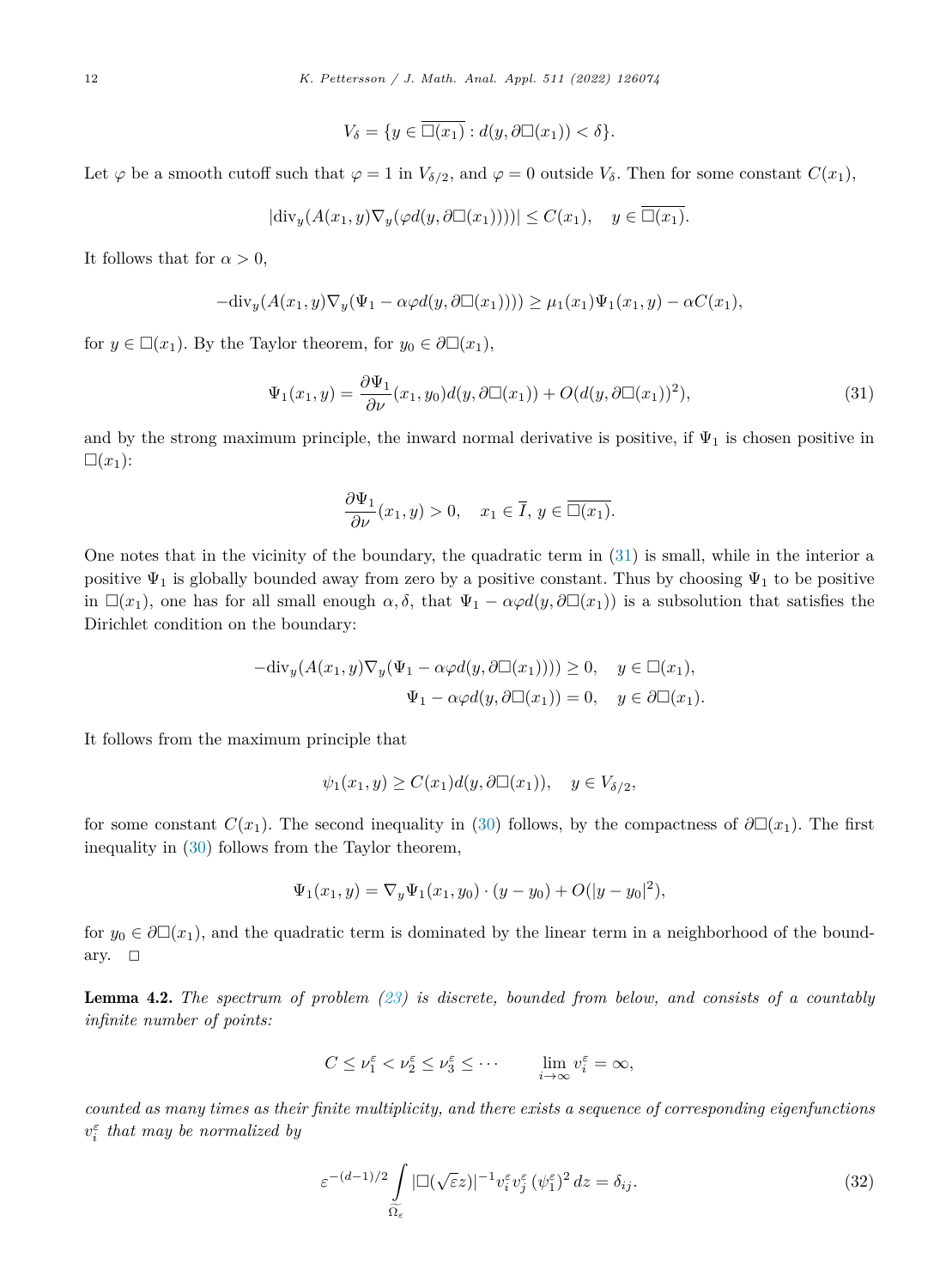<span id="page-13-0"></span>**Proof.** Let  $G^{\varepsilon}: L^2(\Omega_{\varepsilon}, (\psi_1^{\varepsilon})^2) \to H^1(\Omega_{\varepsilon}, (\psi_1^{\varepsilon})^2, \Gamma_{\varepsilon}^{\pm})$  be the Green operator that maps  $f \in L^2(\Omega_{\varepsilon}, (\psi_1^{\varepsilon})^2)$  to the solution to the equation

$$
-\text{div}_z(\widetilde{A^\varepsilon}\nabla_z v) + (D^\varepsilon + C_1(\psi_1^\varepsilon)^2)v = (\psi_1^\varepsilon)^2 f \quad \text{in } \widetilde{\Omega_\varepsilon},\tag{33}
$$

$$
v = 0 \qquad \text{on } \Gamma_{\varepsilon}^{\pm}, \tag{34}
$$

where

$$
D^{\varepsilon} = C^{\varepsilon} + \frac{\mu_1(\sqrt{\varepsilon}z_1) - \mu_1(0)}{\varepsilon} (\psi_1^{\varepsilon})^2,
$$

where  $C^{\varepsilon}$  is given by [\(26](#page-10-0)), and  $C_1$  is a constant. Because  $D^{\varepsilon}$  is uniformly bounded, the solution  $v \in$  $H^1(\Omega_\varepsilon, (\psi_1^\varepsilon)^2, \Gamma_\varepsilon^{\pm})$  is uniquely defined for all  $\varepsilon$ , by the Riesz representation theorem, for large enough  $C_1$ . By Lemma [4.1](#page-11-0), there exist absolute constants  $c_1, c_2, c_3$  such that in local charts  $(x'_r, x_{rd})$ ,  $a(x'_r)$ ,

$$
\sqrt{\varepsilon}c_1\psi_1^{\varepsilon}(x) \le x'_{rd} - a(x'_r) + \kappa(x'_r) \le \sqrt{\varepsilon}c_2\psi_1^{\varepsilon}(x),\tag{35}
$$

for some  $\kappa$  such that  $0 \leq \kappa(x'_r) \leq c_3$ , where  $\kappa$  is necessary to compensate for  $\Psi_1^{\varepsilon}$  being nonzero on the ends  $\Gamma_{\varepsilon}^{\pm}$ . Because the boundary of  $\Omega_{\varepsilon}$  is continuous, the condition (35) guaranties that  $H^1(\Omega_{\varepsilon}, (\psi_1^{\varepsilon})^2, \Gamma_{\varepsilon}^{\pm})$  is compactly embedded into  $L^2(\Omega_\varepsilon, (\psi_1^\varepsilon)^2)$  (see e.g. [\[15](#page-31-0)]). Let  $f_n$  be a bounded sequence in  $H^1(\Omega_\varepsilon, (\psi_1^\varepsilon)^2, \Gamma_\varepsilon^{\pm})$ . By weak compactness, there along a subsequence,  $f_n$  converges weakly to  $f$  in  $H^1(\Omega_\varepsilon, (\psi_1^\varepsilon)^2, \Gamma_\varepsilon^{\pm})$ , and strongly in  $L^2(\Omega_{\varepsilon}, (\psi_1^{\varepsilon})^2)$ . It follows that  $G^{\varepsilon} f_n$  converges to  $G^{\varepsilon} f$  in  $H^1(\Omega_{\varepsilon}, (\psi_1^{\varepsilon})^2, \Gamma_{\varepsilon}^{\pm})$ , along some subsequence. This shows that  $G^{\varepsilon}$  is compact from  $H^{1}(\Omega_{\varepsilon}, (\psi_{1}^{\varepsilon})^{2}, \Gamma_{\varepsilon}^{\pm})$  to  $H^{1}(\Omega_{\varepsilon}, (\psi_{1}^{\varepsilon})^{2}, \Gamma_{\varepsilon}^{\pm})$ . In particular,  $G^{\varepsilon}$  is self-adjoint on  $H^1(\Omega_\varepsilon, (\psi_1^\varepsilon)^2, \Gamma_\varepsilon^{\pm})$ , and positive for large enough *C*<sub>1</sub>. The statement of the lemma then follows from the spectral theorem for such operators.  $\Box$ 

We may obtain information about the asymptotics of the eigenvalues and eigenfunctions to ([2\)](#page-4-0) by studying the spectral asymptotics of the problem  $(23)$ – $(24)$  $(24)$ , or view it as a change of variables in studying  $(2)$  $(2)$ . In any point of view the following a priori estimate for the eigenfunction  $v_1^{\varepsilon}$  to the rescaled problem is a starting point of the analysis.

### *4.2. A priori estimates for the rescaled problem*

For the dimension reduction in the problem, we introduce the natural measure on  $\mathbb{R}^d$  that charges the thin up-scaled cylinder  $\Omega_{\varepsilon}$ . Namely, let

$$
d\mu_{\varepsilon}(z) = \varepsilon^{-(d-1)/2} |\Box(0)|^{-1} \chi_{\widetilde{\Omega_{\varepsilon}}}(z) dz.
$$
 (36)

In this way, we divide by the measure of the cross-section such that the rescaled measure converges to the one-dimensional Lebesgue measure charging the real line.

**Lemma 4.3.** The sequence of measures  $\mu_{\varepsilon}$  defined by (36) converges weakly to  $\mu$  defined by

$$
d\mu_{\varepsilon} \rightharpoonup d\mu = dz_1 \times \delta(z'), \quad z = (z_1, z') \in \mathbf{R}^d,
$$

 $as \varepsilon$  *tends to zero* (weak\* *in the space of Radon measures on*  $\mathbb{R}^d$ .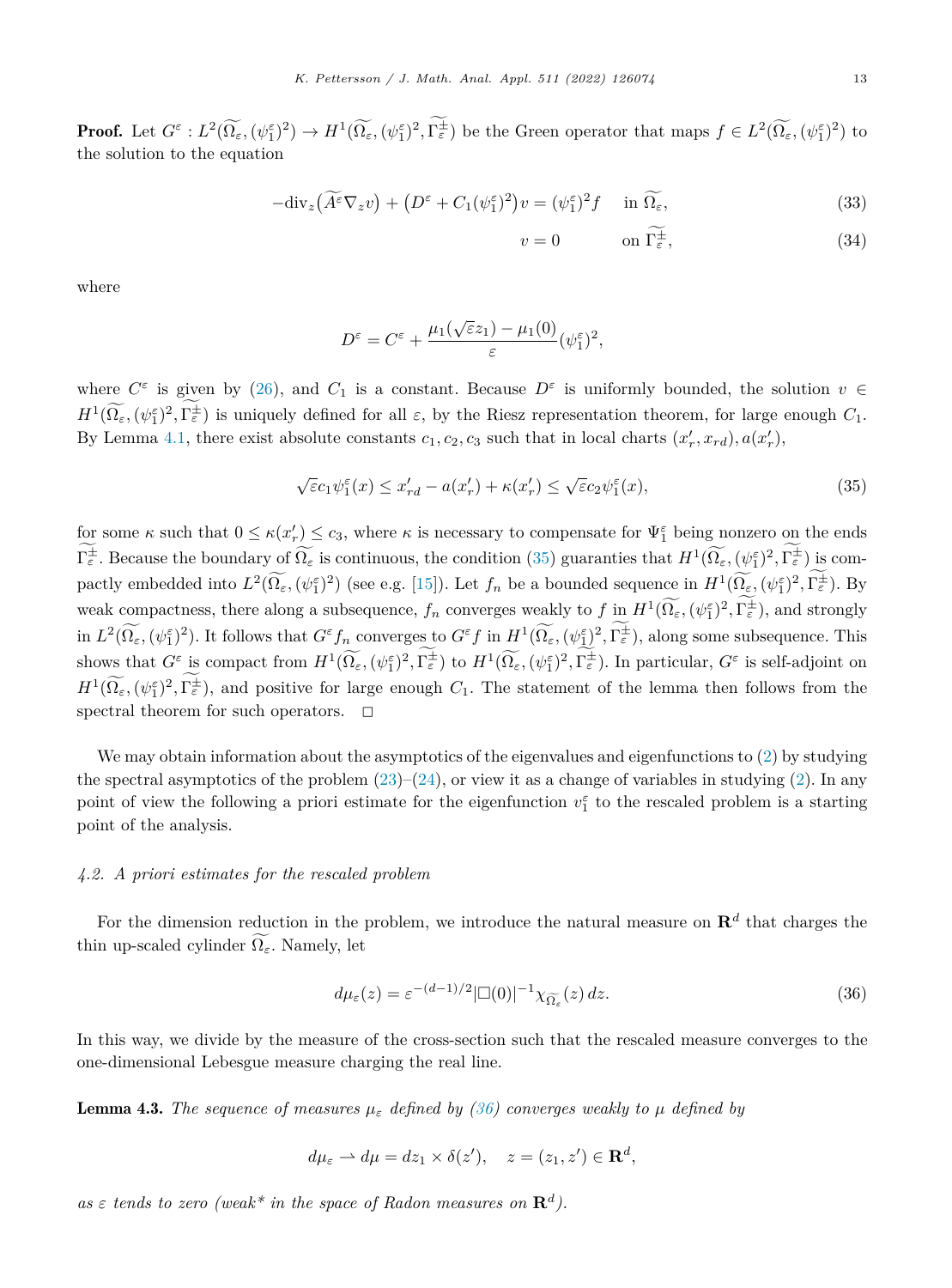<span id="page-14-0"></span>**Proof.** The proof relies on the mean value property and one only has to check that the rescalings are appropriate (cf. Lemma 2.1 in [[19\]](#page-31-0)).

Let  $\varphi \in C_0(\mathbf{R}^d)$ . Then

$$
\int_{\mathbf{R}^d} \varphi(z) d\mu_{\varepsilon}(z) = \int_{\varepsilon^{-1/2}I} \frac{\varepsilon^{-\frac{(d-1)}{2}}}{|\Box(0)|} \int_{\sqrt{\varepsilon}Q(\sqrt{\varepsilon}z_1, \frac{z_1}{\sqrt{\varepsilon}})} \varphi(z) dz' dz_1.
$$

Rescaling  $y' = z'/\sqrt{\varepsilon}$  gives

$$
\frac{1}{|\square(0)|}\int_{\mathbf{R}^d}\varphi(z)\,d\mu_{\varepsilon}(z)=\frac{1}{|\square(0)|}\int_{\varepsilon^{-1/2}I}\frac{1}{|\square(0)|}\int_{Q(\sqrt{\varepsilon}z_1,\frac{z_1}{\sqrt{\varepsilon}})}\varphi(z_1,\sqrt{\varepsilon}y')dy'dz_1.
$$

Let us divide the interval  $\varepsilon^{-1/2}I$  into subintervals (translated scaled periods)  $I_j^{\varepsilon} = \sqrt{\varepsilon}[0,1) + \sqrt{\varepsilon}j$ ,  $j \in \mathbb{Z}$ .

On each interval we use the mean-value theorem choosing a point  $\sqrt{\varepsilon} \xi_j$  and get

$$
\frac{1}{|\square(0)|}\sum_j \int\limits_{I_j^\varepsilon} \int\limits_{Q(\sqrt\varepsilon z_1,\frac{z_1}{\sqrt\varepsilon})} \varphi(z_1,\sqrt\varepsilon y') dy' dz_1 = \frac{1}{|\square(0)|} \sum_j \int\limits_{I_j^\varepsilon} \int\limits_{Q(\sqrt\varepsilon \xi_j z_1,\frac{z_1}{\sqrt\varepsilon})} \varphi(\xi_j,\sqrt\varepsilon y') dy' dz_1.
$$

Since  $Q(x_1, y_1)$  is periodic with respect to  $y_1$ , rescaling  $z_1 = y_1 \sqrt{\varepsilon}$  yields

$$
\frac{1}{|\Box(0)|}\sum_j \sqrt{\varepsilon} \int_{\mathbf{T}^1} \int_{Q(\sqrt{\varepsilon}\xi_j,y_1)} \varphi(\xi_j,\varepsilon y') dy' dy_1 = \frac{1}{|\Box(0)|} \sum_j \sqrt{\varepsilon} \int_{\Box(\sqrt{\varepsilon}\xi_j)} \varphi(\xi_j,\varepsilon y') dy.
$$

The last sum is a Riemann sum converging to the following integral

$$
\frac{1}{|\square(0)|}\sum_j \sqrt{\varepsilon} \int\limits_{\square(\sqrt{\varepsilon}\xi_j)} \varphi(\xi_j,\varepsilon y')dy \to \frac{1}{|\square(0)|}\int\limits_{\mathbf{R}}\int\limits_{\square(0)} \varphi(z_1,0)\,dydz_1 = \int\limits_{I} \varphi(z_1,0)\,dz_1 = \int\limits_{\mathbf{R}^d} \varphi(z)\,d\mu,
$$

as  $\varepsilon$  tends to zero.  $\Box$ 

**Lemma 4.4.** Suppose that  $\mu_1(x_1)$  has a unique global minimum point at  $x_1 = 0$ , i.e. ([8\)](#page-6-0) holds. Let  $v_1^{\varepsilon}$  be the *first eigenfunction to ([23](#page-10-0)), normalized by ([32\)](#page-12-0). Then the following estimate holds:*

$$
\|\psi_1^{\varepsilon}\nabla v_1^{\varepsilon}\|_{L^2(\mathbf{R}^d,d\mu_{\varepsilon})}+\|\psi_1^{\varepsilon}v_1^{\varepsilon}\|_{L^2(\mathbf{R}^d,d\mu_{\varepsilon})}+\|\psi_1^{\varepsilon}z_1v_1^{\varepsilon}\|_{L^2(\mathbf{R}^d,d\mu_{\varepsilon})}\leq C.
$$

**Proof.** The weak form of the equation for  $\nu^{\varepsilon}, \nu^{\varepsilon}$  is

$$
\int_{\widetilde{\Omega_{\varepsilon}}} \widetilde{A^{\varepsilon}} \nabla v^{\varepsilon} \cdot \nabla \varphi \, dz + \int_{\widetilde{\Omega_{\varepsilon}}} \left( C^{\varepsilon} + \frac{\mu_1(\sqrt{\varepsilon}z_1) - \mu_1(0)}{\varepsilon} (\psi_1^{\varepsilon})^2 \right) v^{\varepsilon} \, \varphi \, dz = \nu^{\varepsilon} \int_{\widetilde{\Omega_{\varepsilon}}} (\psi_1^{\varepsilon})^2 v^{\varepsilon} \, \varphi \, dz, \tag{37}
$$

for all  $\varphi \in H^1(\Omega_\varepsilon, (\psi_1^\varepsilon)^2, \Gamma_\varepsilon^\pm)$ , where  $C^\varepsilon$  is given by ([26\)](#page-10-0).

We turn to the a priori estimates for the first eigenfunction  $v_1^{\varepsilon}$ , under the following normalization:

$$
\int\limits_{\mathbf{R}^d} (\psi_1^\varepsilon)^2 (v_1^\varepsilon)^2 \, d\mu_\varepsilon = 1.
$$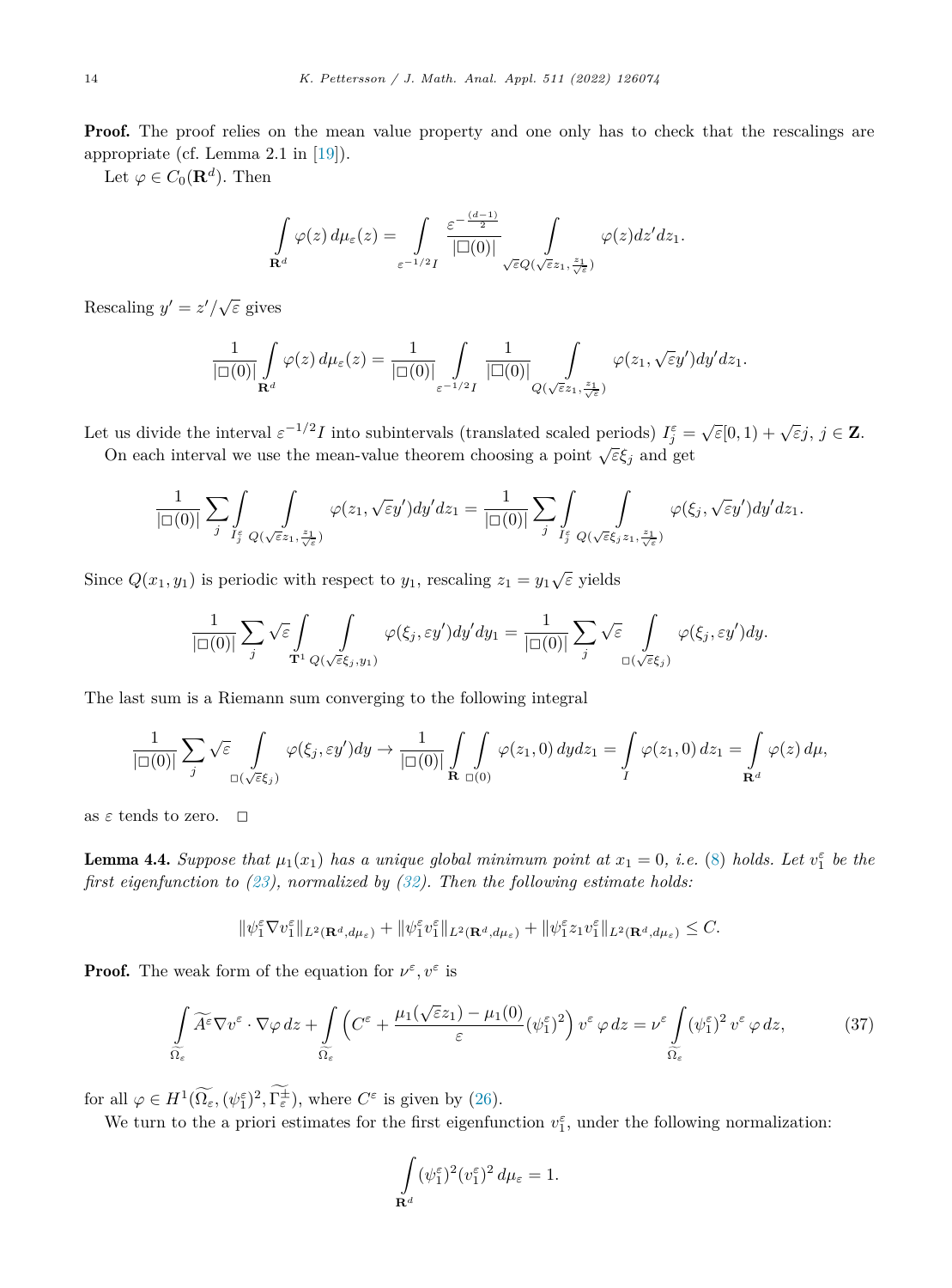By Lemma [3.1](#page-6-0),

$$
\nu_1^{\varepsilon} = \varepsilon \lambda_1^{\varepsilon} - \frac{\mu_1(0)}{\varepsilon} = O(1),
$$

as  $\varepsilon$  tends to zero. Taking the first eigenfunction as a test function in [\(37](#page-14-0)), we get

$$
\int_{\mathbf{R}^d} \psi_1^2(\sqrt{\varepsilon}z_1, \frac{z}{\sqrt{\varepsilon}}) |\nabla_z v_1^{\varepsilon}|^2 d\mu_{\varepsilon}(z) \n\leq C \int_{\mathbf{R}^d} (\psi_1^2 A)(\sqrt{\varepsilon}z_1, \frac{z}{\sqrt{\varepsilon}}) \nabla_z v_1^{\varepsilon} \cdot \nabla_z v_1^{\varepsilon} d\mu_{\varepsilon}(z) \n= C \Big( v_1^{\varepsilon} \int_{\mathbf{R}^d} \psi_1^2(\sqrt{\varepsilon}z_1, \frac{z}{\sqrt{\varepsilon}}) (v_1^{\varepsilon})^2 d\mu_{\varepsilon}(z) - \int_{\mathbf{R}^d} (\psi_1 b + \varepsilon \psi_1 c) (\sqrt{\varepsilon}z_1, \frac{z}{\sqrt{\varepsilon}}) (v_1^{\varepsilon})^2 d\mu_{\varepsilon}(z) \n- \int_{\mathbf{R}^d} \Big( \frac{\mu_1(\sqrt{\varepsilon}z_1) - \mu_1(0)}{\varepsilon} \psi_1^2 \Big) (\sqrt{\varepsilon}z_1, \frac{z}{\sqrt{\varepsilon}}) (v_1^{\varepsilon})^2 d\mu_{\varepsilon}(z) \Big) \n\leq C,
$$

for some constant *C* which is independent of  $\varepsilon$ , where one has used the boundedness of  $\psi_1$ , *b*, and *c*.

By hypothesis  $(8)$  $(8)$ , there exists an absolute constant *C* that is independent of  $\varepsilon$  and such that

$$
\frac{\mu_1(\sqrt{\varepsilon}z_1) - \mu_1(0)}{\varepsilon} \ge Cz_1^2, \quad z_1 \in \frac{1}{\sqrt{\varepsilon}}\overline{I}.
$$

Indeed, suppose that there exists a sequence  $\zeta_j$  such that

$$
\frac{\mu_1(\sqrt{\varepsilon}\zeta_j)-\mu_1(0)}{|\sqrt{\varepsilon}\zeta_j|^2}\to 0,\quad j\to\infty.
$$

Since  $z_1 \in (\sqrt{\varepsilon})^{-1}$ *I*, then for each fixed  $\varepsilon$ ,  $|\sqrt{\varepsilon} \zeta_j|^2$  is bounded, which yields

$$
\mu_1(\sqrt{\varepsilon}\zeta_j)\to\mu_1(0),\quad j\to\infty.
$$

Then  $\zeta_j \to 0$ , by uniqueness of the minimum point 0. On the other hand, since  $\mu_1''(0)$  is strictly positive by assumption,

$$
\frac{\mu_1(\sqrt{\varepsilon}\zeta_j) - \mu_1(0)}{|\sqrt{\varepsilon}\zeta_j|^2} = \frac{1}{2}\mu_1''(0) + o(1) > \alpha \mu_1''(0) > 0, \quad \zeta_j \to 0
$$

for some  $\alpha > 0$ , and we arrive at a contradiction.

Therefore, again by the integral identity for the eigenpair  $(\nu_1^{\varepsilon}, \nu_1^{\varepsilon})$ ,

$$
\int_{\mathbf{R}^d} \psi_1^2(\sqrt{\varepsilon}z_1, \frac{z}{\sqrt{\varepsilon}}) z_1^2(v_1^{\varepsilon})^2 d\mu_{\varepsilon}(z)
$$
\n
$$
\leq C_1 \int_{\mathbf{R}^d} \psi_1^2(\sqrt{\varepsilon}z_1, \frac{z}{\sqrt{\varepsilon}}) \frac{\mu_1(\sqrt{\varepsilon}z_1) - \mu_1(0)}{\varepsilon} (v_1^{\varepsilon})^2 d\mu_{\varepsilon}(z)
$$
\n
$$
= C_2 \Big( \nu_1^{\varepsilon} \int_{\mathbf{R}^d} \psi_1^2(\sqrt{\varepsilon}z_1, \frac{z}{\sqrt{\varepsilon}}) (v_1^{\varepsilon})^2 d\mu_{\varepsilon}(z) - \int_{\mathbf{R}^d} (\psi_1^2 A)(\sqrt{\varepsilon}z_1, \frac{z}{\sqrt{\varepsilon}}) \nabla_z v_1^{\varepsilon} \cdot \nabla_z v_1^{\varepsilon} d\mu_{\varepsilon}(z)
$$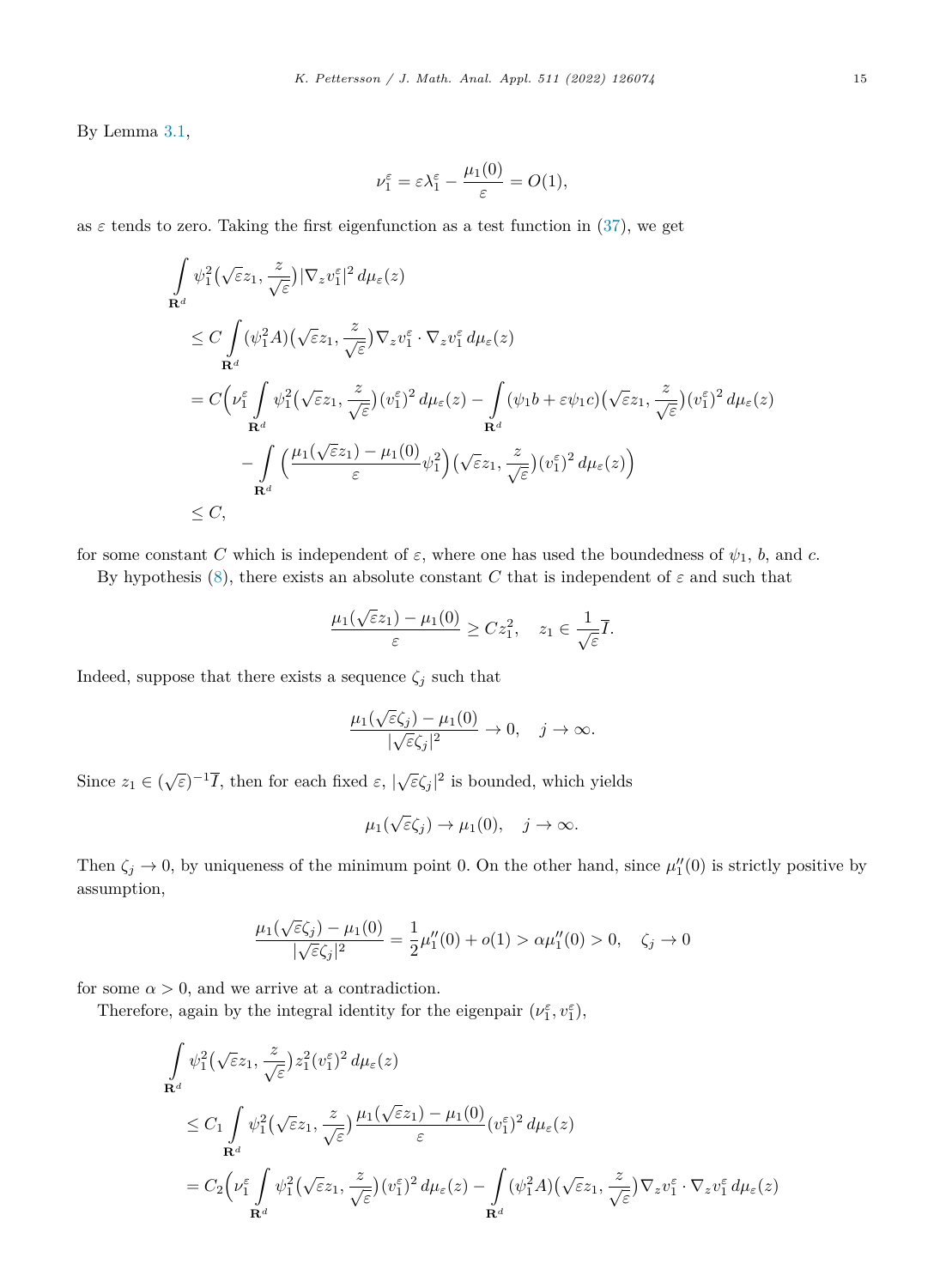<span id="page-16-0"></span>
$$
-\int_{\mathbf{R}^d} (\psi_1 b + \varepsilon \psi_1 c) \left(\sqrt{\varepsilon} z_1, \frac{z}{\sqrt{\varepsilon}}\right) (\nu_1^{\varepsilon})^2 d\mu_{\varepsilon}(z)\right)
$$
  
\$\leq C\$,

for some constant *C* which is independent of  $\varepsilon$ , by the boundedness of *A*,  $\psi_1$ , *b*, and *c*, and the above estimate for  $\psi_1(\sqrt{\varepsilon}z_1, \frac{z}{\sqrt{\varepsilon}})\nabla_z v_1^{\varepsilon}$ . This proves Lemma [4.4.](#page-14-0)  $\Box$ 

### *4.3. Two-scale convergence*

The definition of two-scale convergence for our particular setting is the following. For the specific weakly convergent measures in ([36\)](#page-13-0),

$$
d\mu_{\varepsilon}(z) = \frac{\varepsilon^{-(d-1)/2}}{|\Box(\sqrt{\varepsilon}z_1)|} \chi_{\widetilde{\Omega_{\varepsilon}}}(z) dz \rightharpoonup d\mu(z) = dz_1 \times d\delta(z'),
$$

as  $\varepsilon$  tends to zero. A bounded sequence  $v_{\varepsilon}$  in  $L^2(\mathbf{R}^d, d\mu_{\varepsilon})$ , that is

$$
\limsup_{\varepsilon \to \infty} \int_{\mathbf{R}^d} v_{\varepsilon}^2(z) d\mu_{\varepsilon}(z) < \infty,\tag{38}
$$

is said to be weakly two-scale convergent at rate  $\sqrt{\varepsilon}$  to a function  $v = v(z, y) \in L^2(\mathbf{R}^d \times \Box(0), d\mu \times dy)$ ,  $v_{\varepsilon} \stackrel{2}{\rightharpoonup} v$ , if

$$
\lim_{\varepsilon \to 0} \int_{\mathbf{R}^d} v_{\varepsilon}(z) \varphi(z) \phi\left(\frac{z}{\sqrt{\varepsilon}}\right) d\mu_{\varepsilon}(z) = \frac{1}{|\Box(0)|} \int_{\mathbf{R}^d} \int_{\Box(0)} v(z, y) \varphi(z) \phi(y) dy d\mu(z),
$$

for any  $\phi \in C^{\infty}(\mathbf{T}^1 \times \mathbf{R}^{d-1})$  and any  $\varphi \in C_0^{\infty}(\mathbf{R}^d)$ .

A bounded sequence  $v_{\varepsilon}$  in  $L^2(\mathbf{R}^d, d\mu_{\varepsilon})$  is said to be strongly two-scale converging to a function  $v \in$  $L^2(\mathbf{R}^d \times \square(0), d\mu \times dy)$  if

$$
\lim_{\varepsilon \to 0} \int_{\mathbf{R}^d} v_{\varepsilon}(z) w_{\varepsilon}(z) d\mu_{\varepsilon}(z) = \frac{1}{|\Box(0)|} \int_{\mathbf{R}^d} \int_{\Box(0)} v(z, y) w(z, y) dy d\mu(z),
$$

for any weakly two-scale converging sequence  $w_{\varepsilon} \stackrel{2}{\rightharpoonup} w$  in  $L^2(\mathbf{R}^d, d\mu_{\varepsilon})$ .

The following two-scale compactness principle holds.

**Lemma 4.5.** Let  $v_{\varepsilon}$  be a bounded sequence in  $L^2(\mathbf{R}^d, d\mu_{\varepsilon})$ , that is it satisfies (38). Then, along a subsequence,  $v_{\varepsilon}$  converges weakly two-scale in  $L^2(\mathbf{R}^d, d\mu_{\varepsilon})$  to some  $v = v(z, y) \in L^2(\mathbf{R}^d \times \Box(0), d\mu \times dy)$ .

A proof Lemma 4.5 goes as the proof of the weak compactness principle in  $L^2(\mathbf{R}^d)$  (cf. Lemma 2.2 in [[25\]](#page-31-0)) utilizing the property of the mean value.

### *4.4. Passage to the limit*

**Lemma 4.6.** Let  $(\nu_1^{\varepsilon}, \nu_1^{\varepsilon})$  be the first eigenpair to [\(23](#page-10-0)), normalized by ([32\)](#page-12-0). Then, along some subsequence,  $(\nu_1^{\varepsilon}, \psi_1^{\varepsilon} \nu_1^{\varepsilon})$  converge in **R** and weakly two-scale in  $L^2(\mathbf{R}^d, d\mu_{\varepsilon})$ , respectively, to a pair  $(\nu, \psi_1(0, y)v)$ , where  $(\nu, v)$  *is an eigenpair to the effective problem* ([14\)](#page-8-0).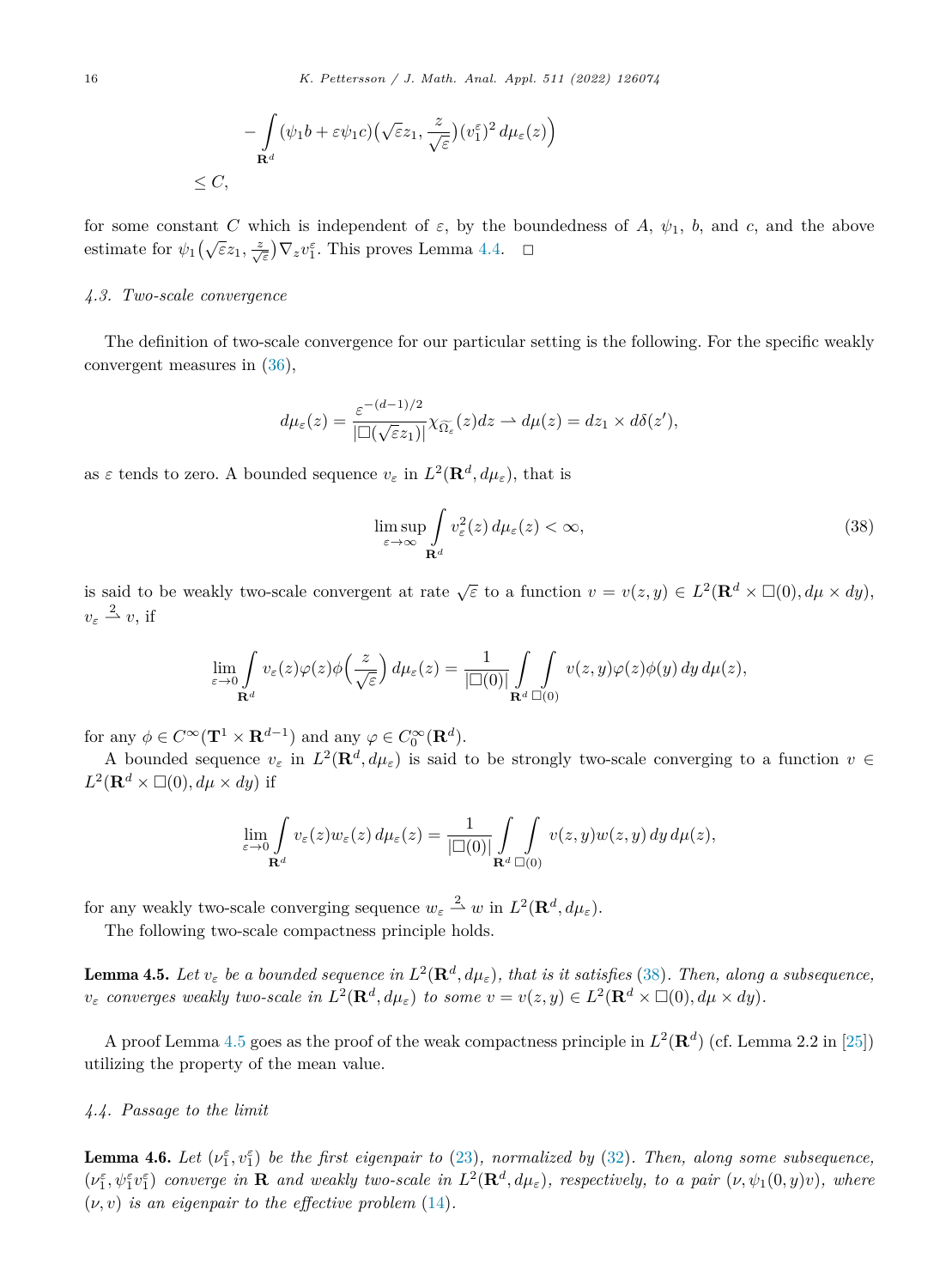<span id="page-17-0"></span>Note that at this point we do not claim that  $(\nu, v)$  is the first eigenpair to the limit problem.

**Proof of Lemma [4.6](#page-16-0).** By the two-scale compactness principle, using the a priori estimates in Lemma [4.4](#page-14-0) for  $\psi_1^{\varepsilon} v_1^{\varepsilon}$ , there exist  $v, w \in L^2(\mathbf{R}^d \times \Box(0), dz_1 \times d\delta(z') \times dy)$  such that along some subsequence, still denoted by *ε*, the following weak two-scale convergences hold in  $L^2(\mathbf{R}^d, d\mu_\varepsilon)$ :

$$
\psi_1(\sqrt{\varepsilon}z_1, \frac{z}{\sqrt{\varepsilon}})v_1^{\varepsilon} \stackrel{2}{\rightharpoonup} w(z_1, y), \tag{39}
$$

$$
\psi_1(\sqrt{\varepsilon}z_1, \frac{z}{\sqrt{\varepsilon}})\nabla_z v_1^{\varepsilon} \stackrel{2}{\rightharpoonup} p(z_1, y), \tag{40}
$$

as  $\varepsilon$  tends to zero, and in particular  $w, p \in L^2(\mathbf{R} \times \square(0))$ . Let  $\nu$  be such that  $\nu^{\varepsilon}$  converges to  $\nu$  in **R**, restricting to a further subsequence if necessary.

By the boundedness of the gradient of  $v_1^{\varepsilon}$ , Lemma [4.4](#page-14-0) or (39)–(40), one notes that necessarily  $w =$  $\psi_1(0, y)v(z_1)$  for some function  $v = v(z_1) \in L^2(\mathbf{R})$ . To see this one uses the two-scale convergence in (39) and oscillating test functions of the form

$$
\Phi^\varepsilon(z)=\sqrt{\varepsilon}\varphi(z)\phi\bigl(\frac{z}{\sqrt{\varepsilon}}\bigr),
$$

where  $\varphi \in C_0^{\infty}(\mathbf{R}^d)$  and  $\phi \in C_0^{\infty}(\mathbf{T}^1 \times \mathbf{R}^{d-1})$ . On the one hand,

$$
\int_{\mathbf{R}^d} (\psi_1^2)^{\varepsilon} v_1^{\varepsilon} \partial_{z_i} \Phi^{\varepsilon} d\mu_{\varepsilon} = \int_{\mathbf{R}^d} (\psi_1^2)^{\varepsilon} v_1^{\varepsilon} \left( \sqrt{\varepsilon} (\partial_{z_i} \varphi) \phi(y) + \varphi \partial_{y_i} \phi \right) \left( \sqrt{\varepsilon} z_1, \frac{z}{\sqrt{\varepsilon}} \right) d\mu_{\varepsilon}
$$
\n
$$
\to \int_{\mathbf{R}} \frac{1}{|\Box(0)|} \int_{\Box(0)} \psi_1(0, y) w(z_1, y) \varphi \partial_{y_i} \phi \, dy \, dz_1,\tag{41}
$$

as  $\varepsilon$  tends to zero, where one has used that  $\psi_1^{\varepsilon}\partial_{z_i}\Phi^{\varepsilon}$  is strongly two-scale convergent to  $\psi_1(0,y)\varphi(z)\partial_{y_i}\phi(y)$ in  $L^2(\mathbf{R}^d, d\mu_\varepsilon)$ . On the other hand,

$$
\int_{\mathbf{R}^d} (\psi_1^2)^\varepsilon v_1^\varepsilon \partial_{z_i} \Phi^\varepsilon d\mu_\varepsilon = -\int_{\mathbf{R}^d} \partial_{z_i} ((\psi_1^2)^\varepsilon v_1^\varepsilon) \Phi^\varepsilon d\mu_\varepsilon. \tag{42}
$$

Because

$$
\partial_{z_i}(\psi_1^2(\sqrt{\varepsilon}z_1,\frac{z}{\sqrt{\varepsilon}})v_1^{\varepsilon})=(\psi_1^2)^{\varepsilon}\partial_{z_i}v_1^{\varepsilon}+2\sqrt{\varepsilon}(\partial_{z_i}\psi_1)^{\varepsilon}\psi_1^{\varepsilon}v_1^{\varepsilon}+\frac{1}{\sqrt{\varepsilon}}(\partial_{y_i}\psi_1)^{\varepsilon}\psi_1^{\varepsilon}v_1^{\varepsilon},
$$

one has, by the boundedness of  $\psi_1^{\varepsilon} \nabla_z v_1^{\varepsilon}$ ,

$$
\int_{\mathbf{R}^d} \partial_{z_i} ((\psi_1^2)^\varepsilon v_1^\varepsilon) \Phi^\varepsilon d\mu_\varepsilon \to \int_{\mathbf{R}} \frac{1}{|\Box(0)|} \int_{\Box(0)} 2w \varphi(z) \phi(y) \partial_{y_i} \psi_1(0, y) dy dz_1,
$$
\n(43)

as  $\varepsilon$  tends to zero. It follows from  $(41)$ – $(43)$  that

$$
\psi_1(0, y)\nabla_y w = 2w\nabla \psi_1(0, y),
$$

almost everywhere in  $\mathbf{R} \times \square(0)$ . One concludes that,

$$
w(z_1, y) = \psi_1(0, y)v(z_1),
$$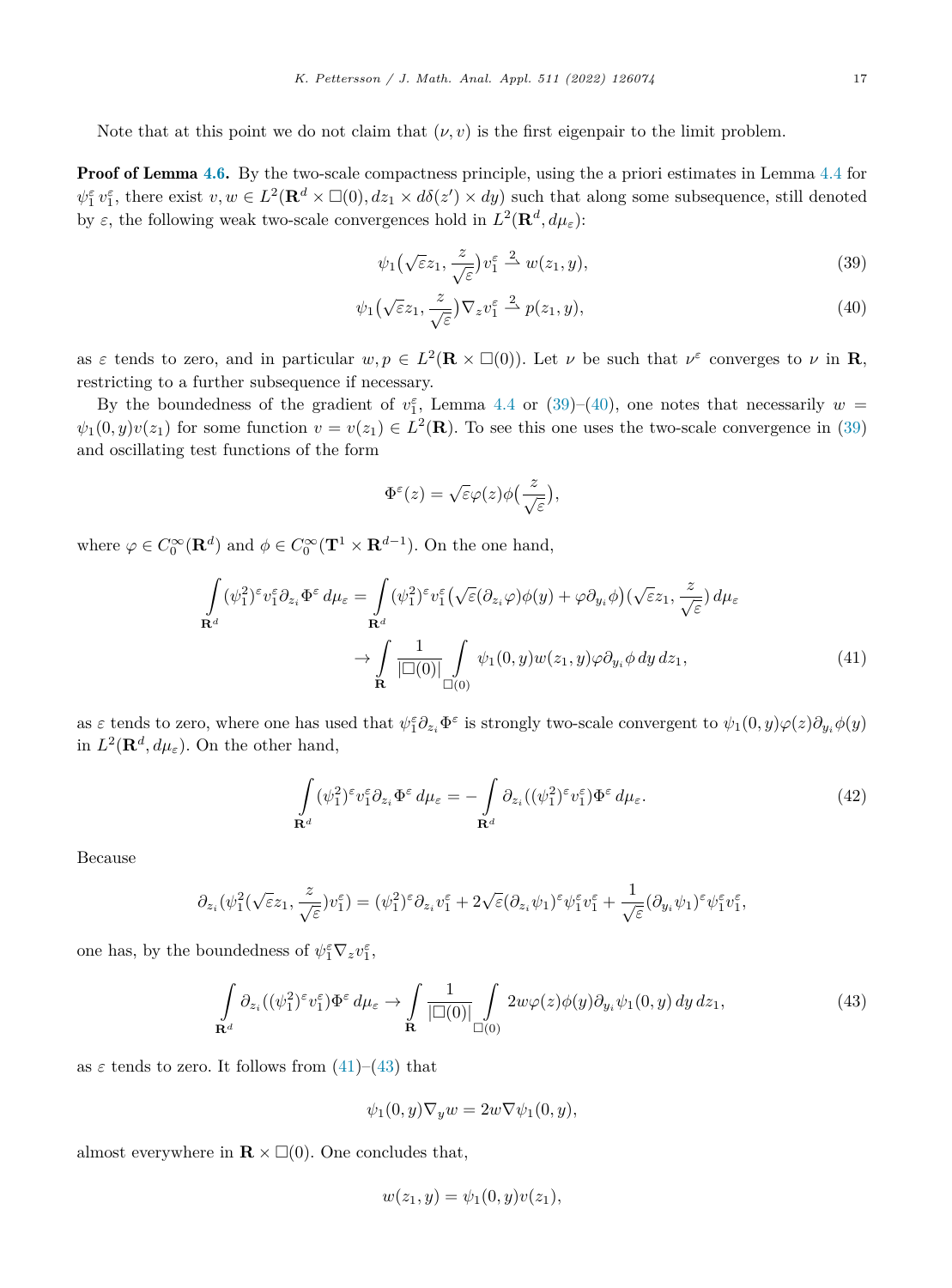for some  $v = v(z_1) \in L^2(\mathbf{R})$ .

We proceed to the two-scale limit *p* of  $\psi_1^{\varepsilon} \nabla_z v_1^{\varepsilon}$ . Let  $\Phi = \Phi(z_1, y)$  be such that

$$
\operatorname{div}_y(\psi_1^2(0, y)\Phi(z_1, y)) = 0 \quad \text{in } \mathbf{T} \times \mathbf{R}^{d-1}.
$$
 (44)

Then one the one hand by ([40\)](#page-17-0),

$$
\int_{\mathbf{R}^d} (\psi_1^2)^\varepsilon \nabla_z v_1^\varepsilon \cdot \Phi^\varepsilon d\mu_\varepsilon \to \int_{\mathbf{R}} \frac{1}{|\Box(0)|} \int_{\Box(0)} \psi_1(0, y) p(z_1, y) \cdot \Phi(0, y) dy dz_1,
$$

as  $\varepsilon$  tends to zero. On the other hand by the choice of test functions, compactly supported  $\Phi$ ,

$$
\int_{\mathbf{R}^d} (\psi_1^2)^{\varepsilon} \nabla_z v_1^{\varepsilon} \cdot \Phi^{\varepsilon} d\mu_{\varepsilon} = \int_{\mathbf{R}^d} (\psi_1^2)(0, \frac{z}{\sqrt{\varepsilon}}) \nabla_z v_1^{\varepsilon} \cdot \Phi^{\varepsilon} d\mu_{\varepsilon} + o(1)
$$
\n
$$
= -\int_{\mathbf{R}^d} v_1^{\varepsilon} (\psi_1^2)^{\varepsilon} (\text{div}_z \Phi)^{\varepsilon} d\mu_{\varepsilon} + o(1)
$$
\n
$$
\to -\int_{\mathbf{R}} \frac{1}{|\Box(0)|} \int_{\Box(0)} \psi_1^2(0, y) v(z_1) (\text{div}_z \Phi)(0, y) dy dz_1
$$
\n
$$
= \int_{\mathbf{R}} \frac{1}{|\Box(0)|} \int_{\Box(0)} \nabla_z v(z_1) \cdot \psi_1^2(0, y) \Phi(0, y) dy dz_1,
$$

as  $\varepsilon$  tends to zero, for any  $dz_1 \times d\delta(z')$  gradient  $\nabla_z v$  of *v*. Therefore,

$$
\int_{\mathbf{R}} \int_{\Box(0)} \left( \frac{p}{\psi_1(0, y)} + \nabla_z v \right) \cdot \psi_1^2(0, y) \Phi(0, y) \, dy \, dz_1 = 0,
$$

for any solution  $\Phi$  to (44). By the solenoidal nature of  $\psi_1^2(0, y)\Phi(z_1, y)$ ,

$$
\frac{p}{\psi_1(0, y)} + \nabla_z v = \nabla_y q,
$$

for some  $q \in L^2(\mathbf{R}, H^1(\square(0)))$ . It follows that

$$
p = \psi_1(0, y)(\nabla_z v + \nabla_y q),
$$

almost everywhere in  $\mathbf{R} \times \square(0)$ , for some  $q \in L^2(\mathbf{R}, H^1(\square(0)))$ .

To sum up, by the two-scale compactness principle for sequences with bounded gradient, there exists  $v \in L^2(\mathbf{R})$  and  $q \in L^2(\mathbf{R}, H^1(\square(0)))$  such that two-scale weakly in  $L^2(\mathbf{R}^d, d\mu_\varepsilon)$ ,

$$
\psi_1^{\varepsilon} v_1^{\varepsilon} \stackrel{2}{\rightarrow} \psi_1(0, y) v(z_1),
$$
  

$$
\psi_1^{\varepsilon} \nabla_z v_1^{\varepsilon} \stackrel{2}{\rightarrow} \psi_1(0, y) (\nabla^{dz_1 \times d\delta(z')} v(z_1) + \nabla_y q(z_1, y)),
$$

as  $\varepsilon$  tends to zero. One notes that

$$
\nabla^{dz_1 \times d\delta(z')} v = (\partial_{z_1} v, r),
$$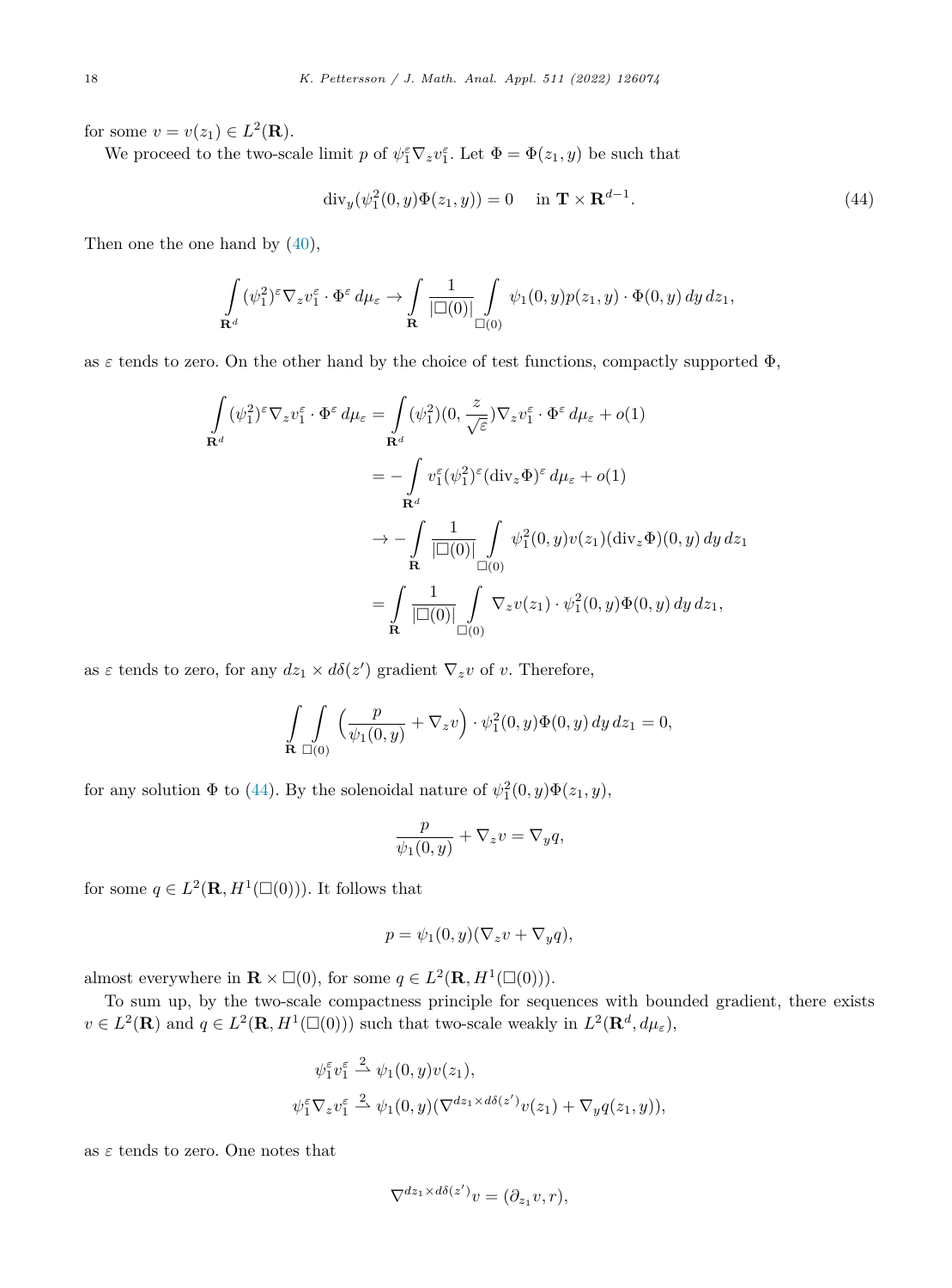<span id="page-19-0"></span>where  $r \in L^2(\mathbf{R})$  is some transverse gradient of *v* with respect to the measure  $dz_1 \times d\delta(z')$ . Moreover, by the a priori estimate  $||z_1 \psi_1^{\varepsilon} v_1^{\varepsilon}||_{L^2(\mathbf{R}^d, d\mu_{\varepsilon})} \leq C$ , the convergence of  $\psi_1^{\varepsilon} v_1^{\varepsilon}$  is strong in  $L^2(\mathbf{R}^d, d\mu_{\varepsilon})$ .

We are now in a position to pass to the limit in the equation for  $\nu^{\varepsilon}, \nu^{\varepsilon}$ . The variational form of the equation for  $\nu^{\varepsilon}, \nu^{\varepsilon}$ , in terms of the measure  $d\mu_{\varepsilon}$ , is

$$
\int_{\mathbf{R}^d} (\psi_1^2 A)(\sqrt{\varepsilon} z_1, \frac{z}{\sqrt{\varepsilon}}) \nabla_z v^{\varepsilon} \cdot \nabla_z \varphi \, d\mu_{\varepsilon} + \int_{\mathbf{R}^d} (\psi_1 (b + \varepsilon c) + \frac{\mu_1(x_1) - \mu_1(0)}{\varepsilon} \psi_1^2) (\sqrt{\varepsilon} z_1, \frac{z}{\sqrt{\varepsilon}}) v^{\varepsilon} \varphi \, d\mu_{\varepsilon}
$$
\n
$$
= \nu^{\varepsilon} \int_{\mathbf{R}^d} \psi_1^2 (\sqrt{\varepsilon} z_1, \frac{z}{\sqrt{\varepsilon}}) v^{\varepsilon} \varphi \, d\mu_{\varepsilon}, \tag{45}
$$

for any  $\varphi \in H^1(\mathbf{R}^d)$ .

We pass to the limit as  $\varepsilon$  tends to zero in (45) using the two-scale converge. Let  $\varphi \in C_0^{\infty}(\mathbf{R}^d)$ . Then

$$
\int_{\mathbf{R}^d} (\psi_1^2 A) (\sqrt{\varepsilon} z_1, \frac{z}{\sqrt{\varepsilon}}) \nabla_z v^{\varepsilon} \cdot \nabla_z \varphi \, d\mu_{\varepsilon} = \int_{\mathbf{R}^d} \psi_1 (\sqrt{\varepsilon} z_1, \frac{z}{\sqrt{\varepsilon}}) \nabla_z v^{\varepsilon} \cdot (\psi_1 A) (\sqrt{\varepsilon} z_1, \frac{z}{\sqrt{\varepsilon}}) \nabla_z \varphi \, d\mu_{\varepsilon}
$$
\n
$$
\to \int_{\mathbf{R}} \int_{\Box(0)} p(z_1, y) \cdot (\psi_1 A)(0, y) \nabla_z \varphi(z_1, 0) \, dy \, dz_1
$$
\n
$$
= \int_{\mathbf{R}} \int_{\Box(0)} (\psi_1 A)(0, y) p(z_1, y) \, dy \cdot \nabla_z \varphi(z_1, 0) \, dz_1,
$$

as  $\varepsilon$  tends to zero, because  $(\psi_1 A)(\sqrt{\varepsilon}z_1, \frac{z}{\sqrt{\varepsilon}})\nabla_z \varphi$  converges strongly two-scale in  $L^2(\mathbf{R}^d, d\mu_{\varepsilon})$  to  $(\psi_1 A)(0, y) \nabla_z \varphi(z_1, 0) \in L^2(\mathbf{R} \times \Box(0)).$  Because  $((b + \varepsilon c)\psi_1)(\sqrt{\varepsilon}z_1, \frac{z}{\sqrt{\varepsilon}})\varphi$  converges strongly two-scale in  $L^2(\mathbf{R}^d, d\mu_{\varepsilon})$  to  $b(0, y)\psi_1(0, y)\varphi(z_1, 0) \in L^2(\mathbf{R} \times \square(0)),$ 

$$
\int_{\mathbf{R}^d} (\psi_1(b+\varepsilon c))(\sqrt{\varepsilon}z_1, \frac{z}{\sqrt{\varepsilon}})v^{\varepsilon} \varphi d\mu_{\varepsilon} \to \int_{\mathbf{R}} \int_{\Box(0)} b(0, y)w(z_1, y) dy \varphi(z_1, 0) dz_1,
$$

as  $\varepsilon$  tends to zero. Because  $\nu^{\varepsilon}\psi_1(\sqrt{\varepsilon}z_1,\frac{z}{\sqrt{\varepsilon}})\varphi$  converges strongly two-scale in  $L^2(\mathbf{R}^d,d\mu_{\varepsilon})$  to  $\nu\psi_1(0,y)\varphi(z_1,0)$  $\in L^2(\mathbf{R} \times \square(0)),$ 

$$
\nu^{\varepsilon} \int_{\mathbf{R}^d} \psi_1^2(\sqrt{\varepsilon}z_1, \frac{z}{\sqrt{\varepsilon}}) v^{\varepsilon} \varphi \, d\mu_{\varepsilon} \to \nu \int_{\mathbf{R}} \int_{\Box(0)} \psi_1(0, y) w(z_1, y) \, dy \, \varphi(z_1, 0) \, dz_1,
$$

as  $\varepsilon$  tends to zero. By the Taylor theorem, and hypothesis  $(8)$  $(8)$ ,

$$
\frac{\mu_1(\sqrt{\varepsilon}z_1) - \mu_1(0)}{\varepsilon} = \frac{1}{2}\mu_1''(0)z_1^2 + o(z_1^2),
$$

as  $\varepsilon$  tends to zero, so by the compact support of  $\varphi$ ,

$$
\int_{\mathbf{R}^d} \frac{\mu_1(\sqrt{\varepsilon}z_1) - \mu_1(0)}{\varepsilon} \psi_1^2(\sqrt{\varepsilon}z_1, \frac{z}{\sqrt{\varepsilon}}) v^{\varepsilon} \varphi \, d\mu_{\varepsilon} = \int_{\mathbf{R}^d} \frac{1}{2} \mu_1''(0) z_1^2 \psi_1^2(\sqrt{\varepsilon}z_1, \frac{z}{\sqrt{\varepsilon}}) v^{\varepsilon} \varphi \, d\mu_{\varepsilon} + o(1) \n\to \int_{\mathbf{R}} \frac{1}{2} \mu_1''(0) z_1^2 \int_{\Box(0)} \psi_1(0, y) w(z_1, y) \, dy \, \varphi(z_1, 0) \, dz_1,
$$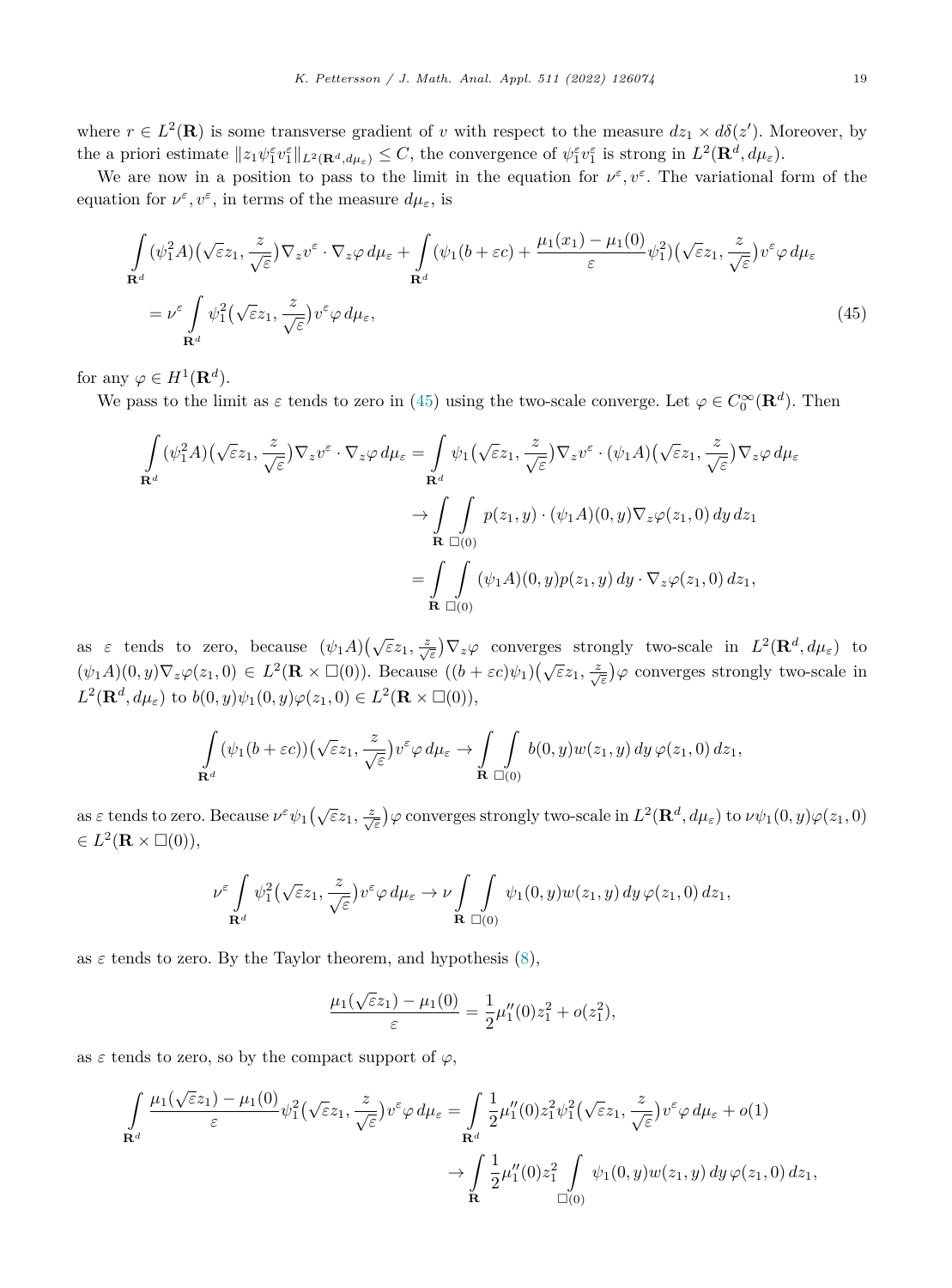<span id="page-20-0"></span>as  $\varepsilon$  tends to zero, because  $\frac{1}{2}\mu_1''(0)z_1^2\psi_1(\sqrt{\varepsilon}z_1,\frac{z}{\sqrt{\varepsilon}})\varphi$  converges strongly two-scale in  $L^2(\mathbf{R}^d,d\mu_{\varepsilon})$  to  $\frac{1}{2}\mu_1''(0)z_1^2\psi_1(0,y)\varphi \in L^2(\mathbf{R} \times \square(0)).$  In conclusion,

$$
\int_{\mathbf{R}} \int_{\Box(0)} (\psi_1 A)(0, y) p(z_1, y) dy \cdot \nabla_z \varphi(z_1, 0) dz_1 + \int_{\mathbf{R}} \int_{\Box(0)} b(0, y) w(z_1, y) dy \varphi(z_1, 0) dz_1 \n+ \int_{\mathbf{R}} \frac{1}{2} \mu_1''(0) z_1^2 \int_{\Box(0)} \psi_1(0, y) w(z_1, y) dy \varphi(z_1, 0) dz_1 \n= \nu \int_{\mathbf{R}} \int_{\Box(0)} \psi_1(0, y) w(z_1, y) dy \varphi(z_1, 0) dz_1,
$$
\n(46)

for any  $\varphi \in C_0^{\infty}(\mathbf{R}^d)$ .

Using

$$
w(z_1, y) = \psi_1(0, y)v(z_1),
$$
  

$$
p(z_1, y) = \psi_1(0, y) ((\partial_{z_1} v(z_1), r) + \nabla_y q(z_1, y)),
$$

and the normalization of  $\psi_1$ , transforms (46) into

$$
\int_{\mathbf{R}} \int_{\Box(0)} (\psi_1^2 A)(0, y) ((\partial_{z_1} v(z_1), r) + \nabla_y q(z_1, y)) dy \cdot \nabla_z \varphi(z_1, 0) dz_1 \n+ \int_{\mathbf{R}} \int_{\Box(0)} (\psi_1 b)(0, y) dy v(z_1) \varphi(z_1, 0) dz_1 + \int_{\mathbf{R}} \frac{1}{2} \mu_1''(0) z_1^2 v(z_1) \varphi(z_1, 0) dz_1 \n= \nu \int_{\mathbf{R}} v(z_1) \varphi(z_1, 0) dz_1,
$$
\n(47)

for any  $\varphi \in C_0^{\infty}(\mathbf{R}^d)$ .

To compute *q* one uses oscillating test functions of the form

$$
\Phi^{\varepsilon}(z) = \sqrt{\varepsilon} \phi(z) \varphi\left(\frac{z}{\sqrt{\varepsilon}}\right),
$$

with  $\phi \in C_0^{\infty}(\mathbf{R}^d)$  and  $\varphi \in C^{\infty}(\overline{\Box(0)})$ . One has

$$
\nabla_z \Phi^{\varepsilon}(z) = \phi(z) \nabla_y \varphi\left(\frac{z}{\sqrt{\varepsilon}}\right) + \sqrt{\varepsilon} \varphi\left(\frac{z}{\sqrt{\varepsilon}}\right) \nabla_z \phi(z).
$$

By passing to the limit as  $\varepsilon$  tends to zero in ([45\)](#page-19-0) with test functions  $\Phi^{\varepsilon}$ , using their fixed compact support, one obtains from the weak two-scale convergence of  $\psi_1(\sqrt{\varepsilon}z_1, \frac{z}{\sqrt{\varepsilon}})v_1^{\varepsilon}$ ,

$$
\int_{\mathbf{R}} \int_{\Box(0)} (\psi_1^2 A)(0, y) ((\partial_{z_1} v, r) + \nabla_y q) \cdot \nabla_y \varphi \, dy \, \phi(z_1, 0) \, dz_1 = 0, \tag{48}
$$

for any  $\phi \in C_0^{\infty}(\mathbf{R}^d)$  and any  $\varphi \in C^{\infty}(\overline{\Box(0)})$ . If

$$
q(z_1, y) = N(y) \cdot (\partial_{z_1} v(z_1), r), \tag{49}
$$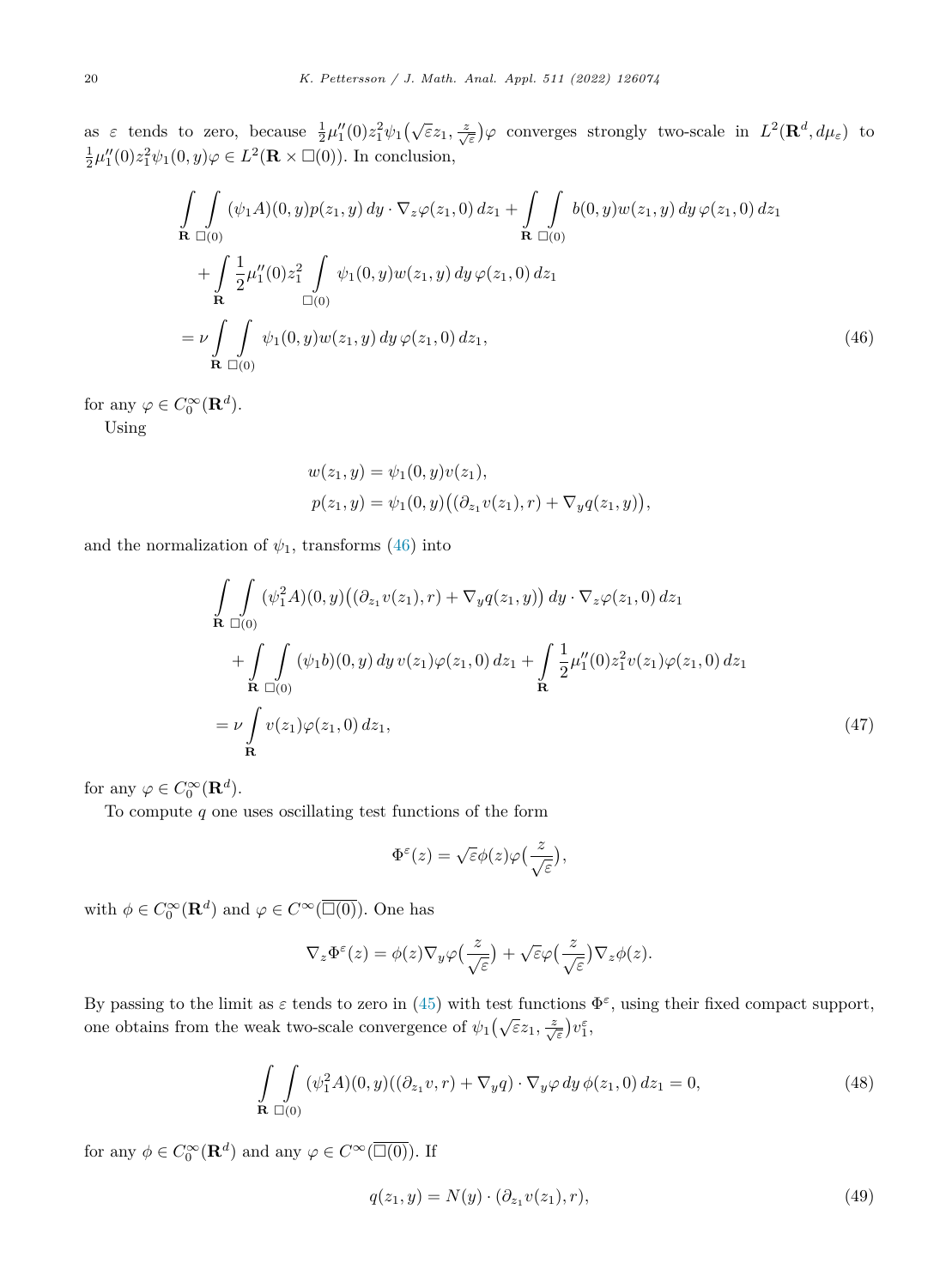<span id="page-21-0"></span>equation [\(48\)](#page-20-0) requires for  $N(y)$  to satisfies

$$
\int_{\mathbf{R}} \int_{\Box(0)} \sum_{r,j=1}^{d} (\psi_1^2 a_{rj})(0, y) \partial_{y_j} N_1 \partial_{y_r} \varphi \, dy \, \partial_{z_1} v \phi(z_1, 0) \, dz_1 \n+ \int_{\mathbf{R}} \int_{\Box(0)} \sum_{k=2}^{d} \sum_{r,j=1}^{d} (\psi_1^2 a_{rj})(0, y) \partial_{y_j} N_k \partial_{y_r} \varphi \, dy \, r_k \phi(z_1, 0) \, dz_1 \n= - \int_{\mathbf{R}} \int_{\Box(0)} \sum_{r=1}^{d} (\psi_1^2 a_{r1})(0, y) \partial_{y_r} \varphi \, dy \, \partial_{z_1} v \, \phi(z_1, 0) \, dz_1 \n- \int_{\mathbf{R}} \int_{\Box(0)} \sum_{r=1}^{d} \sum_{j=2}^{d} (\psi_1^2 a_{rj})(0, y) \partial_{y_r} \varphi \, dy \, r_j \, \phi(z_1, 0) \, dz_1,
$$

for any  $\phi \in C_0^{\infty}(\mathbf{R}^d)$  and any  $\varphi \in C^{\infty}(\overline{\Box(0)})$ . Let  $N_k \in H^1(\Box(0), \psi_1^2(0, y))$  be such that

$$
\int_{\Box(0)} N_k(y)\psi_1^2(0, y) \, dy = 0,
$$

and

$$
-\text{div}_y((\psi_1^2 A)(0, y)\nabla_y N_k) = \sum_{j=1}^d \partial_{y_j}(\psi_1^2 a_{kj})(0, y), \quad y \in \Box(0).
$$

That is,

$$
\int_{\Box(0)} (\psi_1^2 A)(0, y) \nabla_y N_k \cdot \nabla_y \varphi \, dy = - \int_{\Box(0)} \sum_{j=1}^d (\psi_1^2 a_{kj})(0, y) \frac{\partial \varphi}{\partial y_j} \, dy,\tag{50}
$$

for any  $\varphi \in H^1(\square(0), \psi_1^2(0, y))$ . Then  $N_k$  are well defined because the bilinear form on the left hand side in (50) is coercive on  $H^1(\Box(0), \psi_1^2(0, y))/\mathbf{R}$ , by the ellipticity condition on *A* and positivity of  $\psi_1^2(0, y)$ , and the compatibility condition is satisfied:

$$
\int_{\Box(0)} \text{div}((\psi_1^2 a_k)(0, y)) dy = \int_{\Box(0)} (\psi_1^2 a_k)(0, y) \cdot \nu dy = 0,
$$

where  $a_k$  is the *k*th row of *A*, using that  $\psi_1(0, y)$  is zero on  $\partial \Box(0)$ . Therefore, the vector *N* is such that [\(49](#page-20-0)) holds, and in particular,

$$
\psi_1(\sqrt{\varepsilon}z_1, \frac{z}{\sqrt{\varepsilon}})\nabla_z v_1^{\varepsilon} \stackrel{2}{\rightharpoonup} \psi_1(0, y)((\partial_{z_1}v, r) + \nabla_y N \cdot (\partial_{z_1}v, r)), \tag{51}
$$

weakly in  $L^2(\mathbf{R}^d, d\mu_\varepsilon)$  as  $\varepsilon$  tends to zero.

Let the effective  $d \times d$  matrix  $A^{\text{eff}}$  with entries  $a_{ij}^{\text{eff}}$  be defined by

$$
a_{ij}^{\text{eff}} = \int\limits_{\square(0)} \sum_{k=1}^{d} (\psi_1^2 a_{ik})(0, y)(\delta_{kj} + \partial_{y_k} N_j(y)) dy.
$$
 (52)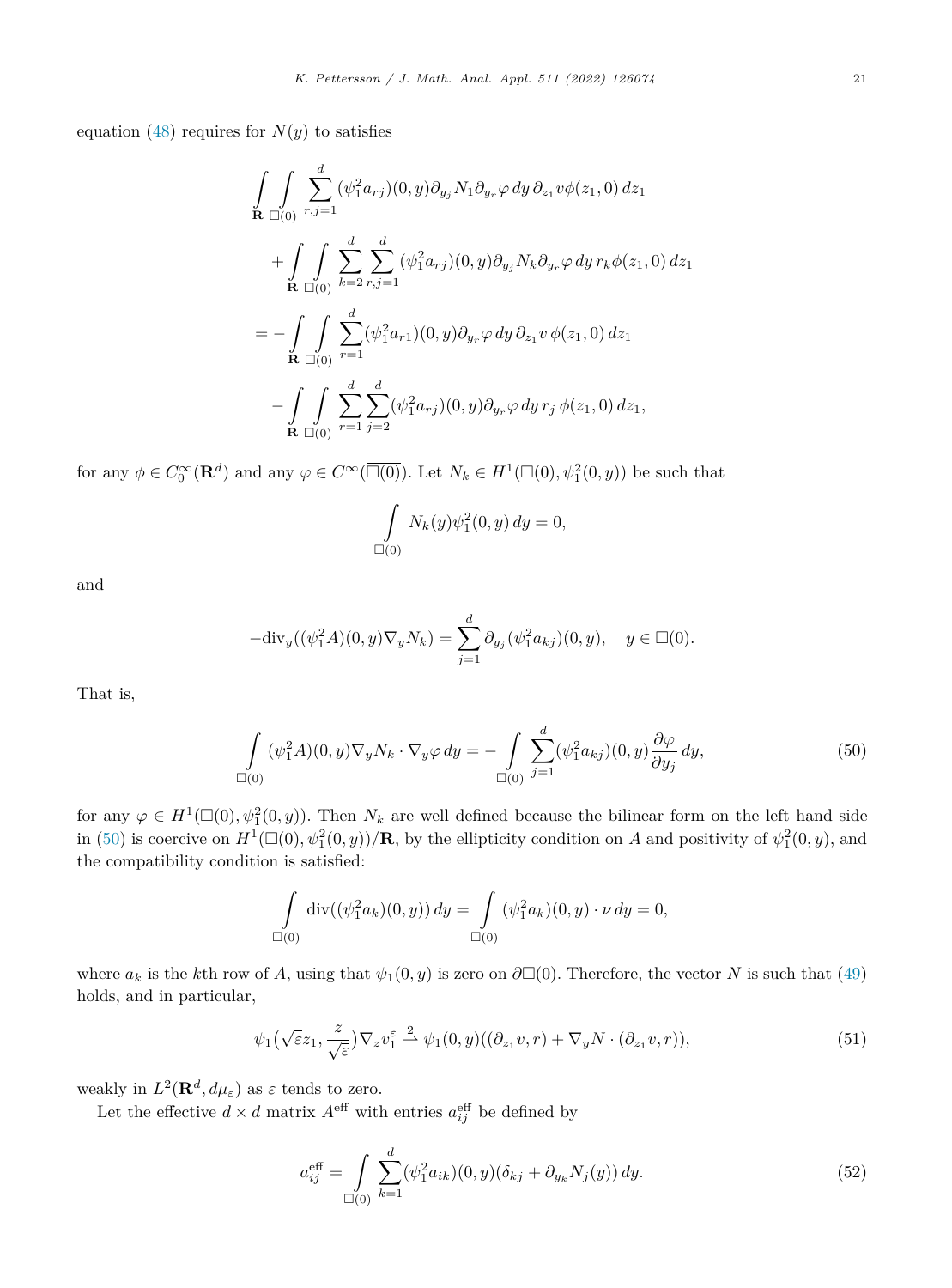We compute the effective flux  $A^{\text{eff}}(\partial_{z_1} v, r)$ . Let  $\varphi(z) = z \cdot \phi(z_1)$ , where  $\phi(z_1)$  is a vector with components  $\phi_j \in C_0^{\infty}(\mathbf{R})$  and  $\phi_1(z_1) = 0$ . Then

$$
\varphi \to 0, \qquad \nabla_z \varphi \to \phi(z_1),
$$

strongly in  $L^2(\mathbf{R}^d, d\mu_\varepsilon)$ , as  $\varepsilon$  tends to zero. By passing to the limit as  $\varepsilon$  tends to zero in the variational form [\(45](#page-19-0)) of the equation for  $v_1^{\varepsilon}$  (or equivalently setting  $\varphi = z \cdot \phi$  in [\(47](#page-20-0))), and using the definition of  $A^{\text{eff}}$  and the characterization of the limit of  $\nabla_z v_1^{\varepsilon}$ , ([49\)](#page-20-0), ([51\)](#page-21-0), one obtains

$$
\int_{\mathbf{R}} A^{\text{eff}}(\partial_{z_1} v, r) \cdot \phi(z_1) dz_1 = 0,
$$

for any  $\phi(z_1) \in C_0^{\infty}(\mathbf{R})$ . It follows that the transverse component of the effective flux is zero:

$$
A^{\text{eff}}(\partial_{z_1}v, r) = \left(\sum_j a_{1j}^{\text{eff}} \partial_{z_1}v, 0\right) = A^{\text{eff}}(\partial_{z_1}v, 0),\tag{53}
$$

recalling that  $\phi_1 = 0$ . More precisely, setting  $\varphi = y_i$ ,  $i = 2, \ldots, d$ , respectively, as test functions in the variational form  $(50)$  $(50)$  of the equations for  $N_j$  gives

$$
\int_{\Box(0)} \sum_{k=1}^d (\psi_1^2 a_{ik})(0, y)(\delta_{kj} + \partial_{y_k} N_j(y)) dy = 0,
$$

for  $j = 1, \ldots, d$ . In view of the definition of  $A^{\text{eff}}$  ([52](#page-21-0)), this means that

$$
a_{ij}^{\text{eff}} = 0,\tag{54}
$$

for all  $(i, j) \neq (1, 1)$ . That is, all transverse components of the effective matrix are zero. It follows that the effective flux in (53) reduces to

$$
A^{\text{eff}}(\partial_{z_1}v, r) = (a_{11}^{\text{eff}}\partial_{z_1}v, 0).
$$

One may verify that  $a_{11}^{\text{eff}} > 0$  as follows. Use  $N_i$  as a test function in the variational form [\(50](#page-21-0)) of the equation for  $N_j$  to obtain,

$$
a_{ij}^{\text{eff}} = \int_{\Box(0)} (\psi_1^2 A)(0, y) \nabla_y (y_i + N_i(y)) \cdot \nabla_y (y_j + N_j(y)) \, dy. \tag{55}
$$

It follows from (54) and (55) that *A*eff is symmetric and positive semidefinite by the same properties of *A*. In particular, by (55),

$$
a_{11}^{\text{eff}} = \int\limits_{\square(0)} (\psi_1^2 A)(0, y) \nabla_y (y_1 + N_1(y)) \cdot \nabla_y (y_1 + N_1(y)) \, dy \geq \int\limits_{\square(0)} \psi_1^2 (0, y) |\nabla_y (y_1 + N_1(y))|^2 \, dy.
$$

Suppose that  $a_{11}^{\text{eff}} = 0$ . Then by the last inequality,  $\psi_1^2(0, y) \nabla_y(y_1 + N_1(y)) = 0$  a.e. in  $\square(0)$ , which by the connectedness of  $\square(0)$  and the positivity of  $\psi_1^2$  implies that  $y_1 + N_1(y)$  is constant, which contradicts the periodicity of *N*<sup>1</sup> in *y*1. Therefore,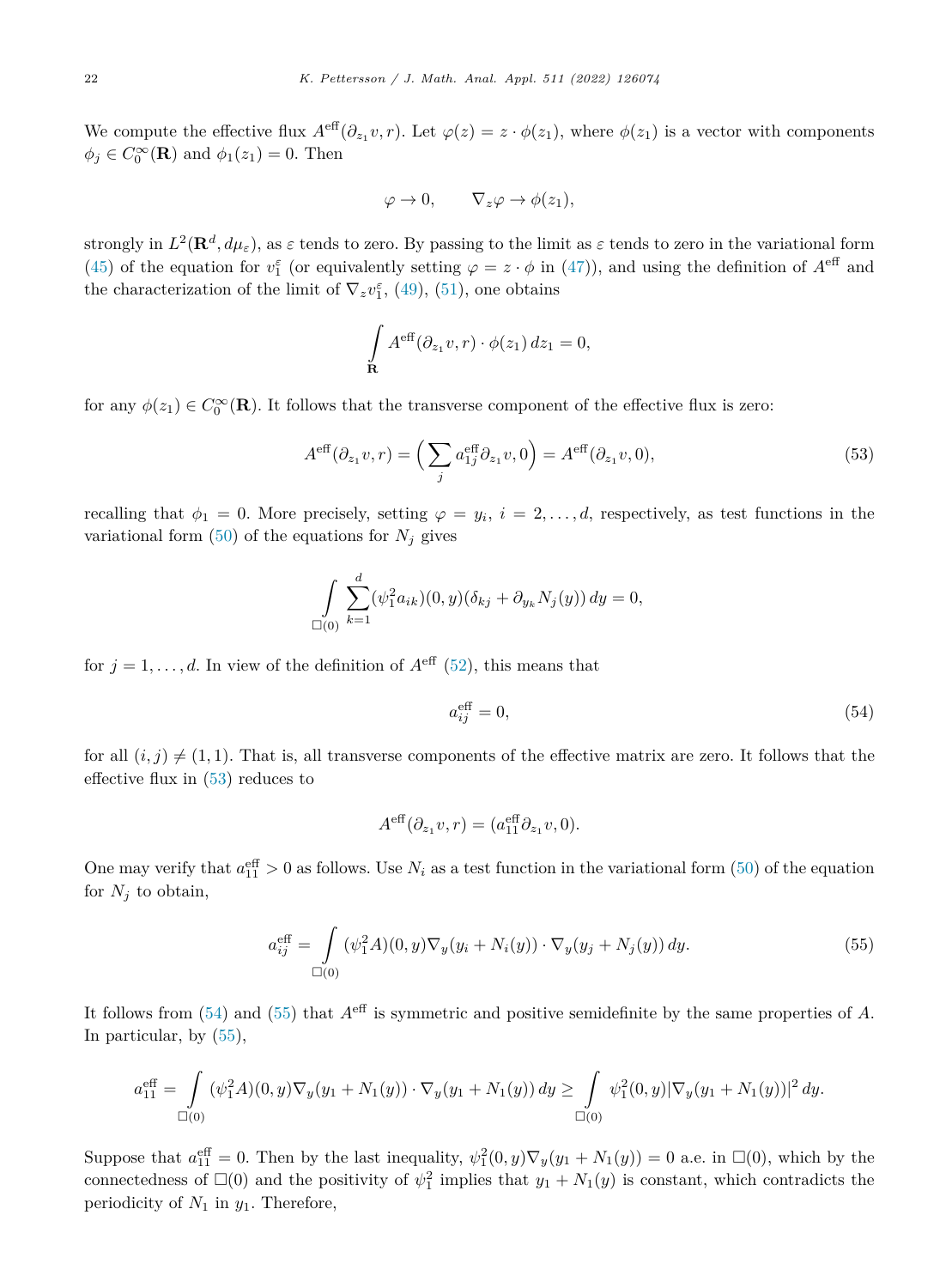We show that  $\nu, v$  is an eigenpair to the effective equation [\(14](#page-8-0)). By passing to the limit in the variational form [\(45](#page-19-0)) of the equation for  $v_1^{\varepsilon}$  (or equivalently reading off from [\(47](#page-20-0))), using a test function  $\varphi \in C_0^{\infty}(\mathbf{R}^d)$ , one obtains

$$
\int_{\mathbf{R}} a^{\text{eff}} \partial_{z_1} v(z_1) \partial_{z_1} \varphi(z_1, 0) dz_1 + \int_{\mathbf{R}} \left( c^{\text{eff}} + \frac{1}{2} \mu_1''(0) z_1^2 \right) v(z_1) \varphi(z_1, 0) dz_1 = \nu \int_{\mathbf{R}} v(z_1) \varphi(z_1, 0) dz_1,
$$

for any  $\varphi \in C_0^{\infty}(\mathbf{R}^d)$ .

By the strong convergence of  $\psi_1^{\varepsilon} v_1^{\varepsilon}$  in  $L^2(\mathbf{R}^d, d\mu_{\varepsilon})$ , with the normalization ([32\)](#page-12-0), the limit *v* is nonzero. This shows that  $\nu, v$  is an eigenpair to the problem [\(14](#page-8-0)).  $\Box$ 

**Lemma 4.7.** The whole sequence  $(\nu_1^{\varepsilon}, \psi_1^{\varepsilon} v_1^{\varepsilon})$  converges to  $(\nu_1, \psi_1(0, y)v_1)$ , in **R** and weakly two-scale in  $L^2(\mathbf{R}^d, d\mu_{\varepsilon})$ , respectively, where  $\nu_1, \nu_1$  is the first eigenpair of the limit problem [\(14](#page-8-0)).

**Proof.** Let  $\phi^{\varepsilon}$  be a smooth cutoff for the interval *I* such that

$$
\phi^{\varepsilon} \in C^{\infty}(\overline{I}), \qquad \phi^{\varepsilon} = 0 \text{ on } \partial I, \qquad 0 \le \phi^{\varepsilon} \le 1 \text{ in } I,
$$
  

$$
\phi^{\varepsilon}(x_1) = 1 \text{ for } \text{dist}(x_1, \partial I) > \varepsilon, \qquad \varepsilon |\partial_{x_1} \phi^{\varepsilon}| \le 1.
$$

Say,

$$
\phi^{\varepsilon}(x_1) = \begin{cases} \text{dist}(\frac{x_1}{\varepsilon}, \partial I), & 0 \leq \text{dist}(x_1, \partial I) \leq \varepsilon, \\ 1, & \text{otherwise.} \end{cases}
$$

Then the function  $\phi^{\varepsilon}(\sqrt{\varepsilon}z_1)$  is smooth and cuts off the growing interval  $\frac{1}{\sqrt{\varepsilon}}I$  in a  $\sqrt{\varepsilon}$  neighborhood of its boundary, with gradient satisfying the estimate

$$
\left|\partial_{z_1}\big(\phi^{\varepsilon}(\sqrt{\varepsilon}z_1)\big)\right|\leq \frac{1}{\sqrt{\varepsilon}}.
$$

Let  $\nu_1, \nu_1$  be the first eigenpair to the limit problem ([14\)](#page-8-0). Now we consider the following test function in the variational principle for the eigenvalue  $\nu^{\varepsilon}$ :

$$
w_{\varepsilon}(z) = \phi^{\varepsilon}(\sqrt{\varepsilon}z_1)\Big(v_1(z_1) + \sqrt{\varepsilon}N_1\big(\frac{z}{\sqrt{\varepsilon}}\big)\partial_{z_1}v_1(z_1)\Big).
$$

By the definitions of  $\phi^{\varepsilon}$ ,  $v_1$ ,  $N_1$ , one has for any  $\varepsilon > 0$ ,  $w^{\varepsilon} \in H^1(\mathbf{R}^d) \setminus \{0\}$ , with vanishing trace on the bases

$$
\widetilde{\Gamma_{\varepsilon}^{\pm}} = \Big\{ z = (z_1, z') \in \mathbf{R}^d : z_1 \in \partial \frac{1}{\sqrt{\varepsilon}} I \Big\}.
$$

Then for  $\nu_1^{\varepsilon} = \varepsilon \lambda_1^{\varepsilon} - \mu_1(0)/\varepsilon$  one has from the variational principle, using the test function  $w^{\varepsilon}$ ,

$$
\nu_1^{\varepsilon} \leq \frac{\int_{\mathbf{R}^d} (\psi_1^2 A)(\sqrt{\varepsilon} z_1, \frac{z}{\sqrt{\varepsilon}}) \nabla_z w_{\varepsilon}(z) \cdot \nabla_z w_{\varepsilon}(z) d\mu_{\varepsilon}(z)}{\int_{\mathbf{R}^d} \psi_1^2 (\sqrt{\varepsilon} z_1, \frac{z}{\sqrt{\varepsilon}}) w_{\varepsilon}^2(z) d\mu_{\varepsilon}(z)} + \frac{\int_{\mathbf{R}^d} (\varepsilon \psi_1 b + \psi_1 c + \varepsilon^{-1} (\mu_1 - \mu_1(0)) \psi_1^2)(\sqrt{\varepsilon} z_1, \frac{z}{\sqrt{\varepsilon}}) w_{\varepsilon}^2(z) d\mu_{\varepsilon}(z)}{\int_{\mathbf{R}^d} \psi_1^2 (\sqrt{\varepsilon} z_1, \frac{z}{\sqrt{\varepsilon}}) w_{\varepsilon}^2(z) d\mu_{\varepsilon}(z)}.
$$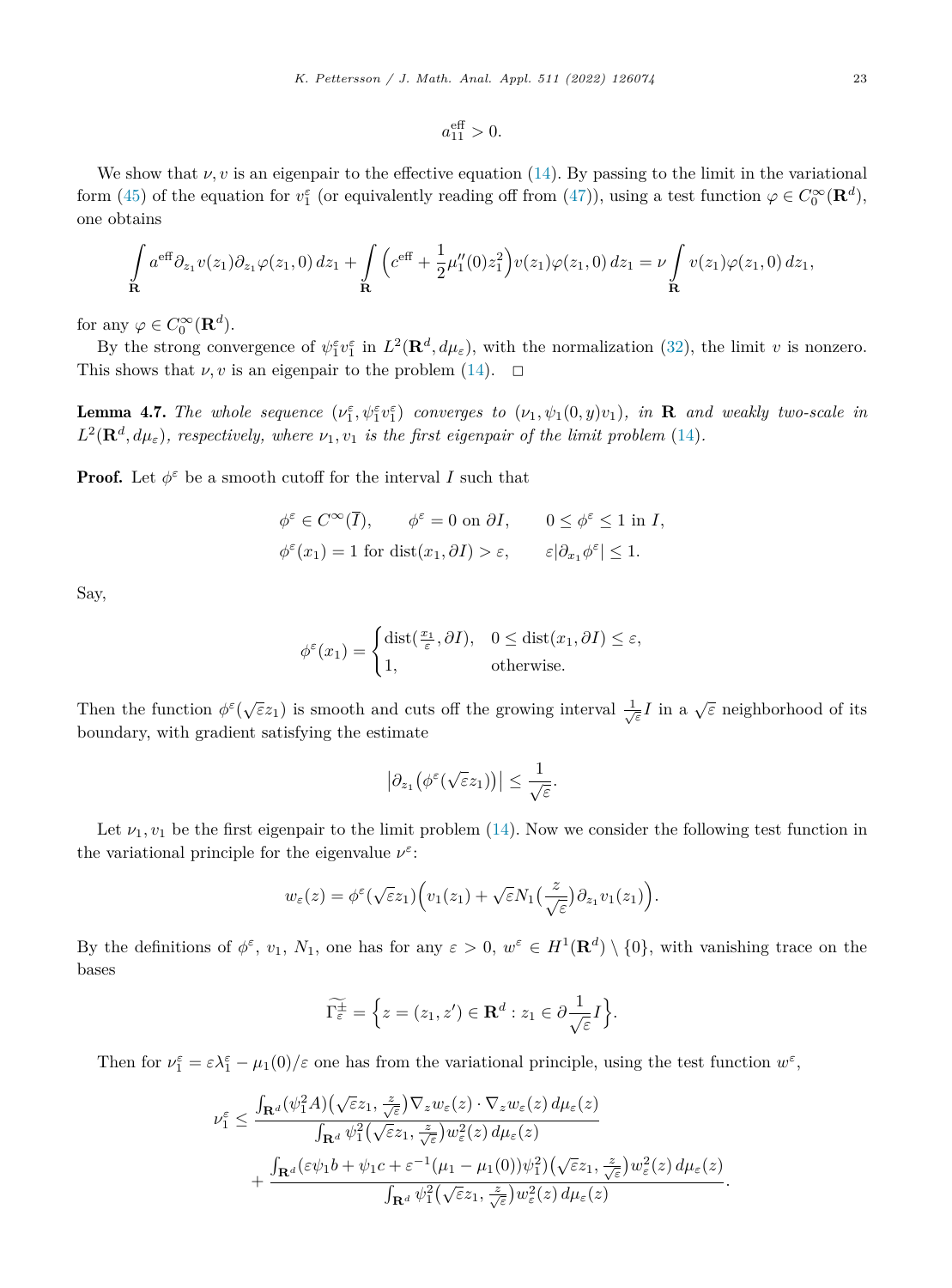One has with  $z = (z_1, z'),$ 

$$
\partial_{z_1} w_{\varepsilon}(z) = (\partial_{z_1} (\phi^{\varepsilon}(\varepsilon z_1)))(v_1(z_1) + \sqrt{\varepsilon} N_1(\sqrt{\varepsilon} z_1, \frac{z}{\sqrt{\varepsilon}}) \partial_{z_1} v_1(z_1)) \n+ \phi^{\varepsilon} (\sqrt{\varepsilon} z_1)((1 + \partial_{y_1} N(\sqrt{\varepsilon} z_1, \frac{z}{\sqrt{\varepsilon}})) \partial_{z_1} v_1(z_1)),
$$
\n
$$
\nabla_{z'} w_{\varepsilon}(z) = \partial_{z_1} v_1(z_1) \nabla_{y'} N_1(\frac{z}{\sqrt{\varepsilon}}).
$$

The following estimates follow:

$$
\int_{\mathbf{R}^d} \psi_1^2(\sqrt{\varepsilon}z_1, \frac{z}{\sqrt{\varepsilon}})w_{\varepsilon}^2(z) d\mu_{\varepsilon}(z) = \int_{\mathbf{R}} v_1^2(z_1) dz_1 + o(1),
$$
  
\n
$$
\frac{\int_{\mathbf{R}^d} (\psi_1^2 A)(\sqrt{\varepsilon}z_1, \frac{z}{\sqrt{\varepsilon}}) \nabla_z w_{\varepsilon}(z) \cdot \nabla_z w_{\varepsilon}(z) d\mu_{\varepsilon}(z)}{\int_{\mathbf{R}^d} \psi_1^2(\sqrt{\varepsilon}z_1, \frac{z}{\sqrt{\varepsilon}})w_{\varepsilon}^2(z) d\mu_{\varepsilon}(z)} \le \int_{\mathbf{R}} a^{\text{eff}} (\partial_{z_1} v_1(z_1))^2 dz_1 + o(1),
$$
  
\n
$$
\frac{\int_{\mathbf{R}^d} (\varepsilon \psi_1 b + \psi_1 c + \varepsilon^{-1} (\mu_1 - \mu_1(0)) \psi_1^2)(\sqrt{\varepsilon}z_1, \frac{z}{\sqrt{\varepsilon}})w_{\varepsilon}^2(z) d\mu_{\varepsilon}(z)}{\int_{\mathbf{R}^d} \psi_1^2(\sqrt{\varepsilon}z_1, \frac{z}{\sqrt{\varepsilon}})w_{\varepsilon}^2(z) d\mu_{\varepsilon}(z)} = \int_{\mathbf{R}} \left( c^{\text{eff}} + \frac{1}{2} z_1^2 \mu_1''(0) \right) v_1^2(z_1) dz_1 + o(1),
$$

as  $\varepsilon$  tends to zero. By the variational principle (or directly from the variational form of the equation with  $v_1$  as test function) for the first eigenvalue  $\nu_1$  for the limit problem [\(14\)](#page-8-0),

$$
\nu_1 = \frac{\int_{\mathbf{R}} a^{\text{eff}} (\partial_{z_1} v_1(z_1))^2 dz_1 + \int_{\mathbf{R}} (c^{\text{eff}} + \frac{1}{2} z_1^2 \mu_1''(0)) v_1^2(z_1) dz_1}{\int_{\mathbf{R}} v_1^2(z_1) dz_1}.
$$

One gets the estimate, along a subsequence,

$$
\nu_1^{\varepsilon} \leq \nu_1 + o(1),
$$

as  $\varepsilon$  tends to zero. One concludes that for the whole  $\varepsilon$  sequence,

$$
\lim_{\varepsilon \to 0} \nu_1^{\varepsilon} = \nu = \nu_1.
$$

In terms of  $\lambda_1^{\varepsilon}$  this estimate reads,

$$
\lambda_1^{\varepsilon} = \frac{\mu_1(0)}{\varepsilon^2} + \frac{\nu_1}{\varepsilon} + o\left(\frac{1}{\varepsilon}\right),
$$

as *ε* tends to zero.

By the simplicity of the first eigenvalue  $\nu_1$  to the limit problem [\(14](#page-8-0)), the whole sequence  $v_1^{\varepsilon}$  converges to  $v(z_1) = v_1(z_1)$ , the first eigenfunction to the limit problem [\(14](#page-8-0)).  $\Box$ 

Using the fact that the limit of  $\nu_1^{\varepsilon}$ ,  $\nu_1^{\varepsilon}$  is the first eigenpair to the effective equation [\(14](#page-8-0)), we derive the following a priori estimate for the second eigenvalue  $\nu_2^{\varepsilon}$  to the problem [\(23](#page-10-0)).

**Lemma 4.8.** Let  $\nu_2^{\varepsilon}$  be the second eigenvalue to the problem [\(23](#page-10-0)). Then

$$
\nu_2^{\varepsilon}\leq \nu_2+o(1),
$$

*as ε tends to zero.*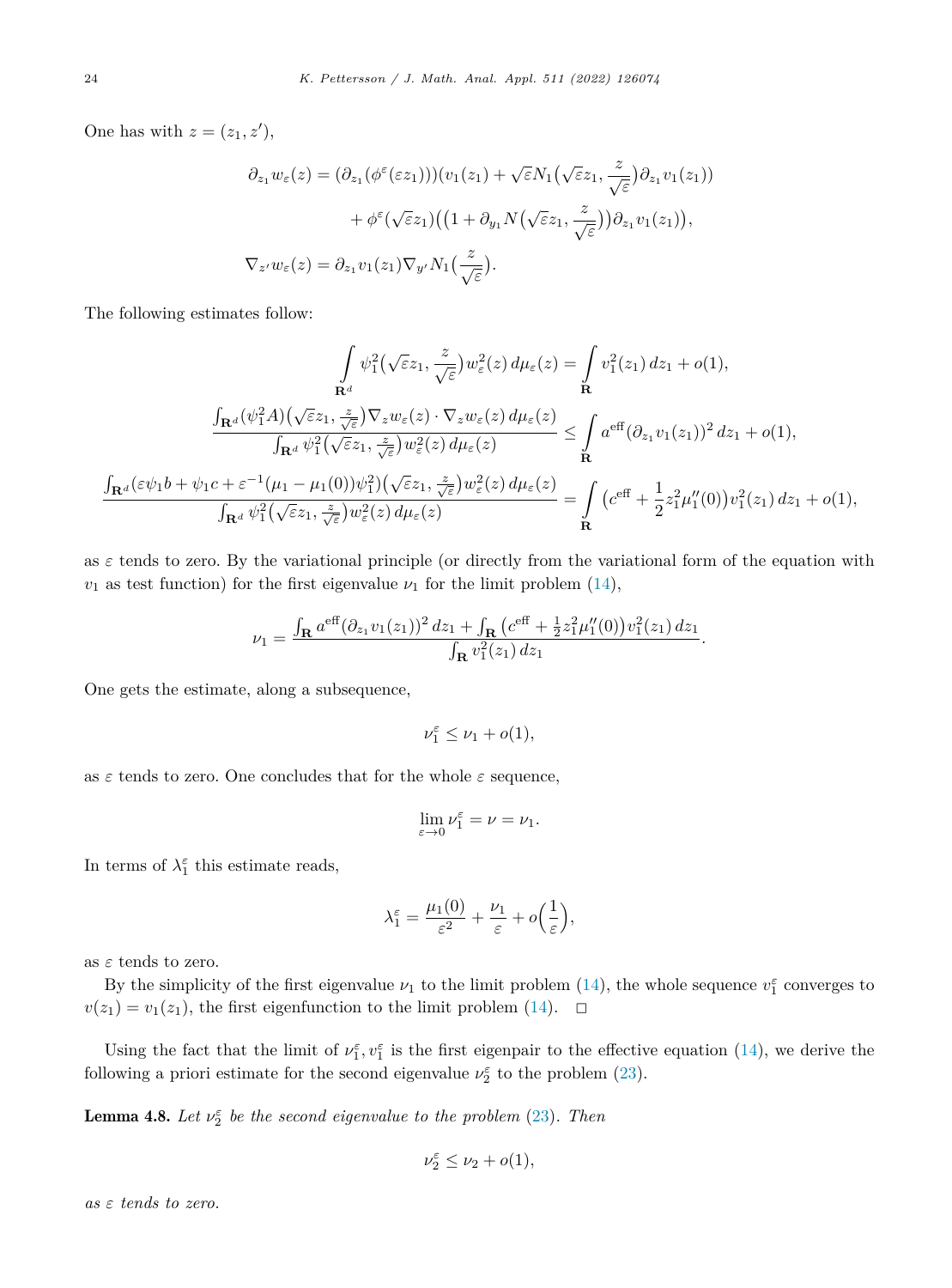**Proof.** One notes that  $v_1^{\varepsilon}$  is almost orthogonal to  $v_2(z_1)$  as  $\varepsilon$  tends to zero because  $v_1^{\varepsilon}$  converges to  $v_1(z_1)$ which is orthogonal to  $v_2(z_1)$ . Let

$$
w_2^{\varepsilon} = \phi^{\varepsilon}(\sqrt{\varepsilon}z_1)\Big(v_2(z_1) + \sqrt{\varepsilon}N_1\big(\frac{z}{\sqrt{\varepsilon}}\big)\partial_{z_1}v_2(z_1)\Big).
$$

Then  $v_1^{\varepsilon}$  is almost orthogonal to  $w_2^{\varepsilon}$ . One may therefore use

$$
w_2^\varepsilon(z)-\frac{(w_2^\varepsilon(z),v_1^\varepsilon)}{(v_1^\varepsilon,v_1^\varepsilon)}v_1^\varepsilon
$$

as a test function in the variational principle for  $\nu_2^{\varepsilon}$ .  $\Box$ 

**Lemma 4.9.** *Suppose that for all*  $i \leq k$ *,* 

$$
\lim_{\varepsilon \to 0} \psi_1(\sqrt{\varepsilon}z_1, \frac{z}{\sqrt{\varepsilon}})v_i^{\varepsilon} = v_i \quad \text{ strongly in } L^2(\mathbf{R}^d, d\mu_{\varepsilon}).
$$

*Let*  $m > k$ *. Then*  $v_m^{\varepsilon}$  *is asymptotically orthogonal to*  $v_i$  *for all*  $i \leq k$ *:* 

$$
\lim_{\varepsilon \to 0} \int_{\mathbf{R}^d} \psi_1^2(\sqrt{\varepsilon}z_1, \frac{z}{\sqrt{\varepsilon}}) v_m^{\varepsilon}(z) v_i(z_1) d\mu_{\varepsilon}(z) = 0,
$$

*and*  $v_m$  *is asymptotically orthogonal to*  $v_i^{\varepsilon}$  *for all*  $i \leq k$ *:* 

$$
\lim_{\varepsilon \to 0} \int_{\mathbf{R}^d} \psi_1^2(\sqrt{\varepsilon}z_1, \frac{z}{\sqrt{\varepsilon}}) v_m(z_1) v_i^{\varepsilon}(z) d\mu_{\varepsilon}(z) = 0.
$$

**Proof.** Let  $m > k$ . Then by the orthonormalization [\(32\)](#page-12-0) of the eigenfunctions  $v_j^{\varepsilon}$ ,

$$
\int_{\mathbf{R}^d} \psi_1^2(\sqrt{\varepsilon}z_1, \frac{z}{\sqrt{\varepsilon}}) v_m^{\varepsilon}(z) v_i(z_1) d\mu_{\varepsilon}(z)
$$
\n
$$
= \sum_{i=1}^k \int_{\mathbf{R}^d} \psi_1^2(\sqrt{\varepsilon}z_1, \frac{z}{\sqrt{\varepsilon}}) v_m^{\varepsilon}(z) v_i^{\varepsilon}(z) d\mu_{\varepsilon}(z) + \sum_{i=1}^k \int_{\mathbf{R}^d} \psi_1^2(\sqrt{\varepsilon}z_1, \frac{z}{\sqrt{\varepsilon}}) v_m^{\varepsilon}(z) (v_i(z_1) - v_i^{\varepsilon}(z)) d\mu_{\varepsilon}(z)
$$
\n
$$
= \sum_{i=1}^k \int_{\mathbf{R}^d} \psi_1^2(\sqrt{\varepsilon}z_1, \frac{z}{\sqrt{\varepsilon}}) v_m^{\varepsilon}(z) (v_i(z_1) - v_i^{\varepsilon}(z)) d\mu_{\varepsilon}(z).
$$

By the normalization of  $v_m^{\varepsilon}$ ,  $\psi_1(\sqrt{\varepsilon}z_1, \frac{z}{\sqrt{\varepsilon}})v_m^{\varepsilon}$  is bounded in  $L^2(\mathbf{R}^d, d\mu_{\varepsilon})$ . The first asymptotic orthogonality follows from the convergence of  $\psi_1(\sqrt{\varepsilon}z_1, \frac{z}{\sqrt{\varepsilon}})v_i^{\varepsilon}$  to  $v_i$  in  $L^2(\mathbf{R}^d, d\mu_{\varepsilon})$  because

$$
\int_{\mathbf{R}^d} \psi_1^2(\sqrt{\varepsilon}z_1, \frac{z}{\sqrt{\varepsilon}})v_m^{\varepsilon}(z)(v_i(z_1) - v_i^{\varepsilon}(z)) d\mu_{\varepsilon}(z) = o(1),
$$

as  $\varepsilon$  tends to zero, for any  $i \leq k$ .

The second asserted asymptotic orthogonality follows from the strong convergence and the orthogonality of  $v_m$  to  $v_i$  for  $i \neq m$ .  $\Box$ 

We approach the convergence of spectrum by considering the second eigenvalue for illustration.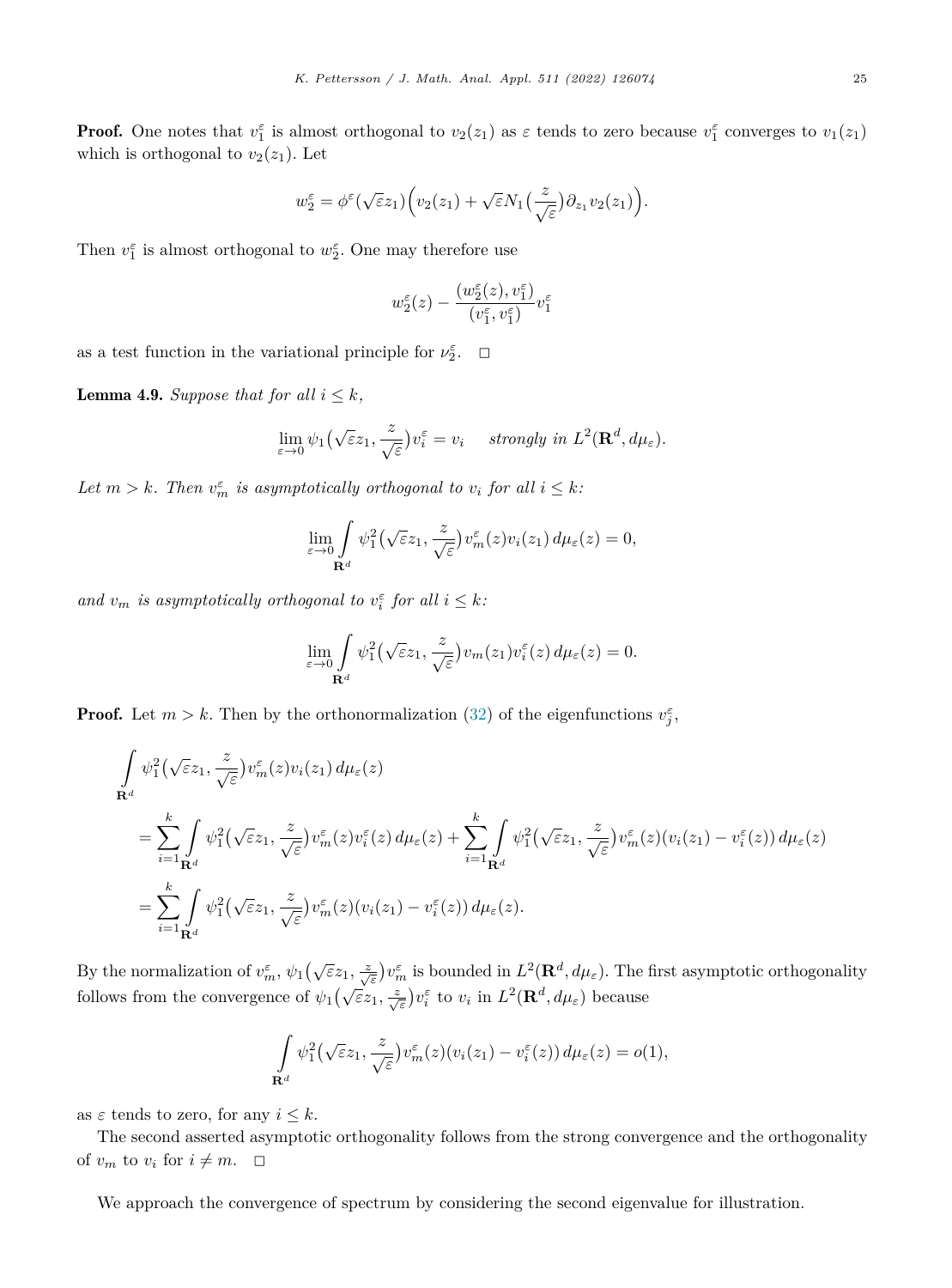<span id="page-26-0"></span>**Lemma 4.10.** *The second eigenvalue converges to the second eigenvalue:*  $\nu_2^{\varepsilon} \to \nu_2$ , as  $\varepsilon$  *tends to* 0*.* 

**Proof.** The second eigenfunction  $v_2^{\varepsilon}$  is almost orthogonal to  $v_1^{\varepsilon}$  when  $\varepsilon$  small. Then  $\nu_2^{\varepsilon}$ ,  $v_2^{\varepsilon}$  converges along a subsequence (using the estimate in previous lemma for a priori estimates for two-scale convergence) to an eigenpair  $\nu, v$  such that  $v$  is almost orthogonal to  $v_1$ . By a previous lemma we must have  $\nu = \nu_2$ , and thus  $v = v_2$ , using that all eigenvalues of the limit problem are simple.  $\Box$ 

**Lemma 4.11.** The eigenpairs  $(\nu_i^{\varepsilon}, v_i^{\varepsilon})$  converge to  $(\nu_i, v_i)$ , as  $\varepsilon$  tends to zero.

**Proof.** We know that  $(\nu_1^{\varepsilon}, \nu_1^{\varepsilon}) \to (\nu_1, \nu_1)$ . Suppose that  $(\nu_i^{\varepsilon}, \nu_i^{\varepsilon}) \to (\nu_i, \nu_i)$  for all  $i \leq k$ . Let

$$
w_{k+1}^{\varepsilon} = \phi^{\varepsilon}(\sqrt{\varepsilon}z_1) \Big( v_{k+1}(z_1) + \sqrt{\varepsilon} N_1(\frac{z}{\sqrt{\varepsilon}}) \partial_{z_1} v_{k+1}(z_1) \Big).
$$

One verifies that  $w_{k+1}^{\varepsilon}$  is asymptotically orthogonal to  $v_i$  for all  $i \leq k$ , using the above lemma. Then one verifies that

$$
v_{k+1}^{\varepsilon}(z)-\sum_{i=1}^{k}\frac{\left(w_{k+1}^{\varepsilon}(z),v_{i}^{\varepsilon}(z)\right)}{\left(v_{i}^{\varepsilon}(z),v_{i}^{\varepsilon}(z)\right)}v_{i}^{\varepsilon}(z)
$$

are nonzero test functions for all *ε*. Using these test functions one obtains the estimate

$$
\nu_{k+1}^{\varepsilon} \le \nu_{k+1} + o(1),
$$

as  $\varepsilon$  tends to zero. It follows that  $\nu_{k+1}^{\varepsilon}$ ,  $v_{k+1}^{\varepsilon}$  converges to some eigenpair. Using the simplicity and the upper estimate for  $\nu_{k+1}^{\varepsilon}$  one concludes that for the full  $\varepsilon$  sequence

$$
\lim_{\varepsilon \to 0} \nu_{k+1}^{\varepsilon} = \nu_{k+1}.
$$

This shows by induction that

 $\lim_{\varepsilon \to 0} \nu_i^{\varepsilon} = \nu_i$ ,

for any *i*, and that the corresponding eigenfunctions converge.  $\Box$ 

Putting the above sequence of lemmas together, one concludes Theorem [3.3](#page-9-0).

Remark that in general for  $d\mu_{\varepsilon} \to d\mu$ , and a sequence  $v^{\varepsilon}$  weakly converging in  $L^2(\mathbf{R}^d, d\mu_{\varepsilon})$  to  $v \in$  $L^2(\mathbf{R}^d, d\mu)$ , it is not always the case that

$$
\lim_{\varepsilon \to 0} \int_{\mathbf{R}^d} (v^{\varepsilon} - v)^2 d\mu_{\varepsilon} = 0.
$$
\n(56)

To the positive, (56) holds for instance if *v* is bounded and the measure of **R***<sup>d</sup>* is finite in the limit. In our case the measure of  $f{R}^d$  is not finite, while the limit function is bounded and exponentially decaying, which compensates.

### 5. Computing the leading terms

In this section we connect hypothesis [\(8](#page-6-0)) with the hypothesis in Theorem [1.1.](#page-2-0) We also describe a scheme to compute the effective coefficients and the leading terms in the expansions of the eigenpairs in Theorem [3.3.](#page-9-0) The procedure goes as follows: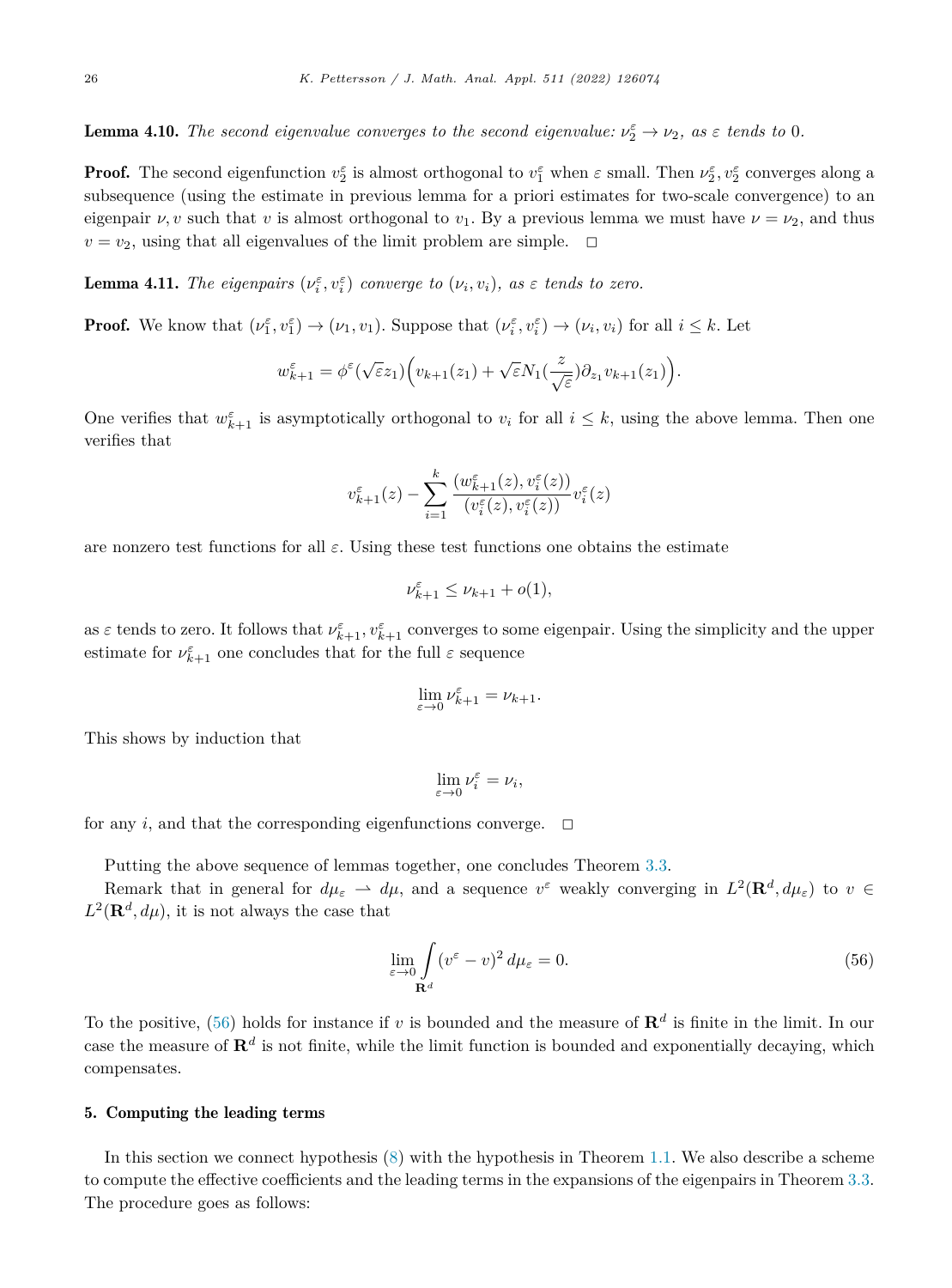- <span id="page-27-0"></span>1. Locating the global minimum of the principle eigenvalue  $\mu_1$ .
- 2. Computing the effective coefficients  $a^{\text{eff}}$ ,  $c^{\text{eff}}$ .
- 3. Computing the eigenpair  $\lambda_1^0, v_1^0$ .

Because we do not have an effective characterization of the minimum of principal eigenvalue  $\mu_1$ , some iterative procedure could be useful, say the Newton method. For this purpose we compute the derivative  $\mu'_1$ with respect to  $x_1$ . The Hessian  $\mu_1''$  can be obtained by the similar procedure to that of Lemma 5.1 below, or by a finite difference after computing  $\mu_1(x_1)$  at points close to the minimum.

**Lemma 5.1.** Let  $\mu_1, \psi_1$  be the principle eigenpair to the problem

$$
-{\rm div}_y(A(x_1, y)\nabla_y \psi) = \mu(x_1)\psi \qquad in \Box(x_1),
$$
  

$$
\psi = 0 \qquad on \ \partial \Box(x_1),
$$
 (57)

*normalized by*

$$
\int_{\Box(x_1)} \psi_1^2 \, dy = 1. \tag{58}
$$

Let  $V_n$  be the outward normal velocity of the boundary  $\partial \Box(x_1)$ , and let V be a globally defined velocity field for  $\square(x_1)$ , with respect to  $x_1$ , namely  $V_n = V \cdot \nu = -\frac{\partial_{x_1} F}{|\nabla_y F|}$  on  $\partial \square(x_1)$ . Then

$$
\mu_1' = \int_{\square(x_1)} \frac{\partial A}{\partial x_1} \nabla \psi_1 \cdot \nabla \psi_1 dy - \int_{\partial \square(x_1)} (A \nabla_y \psi_1 \cdot \nabla_y \psi_1)(V \cdot \nu) d\sigma + 2 \int_{\square(x_1)} (A \nabla_y \psi_1 \cdot \nabla_y (\nabla_y \psi_1 \cdot V) - \mu_1 \psi_1 (\nabla_y \psi_1 \cdot V)) dy.
$$

To prove Lemma 5.1 we consider separately the contributions to the linearizations from the dependence on the coefficients  $A(x_1, y)$  and the dependence on the change in shape of  $\Box(x_1)$ . Lemma 5.1 follows directly from Lemma [5.3](#page-29-0) and [5.4](#page-30-0) below.

The following example relates hypothesis ([8\)](#page-6-0) to the hypothesis used in [[23\]](#page-31-0) for a smooth profile *h*. We make use of the following boundary point property for the first eigenfunction  $\psi_1$  to the problem [\(6](#page-5-0)).

**Lemma 5.2.** Let  $\mu_1, \psi_1$  be the first eigenpair to the problem ([6\)](#page-5-0), with sign chosen such that  $\psi_1(x_1, y) > 0$ *everywhere* in  $\Box(x_1)$ *. Then* 

$$
\nabla_y \psi_1(x_1, y) \cdot \nu < 0 \quad a.e. \ y \in \partial \Box(x_1),
$$

*for any*  $x_1 \in \overline{I}$ *.* 

**Proof.** One notes that for any  $x \in \overline{I}$ ,  $\psi_1(x_1, y)$  is continuous up to the boundary in *y*, and satisfies  $\psi_1(x_1, y_0) = 0$  for any  $y_0 \in \partial \Box(x_1)$ , and in particular  $\psi_1(x_1, y) > \psi_1(x_1, y_0) = 0$  for every  $y \in \Box(x_1)$ . Moreover,  $\psi_1$  is a subsolution to the equation

$$
-{\rm div}_y (A(x_1, y)\nabla_y \psi_1) - \mu_1 \psi_1 = 0, \quad y \in \Box(0).
$$

By the Lipschitz continuity of  $\partial \Box(x_1)$ , at almost every  $y_0 \in \partial \Box(x_1)$ , the outward unit normal  $\nu$  exists, the outward normal derivative exists  $\nabla_y \psi_1 \cdot \nu$ , and there is a ball  $B_R(y) \subset \Box(x_1)$  with  $y_0 \in \partial B_R(y)$ . The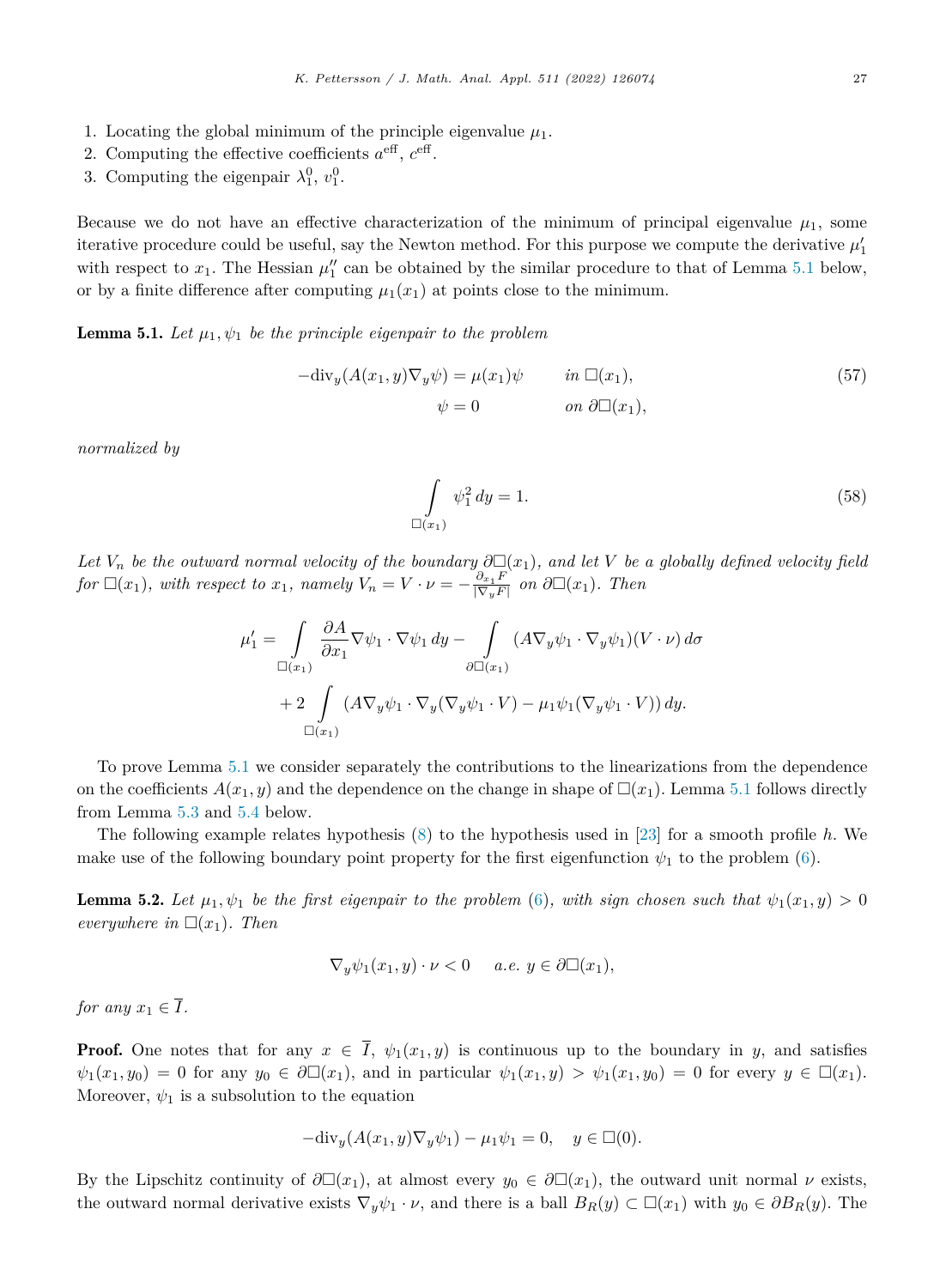<span id="page-28-0"></span>assertion then follows from the classical argument using the weak maximum principle (cf. Lemma 3.4 in  $[9]$  $[9]$ ).  $\Box$ 

**Example 5.1.** Consider the case of the Dirichlet Laplacian  $-\Delta$  in a finite thin strip in  $\mathbb{R}^2$ , with profile given by a smooth positive  $h(x_1), x_1 \in [-1, 1]$ :

$$
\Omega_{\varepsilon} = \{x : -1 < x_1 < 1, \, 0 < x_2 < \varepsilon h(x_1) \}.
$$

A function  $F : [-1, 1] \times T^1 \times \mathbb{R} \to \mathbb{R}$  such that

$$
\Omega_{\varepsilon} = \{x : x_1 \in (-1, 1), \, F(x_1, x/\varepsilon) > 0\}
$$

is

$$
F(x_1, y) = \frac{y_2}{h(x_1)} \left( 1 - \frac{y_2}{h(x_1)} \right).
$$

The corresponding up-scaled cell is

$$
\Box(x_1) = \{y : F(x_1, y) > 0\} = \{y : y_1 \in \mathbf{T}^1 : 0 < y_2 < h(x_1)\}.
$$

The normal velocity of  $\partial \Box(x_1)$  is

$$
V \cdot \nu = -\frac{\partial_{x_1} F}{|\nabla_y F|} = -\frac{h' y_2}{h},\tag{59}
$$

and a globally defined smooth domain velocity field on  $\Box(x_1)$  is

$$
V = \left(0, -\frac{h'y_2}{h}\right).
$$

By Lemma [5.1](#page-27-0),

$$
\mu_1' = -\int_{\partial \Box(x_1)} |\nabla_y \psi_1|^2 (V \cdot \nu) d\sigma + 2 \int_{\Box(x_1)} ((\nabla_y \psi_1 \cdot \nu) \nabla_y (\nabla_y \psi_1 \cdot V) - \mu_1 \psi_1 (\nabla_y \psi_1 \cdot V)) dy
$$
  
\n
$$
= -\int_{\partial \Box(x_1)} |\nabla_y \psi_1|^2 (V \cdot \nu) d\sigma + 2 \int_{\partial \Box(x_1)} (\nabla_y \psi_1 \cdot \nu) (\nabla_y \psi_1 \cdot V) d\sigma
$$
  
\n
$$
= \int_{\partial \Box(x_1)} |\nabla_y \psi_1|^2 (V \cdot \nu) d\sigma,
$$

where one in the second step has used the divergence theorem and the equation ([57\)](#page-27-0), and in the third step has used that here  $(\xi \cdot \nu)(\xi \cdot V) = |\xi|^2 (V \cdot \nu), \xi \in \mathbf{T}^1 \times \mathbf{R}$ . One has  $\int_{\partial \Box(x_1)} |\nabla_y \psi_1|^2 d\sigma > 0$ , by the boundary point property, Lemma [5.2,](#page-27-0) irregardless of the sign chosen for  $\psi_1$ . (In other words, because otherwise the critical set  $\{y \in \Box(x_1) : \psi_1 = 0, \nabla_y \psi_1 = 0\}$  would be of positive  $(d-1)$ -dimensional measure.) It follows that  $\mu'_1(x_1) = 0$  if and only if  $h'(x_1) = 0$ . Therefore by (59), the hypothesis of unique minimum of  $\mu_1(x_1)$ is equivalent to the existence of a unique maximum of  $h(x_1)$  in this example. One might remark that in this example, one also has access to both the domain monotonicity of the eigenvalues, as well as the exact eigenpair, none of which is available if  $A(x_1, y)$  is not constant in the fast variable *y*.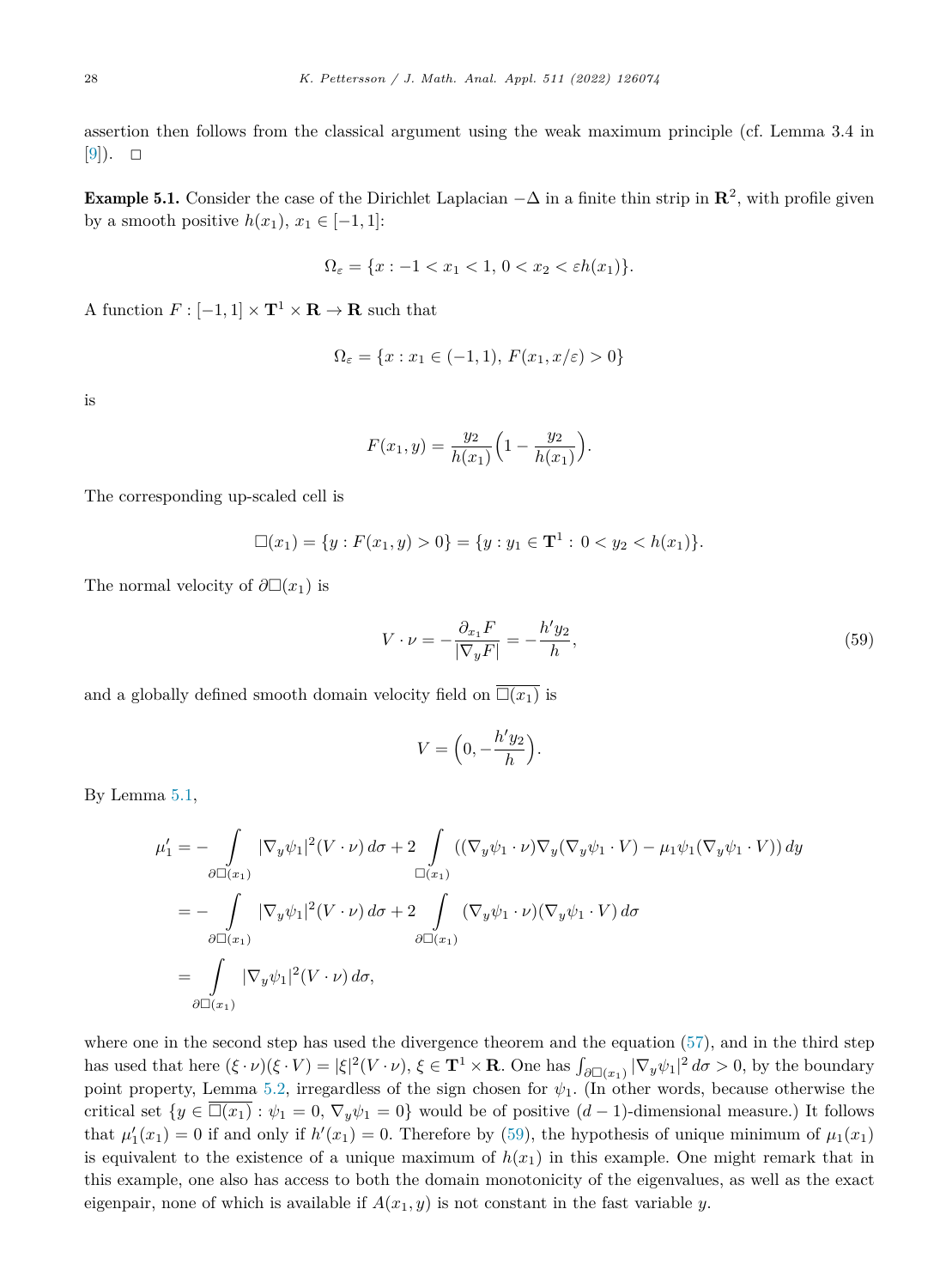<span id="page-29-0"></span>We conclude this section by computing the linearization given in Lemma [5.1](#page-27-0). We first compute  $\mu'_1$  for a constant cell  $\Box$ , that is  $\Box(x_1)$  independent of  $x_1$ .

**Lemma 5.3.** Suppose that  $\Box(x_1) = \Box$  is independent of  $x_1$ . Let  $A(x_1, y)$  and  $\partial \Box$  be sufficiently smooth. Let  $\mu_1, \psi_1$  *be the principle eigenpair to* 

$$
-\text{div}_y(A(x_1, y)\nabla_y \psi) = \mu(x_1)\psi \quad \text{in } \Box,
$$

*with the homogeneous Dirichlet condition on ∂*-*, and normalized by*

$$
\int\limits_{\square}\psi_1^2\,dy=1.
$$

*Then by the Fréchet differentiability of the eigenpair and the bilinear forms associated to the problem, remarking that*  $\mu_1$  *is simple,* 

$$
\mu_1' = \int\limits_{\square} \frac{\partial A}{\partial x_1} \nabla_y \psi_1 \cdot \nabla_y \psi_1 \, dy.
$$

**Proof.** For any test function  $\varphi \in H_0^1(\square)$ ,

$$
\int_{\square} A \nabla_y \psi_1 \cdot \nabla_y \varphi \, dy = \mu_1 \int_{\square} \psi_1 \varphi \, dy. \tag{60}
$$

Differentiate both sides with respect to  $x_1$ , to obtain

$$
\int_{\square} \frac{\partial A}{\partial x_1} \nabla_y \psi_1 \cdot \nabla_y \varphi \, dy + \int_{\square} A \nabla_y \frac{\partial \psi_1}{\partial x_1} \cdot \nabla_y \varphi \, dy = \mu_1' \int_{\square} \psi_1 \varphi \, dy + \mu_1 \int_{\square} \frac{\partial \psi_1}{\partial x_1} \varphi \, dy. \tag{61}
$$

Noting that  $\partial_{x_1} \psi_1 \in H_0^1(\square)$ , and using that  $\mu_1, \psi_1$  is an eigenpair with test function  $\partial_{x_1} \psi_1$  in (60), and the normalizing condition  $\int_{\Box} \psi_1^2 dy = 1$ , yields after using  $\psi_1$  as test function in (61),

$$
\mu_1' = \int\limits_{\square} \frac{\partial A}{\partial x_1} \nabla \psi_1 \cdot \nabla \psi_1 \, dy. \quad \square
$$

Now we suppose that  $A = A(x_1, y)$  is constant in  $x_1$ , and let  $\Box(x_1)$  vary. To compute  $\mu'_1(x_1)$  we need to compute how points on the boundary of  $\Box(x_1)$  move in the normal direction when  $x_1$  is varied, i.e. the normal velocity of the boundary, which we compute it terms of *F*. By definition,

$$
\Box(x_1) = \{y : F(x_1, y) > 0\}.
$$

The boundary of  $\square(x_1)$  is given by

$$
\partial \Box(x_1) = \{ y : F(x_1, y) = 0 \}.
$$

Let  $V_n$  denote the outward normal velocity, that is

$$
V_n = -\frac{\partial_{x_1} F}{|\nabla_y F|}.
$$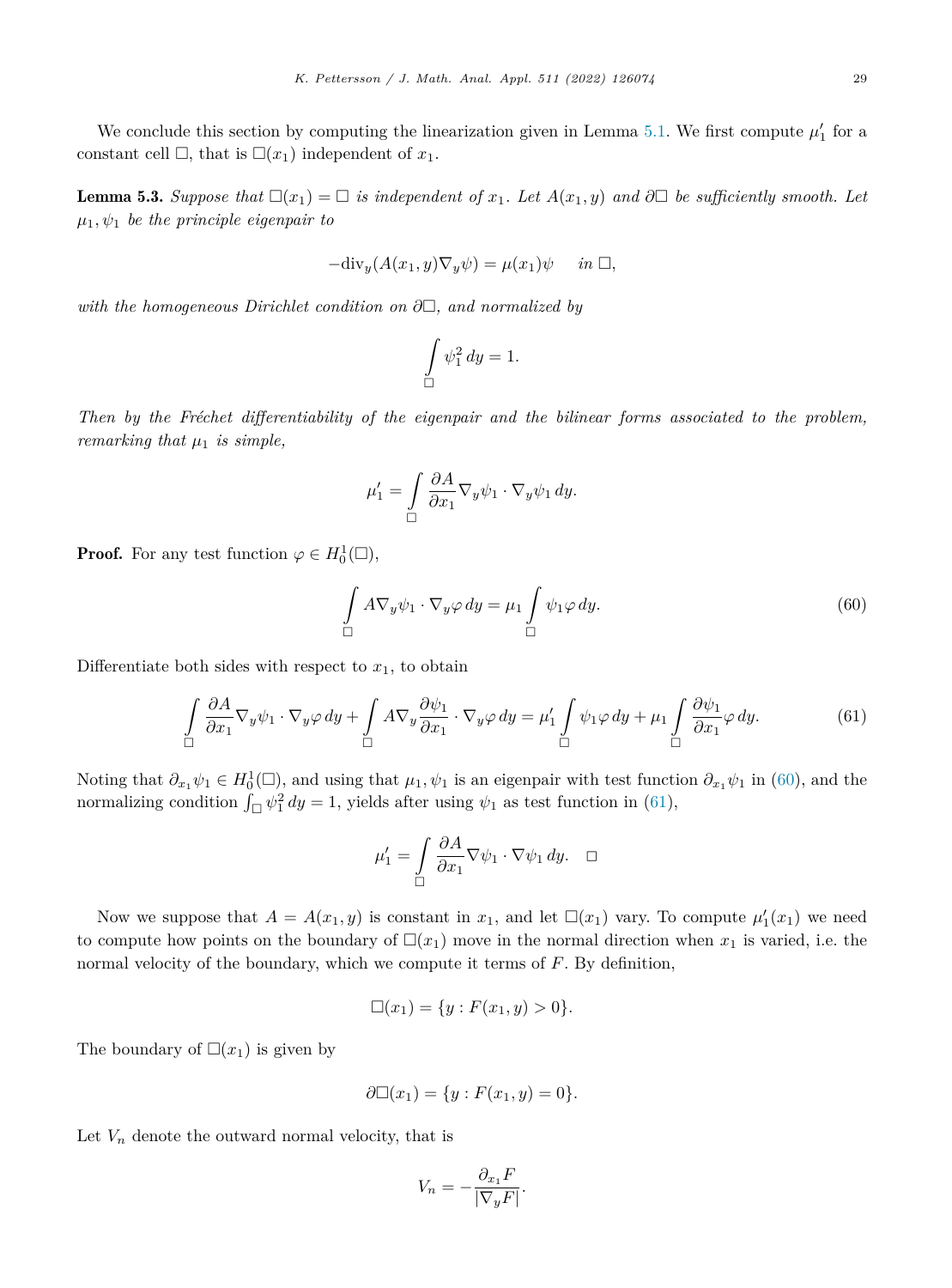<span id="page-30-0"></span>Let  $\phi \in H^1(\square(x_1))$  be such that  $\int_{\square(x_1)} \phi \, dy = 0$  and

$$
-\Delta_y \phi = 0 \quad \text{in } \Box(x_1)
$$

$$
\nabla_y \phi \cdot \nu = -\frac{\partial_{x_1} F}{|\nabla_y F|} \quad \text{on } \partial \Box(x_1)
$$

If the compatibility condition is not satisfied, we set  $V = 0$  in some interior ball, or curve of positive measure. Then  $V = \nabla_y \phi$  is a globally defined velocity field such that  $V_n = V \cdot \nu = -\frac{\partial_{x_1} F}{|\nabla_y F|}$  on  $\partial \Box(x_1)$ , and where  $\nu = -\frac{\nabla_y F}{|\nabla_y F|}$  is the outward unit normal to  $\square(x_1)$ .

**Lemma 5.4.** Let  $A(x_1, y)$  and  $\partial \Box(x_1)$  be sufficiently smooth. Suppose that  $A(x_1, y)$  is constant in  $x_1$ . Let  $\mu_1, \psi_1$  *be the principle eigenpair to* 

$$
-\text{div}_y(A(y))\nabla_y\psi) = \mu(x_1)\psi \quad \text{in } \Box(x_1),
$$

 $with~homogeneous~Dirichlet~condition~on~\partial\Box(x_1),~normalized~by$ 

$$
\int\limits_{\square(x_1)}\psi_1^2\,dy=1.
$$

*Then*

$$
\mu_1' = 2 \int\limits_{\square(x_1)} (A(y)\nabla_y \psi_1 \cdot \nabla_y (\nabla_y \psi_1 \cdot V) - \mu_1 \psi_1 (\nabla_y \psi_1 \cdot V)) dy - \int\limits_{\partial \square(x_1)} (A(y)\nabla_y \psi_1 \cdot \nabla_y \psi_1) V_n d\sigma. \tag{62}
$$

**Proof.** Let  $\dot{v} = \partial_{x_1} v - \nabla_y v \cdot V$  denote the material derivative. For any test function  $\varphi \in H_0^1(\square)$ ,

$$
\int_{\Box(x_1)} A(y) \nabla_y \psi_1 \cdot \nabla_y \varphi \, dy = \mu_1 \int_{\Box(x_1)} \psi_1 \varphi \, dy. \tag{63}
$$

Differentiate both sides with respect to  $x_1$ , to obtain

$$
\int_{\Box(x_1)} \left( A(y) \nabla_y \frac{\partial \psi_1}{\partial x_1} \cdot \nabla_y \varphi + A(y) \nabla_y \psi_1 \cdot \nabla_y \frac{\partial \varphi}{\partial x_1} \right) dy
$$
\n
$$
- \int_{\partial \Box(x_1)} (A(y) \nabla_y \psi_1 \cdot \nabla_y \varphi) V_n d\sigma + \int_{\Box(x_1)} A(y) \nabla_y \psi_1 \cdot \nabla_y \varphi dy
$$
\n
$$
= \mu'_1 \int_{\Box(x_1)} \psi_1 \varphi dy + \mu_1 \int_{\Box(x_1)} \left( \frac{\partial \psi_1}{\partial x_1} \varphi + \psi_1 \frac{\partial \varphi}{\partial x_1} \right) dy - \mu_1 \int_{\partial \Box(x_1)} \psi_1 \varphi V_n d\sigma + \mu_1 \int_{\Box(x_1)} \psi_1 \varphi dy. \tag{64}
$$

Use  $\psi_1$  as a test function in (64), substitute  $\partial_{x_1}\psi_1 = \dot{\psi}_1 - \nabla_y\psi_1 \cdot V$ , and note that  $\dot{\psi}_1$  can be used as a test function in (63). Using that  $\psi_1 = 0$  on  $\partial \Box(x_1)$ , and the normalization  $\int_{\Box(x_1)} \psi_1^2 dy = 1$ , yield (62).  $\Box$ 

### Acknowledgments

The author would like to thank the referee for a careful reading of the paper.